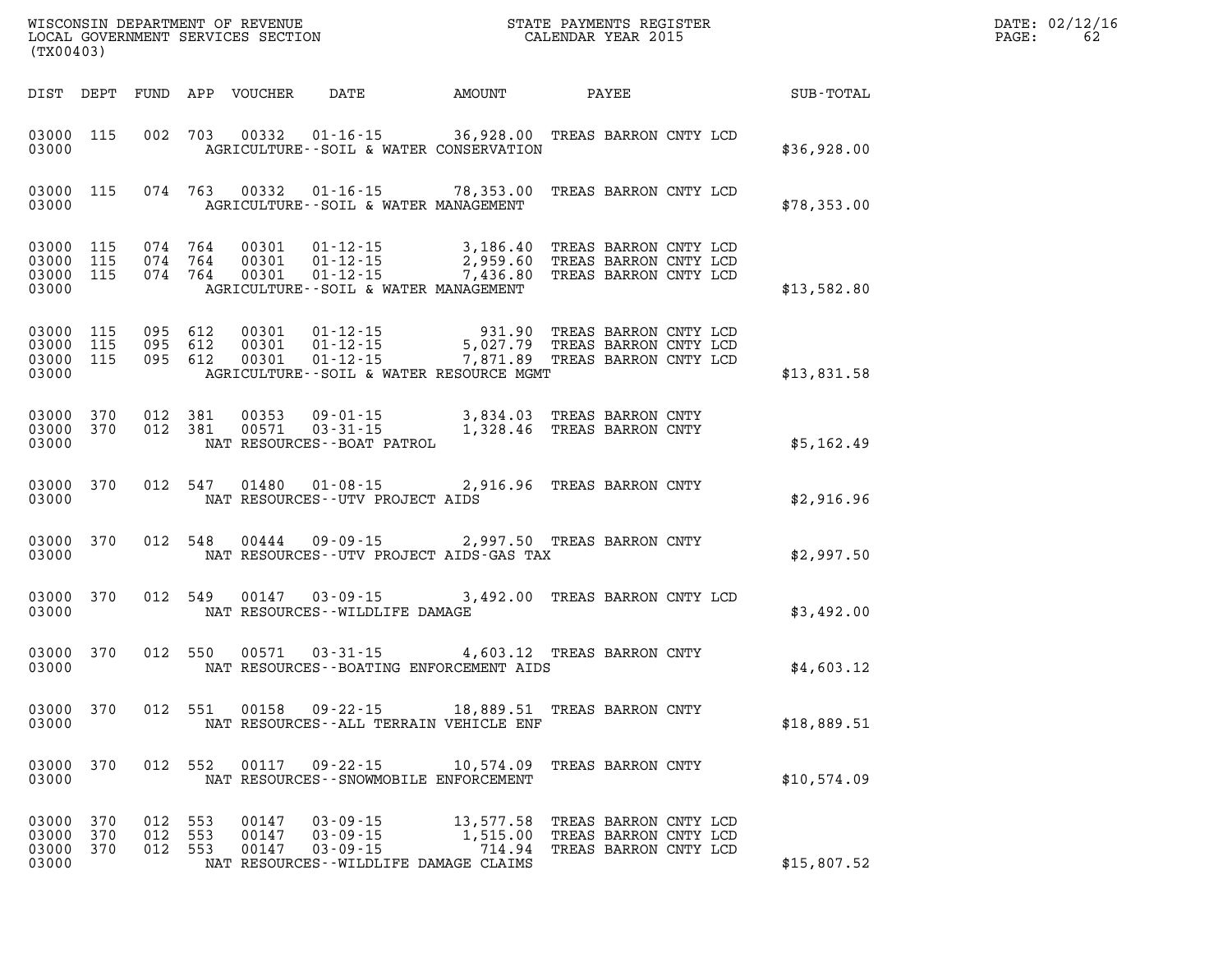| $\mathtt{DATE}$ : | 02/12/16 |
|-------------------|----------|
| PAGE:             | 63       |

| (TX00403)                                                                                              |                                              |                                             |            |                                           |                                                                                        |                                                                                                         |                                                                                                                                                                                                                                       | WISCONSIN DEPARTMENT OF REVENUE<br>LOCAL GOVERNMENT SERVICES SECTION<br>(TYAOAAQ) | DATE: 02/12/1<br>$\mathtt{PAGE:}$<br>63 |
|--------------------------------------------------------------------------------------------------------|----------------------------------------------|---------------------------------------------|------------|-------------------------------------------|----------------------------------------------------------------------------------------|---------------------------------------------------------------------------------------------------------|---------------------------------------------------------------------------------------------------------------------------------------------------------------------------------------------------------------------------------------|-----------------------------------------------------------------------------------|-----------------------------------------|
|                                                                                                        |                                              |                                             |            |                                           |                                                                                        |                                                                                                         |                                                                                                                                                                                                                                       | DIST DEPT FUND APP VOUCHER DATE AMOUNT PAYEE SUB-TOTAL                            |                                         |
| 03000                                                                                                  |                                              |                                             |            |                                           |                                                                                        | NAT RESOURCES - - RECREATION AIDS - FISH                                                                | 03000 370 012 564 00551 05-29-15 767.27 BARRON CNTY FOREST & RECR                                                                                                                                                                     | \$767.27                                                                          |                                         |
| 03000                                                                                                  |                                              |                                             |            |                                           |                                                                                        |                                                                                                         | 03000 370 012 572 00005 04-07-15 7,316.71 TREAS BARRON CNTY<br>NAT RESOURCES - URBAN FORESTRY/CO FORESTS                                                                                                                              | \$7,316.71                                                                        |                                         |
| 03000                                                                                                  |                                              |                                             |            |                                           |                                                                                        | NAT RESOURCES - SNOWMOBILE TRAIL AIDS                                                                   | $\begin{array}{cccc} 03000& 370& 012& 575& 00222& 08\cdot 20\cdot 15& 38\,, 712\,50& \text{TREAS BARRON CNTY}\\ 03000& 370& 012& 575& 00440& 09\cdot 09\cdot 15& 38\,, 712\,50& \text{TREAS BARRON CNTY} \end{array}$                 | \$77,425.00                                                                       |                                         |
| 03000 370<br>03000 370<br>03000<br>03000<br>03000<br>03000<br>03000<br>03000 370<br>03000 370<br>03000 | 370<br>370<br>370<br>370<br>370<br>03000 370 |                                             |            |                                           |                                                                                        | NAT RESOURCES--ALL-TERRAIN VEHICLE TRAIL                                                                | 012 576 00231 08-20-15 21,110.00 TREAS BARRON CNTY<br>012 576 00231 08-20-15 2,452.25 TREAS BARRON CNTY<br>012 576 00241 08-20-15 3,485.00 TREAS BARRON CNTY<br>012 576 00445 09-09-15 3,485.00 TREAS BARRON CNTY<br>012 576 00481 09 | \$84,894.91                                                                       |                                         |
|                                                                                                        |                                              |                                             |            |                                           |                                                                                        |                                                                                                         | 03000 370 012 577 01480 01-08-15 1,642.70 TREAS BARRON CNTY<br>03000 MAT RESOURCES--ALL-TERRAIN VEHICLE TRAIL                                                                                                                         | \$1,642.70                                                                        |                                         |
| 03000                                                                                                  |                                              |                                             |            |                                           | NAT RESOURCES -- RU RECYCLING GRANT                                                    |                                                                                                         | 03000 370 074 670 42263 05-29-15 79,263.91 TREAS BARRON CNTY                                                                                                                                                                          | \$79, 263.91                                                                      |                                         |
| 03000                                                                                                  |                                              |                                             |            |                                           |                                                                                        | NAT RESOURCES--RU CONSOLIDATED GRANT                                                                    | 03000 370 074 673 42263 05-29-15 9,020.73 TREAS BARRON CNTY                                                                                                                                                                           | \$9,020.73                                                                        |                                         |
| 03000                                                                                                  |                                              |                                             |            |                                           |                                                                                        | TRANSPORTATION--ELDERLY & DISABLED                                                                      | 03000 395 011 168 50003 06-09-15 128,570.00 COUNTY OF BARRON                                                                                                                                                                          | \$128,570.00                                                                      |                                         |
| 03000<br>03000                                                                                         | 395                                          |                                             | 011 174    | 39903                                     | $02 - 19 - 15$<br>TRANSPORTATION--FLOOD DAMAGE AID                                     |                                                                                                         | 24,148.52 TREAS BARRON CO                                                                                                                                                                                                             | \$24,148.52                                                                       |                                         |
| 03000<br>03000<br>03000<br>03000<br>03000<br>03000                                                     | 395<br>395<br>395<br>395<br>395              | 011 185<br>011 185<br>011<br>011<br>011 185 | 185<br>185 | 52374<br>54465<br>60426<br>61094<br>64209 | $07 - 03 - 15$<br>$07 - 21 - 15$<br>$09 - 21 - 15$<br>$09 - 28 - 15$<br>$10 - 28 - 15$ | 3,072.54<br>1,296.65<br>2,746.90<br>3,095.79<br>2,135.92<br>TRANSPORTATION - - HIGHWAY SAFETY - FEDERAL | TREAS BARRON CO<br>TREAS BARRON CO<br>TREAS BARRON CO<br>TREAS BARRON CO<br>TREAS BARRON CO                                                                                                                                           | \$12,347.80                                                                       |                                         |

**03000 395 011 190 36003 01-05-15 251,477.22 COUNTY OF BARRON**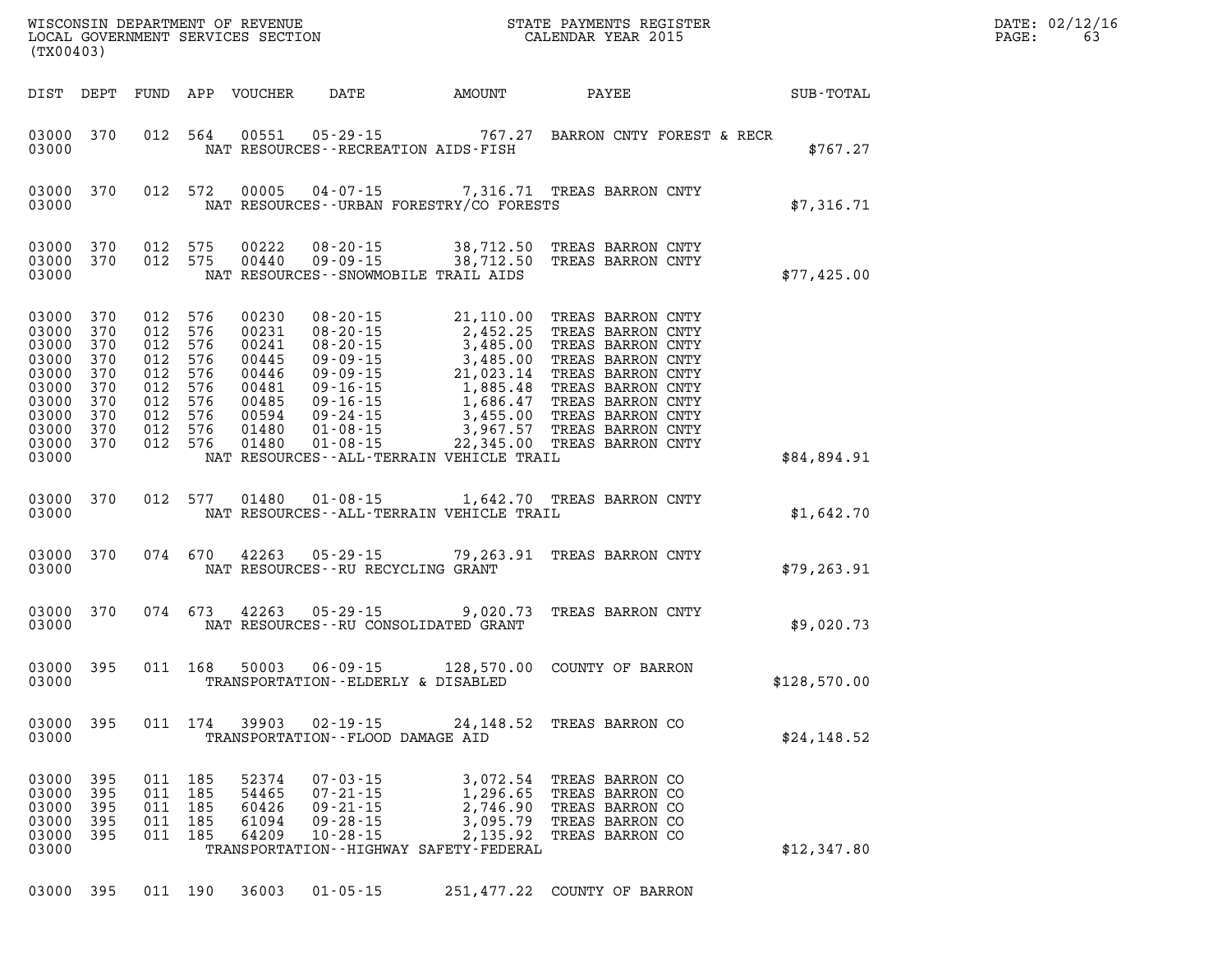| (TX00403)                                                                                                                                                                                |                                                                                                                     |                                                                                                                            |                                                                                                                                       | WISCONSIN DEPARTMENT OF REVENUE<br>LOCAL GOVERNMENT SERVICES SECTION                                                                                                    |                                                                                                                                                                                                                                                                                                                                  | STATE PAYMENTS REGISTER<br>CALENDAR YEAR 2015                                                                                                                                                                                                                                                                         |                                                                                                                                                                                                                                    |                                                                                                                                                                                                                                 |
|------------------------------------------------------------------------------------------------------------------------------------------------------------------------------------------|---------------------------------------------------------------------------------------------------------------------|----------------------------------------------------------------------------------------------------------------------------|---------------------------------------------------------------------------------------------------------------------------------------|-------------------------------------------------------------------------------------------------------------------------------------------------------------------------|----------------------------------------------------------------------------------------------------------------------------------------------------------------------------------------------------------------------------------------------------------------------------------------------------------------------------------|-----------------------------------------------------------------------------------------------------------------------------------------------------------------------------------------------------------------------------------------------------------------------------------------------------------------------|------------------------------------------------------------------------------------------------------------------------------------------------------------------------------------------------------------------------------------|---------------------------------------------------------------------------------------------------------------------------------------------------------------------------------------------------------------------------------|
| DIST                                                                                                                                                                                     | DEPT                                                                                                                | FUND                                                                                                                       | APP                                                                                                                                   | VOUCHER                                                                                                                                                                 | DATE                                                                                                                                                                                                                                                                                                                             | AMOUNT                                                                                                                                                                                                                                                                                                                | PAYEE                                                                                                                                                                                                                              | <b>SUB-TOTAL</b>                                                                                                                                                                                                                |
| 03000<br>03000<br>03000                                                                                                                                                                  | 395<br>395                                                                                                          | 011<br>011                                                                                                                 | 190<br>190                                                                                                                            | 52003<br>64003                                                                                                                                                          | 07-06-15<br>$10 - 05 - 15$                                                                                                                                                                                                                                                                                                       | TRANSPORTATION--GENERAL TRANSP AIDS-GTA                                                                                                                                                                                                                                                                               | 502,954.44 COUNTY OF BARRON<br>251,477.23 COUNTY OF BARRON                                                                                                                                                                         | \$1,005,908.89                                                                                                                                                                                                                  |
| 03000<br>03000<br>03000                                                                                                                                                                  | 395<br>395                                                                                                          | 011<br>011                                                                                                                 | 278<br>278                                                                                                                            | 52875<br>68862                                                                                                                                                          | 07-06-15<br>$12 - 14 - 15$<br>TRANSPORTATION - - LRIP/TRIP/MSIP GRANTS                                                                                                                                                                                                                                                           | 141,551.19<br>6,845.93                                                                                                                                                                                                                                                                                                | TREAS BARRON CO<br>TREAS BARRON CO                                                                                                                                                                                                 | \$148,397.12                                                                                                                                                                                                                    |
| 03000<br>03000<br>03000<br>03000<br>03000<br>03000<br>03000<br>03000<br>03000<br>03000<br>03000<br>03000<br>03000                                                                        | 435<br>435<br>435<br>435<br>435<br>435<br>435<br>435<br>435<br>435<br>435<br>435                                    | 005<br>005<br>005<br>005<br>005<br>005<br>005<br>005<br>005<br>005<br>005<br>005                                           | 000<br>000<br>000<br>000<br>000<br>000<br>000<br>000<br>000<br>000<br>000<br>000                                                      | 90511<br>90514<br>90515<br>90517<br>90518<br>90519<br>90600<br>90601<br>90604<br>90607<br>90609<br>90611                                                                | $01 - 01 - 15$<br>$02 - 01 - 15$<br>$03 - 01 - 15$<br>$04 - 01 - 15$<br>$08 - 01 - 15$ $09 - 01 - 15$ $1$ $09 - 01 - 15$<br>$11 - 02 - 15$<br>$12 - 01 - 15$<br>HEALTH SERVICES - - STATE/FED AIDS                                                                                                                               | 175,045.00<br>147,155.00<br>129,286.00<br>96,751.00<br>587,602.00<br>141,770.00<br>210,731.00<br>195,944.00<br>1,131,508.00<br>140,208.00<br>222,815.00<br>190,314.00                                                                                                                                                 | BARRON CO<br>BARRON CO<br>BARRON CO<br>BARRON CO<br>BARRON CO<br>BARRON CO<br>BARRON CO<br><b>BARRON CO</b><br>BARRON CO<br><b>BARRON CO</b><br><b>BARRON CO</b><br>BARRON CO                                                      | \$3,369,129.00                                                                                                                                                                                                                  |
| 03000<br>03000<br>03000<br>03000<br>03000<br>03000<br>03000<br>03000<br>03000<br>03000<br>03000<br>03000<br>03000<br>03000<br>03000<br>03000<br>03000 437<br>03000 437<br>03000<br>03000 | 437<br>437<br>437<br>437<br>437<br>437<br>437<br>437<br>437<br>437<br>437<br>437<br>437<br>437<br>437<br>437<br>437 | 005<br>005<br>005<br>005<br>005<br>005<br>005<br>005<br>005<br>005<br>005<br>005<br>005<br>005<br>005<br>005<br>005<br>005 | 000<br>000<br>000<br>000<br>000<br>000<br>000<br>000<br>000<br>000<br>000<br>000<br>000<br>000<br>000<br>000<br>000<br>005 000<br>000 | 00000<br>00000<br>00000<br>00000<br>00000<br>00000<br>00000<br>00000<br>00000<br>00000<br>00000<br>00000<br>00000<br>00000<br>00000<br>00000<br>00000<br>00000<br>00000 | $01 - 05 - 15$<br>$01 - 30 - 15$<br>$02 - 05 - 15$<br>$03 - 05 - 15$<br>$04 - 06 - 15$<br>$04 - 07 - 15$<br>$04 - 17 - 15$<br>$04 - 30 - 15$<br>$05 - 05 - 15$<br>$05 - 06 - 15$<br>$06 - 05 - 15$<br>$06 - 19 - 15$<br>$07 - 06 - 15$<br>$07 - 30 - 15$<br>$08 - 05 - 15$<br>$08 - 21 - 15$<br>$09 - 08 - 15$<br>$09 - 14 - 15$ | 18,845.40<br>139,819.24<br>2,040.52<br>$.00 \,$<br>235,022.48<br>552.26<br>50,333.56<br>149,787.76<br>416.64<br>43,455.88<br>47,179.34<br>546.47<br>35,696.73<br>161,194.50<br>36,482.27<br>2,863.00<br>34,989.66 BARRON<br>476,994.00 BARRON<br>10-05-15 27,382.79 BARRON<br>CHILDREN & FAMILIES--STATE/FEDERAL AIDS | BARRON<br>BARRON CHILD SUPPORT<br>BARRON<br>BARRON<br>BARRON<br>BARRON CHILD SUPPORT<br>BARRON<br>BARRON CHILD SUPPORT<br>BARRON<br>BARRON<br>BARRON<br>BARRON<br>BARRON<br>BARRON CHILD SUPPORT<br>BARRON<br>BARRON CHILD SUPPORT | $\star$<br>$\star$<br>$\star$<br>$\star$<br>$\star$<br>$\star$<br>$\star$<br>$\star$<br>$\star$<br>$\star$<br>$\star$<br>$\star$<br>$\star$<br>$\star$<br>$\star$<br>$\star$<br>$\star$<br>$\star$<br>$\star$<br>\$1,463,602.50 |
| 03000<br>03000                                                                                                                                                                           | 455                                                                                                                 |                                                                                                                            | 002 221                                                                                                                               |                                                                                                                                                                         | 07-21-15<br>JUSTICE--LAW ENFORCEMENT SERVICES AID                                                                                                                                                                                                                                                                                | 630.00                                                                                                                                                                                                                                                                                                                | TREAS BARRON CO                                                                                                                                                                                                                    | \$630.00                                                                                                                                                                                                                        |
| 03000<br>03000                                                                                                                                                                           | 455                                                                                                                 | 002 226                                                                                                                    |                                                                                                                                       | 03699                                                                                                                                                                   | $01 - 15 - 15$<br>JUSTICE - - LAW ENFORCEMENT SERVICES                                                                                                                                                                                                                                                                           | 17,464.00                                                                                                                                                                                                                                                                                                             | TREAS BARRON CNTY                                                                                                                                                                                                                  | \$17,464.00                                                                                                                                                                                                                     |

**LOCAL GOVERNIT SERVICE:** 02/12/16<br>PAGE: 64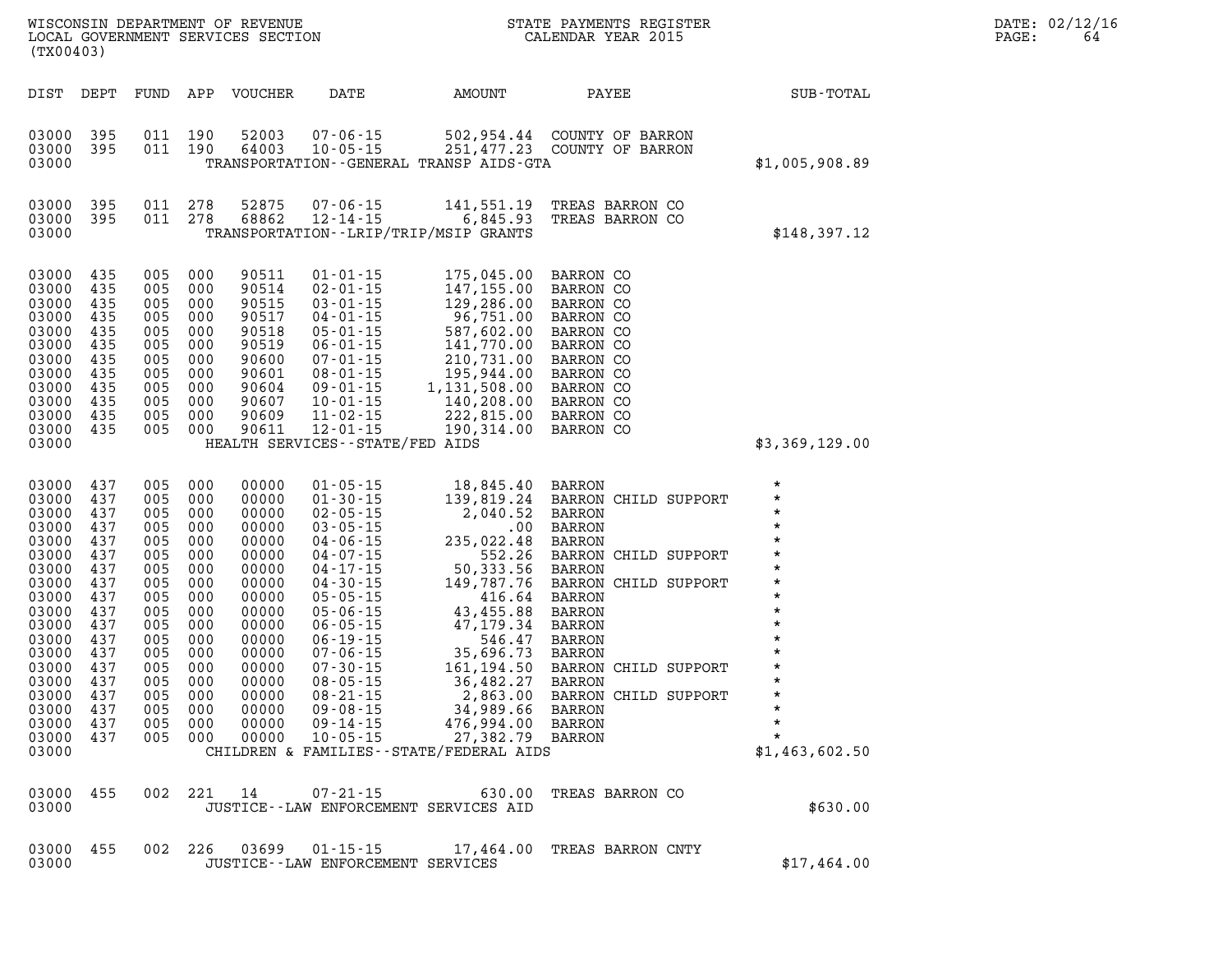| WISCONSIN DEPARTMENT OF REVENUE<br>LOCAL GOVERNMENT SERVICES SECTION<br>(TYO0403)<br>(TX00403) |                                                  |  |         |       |                                        |                                                                                                                                                                                                                                                                                    |                            |                                                              | DATE: 02/12/16<br>65<br>$\mathtt{PAGE:}$ |
|------------------------------------------------------------------------------------------------|--------------------------------------------------|--|---------|-------|----------------------------------------|------------------------------------------------------------------------------------------------------------------------------------------------------------------------------------------------------------------------------------------------------------------------------------|----------------------------|--------------------------------------------------------------|------------------------------------------|
|                                                                                                |                                                  |  |         |       |                                        |                                                                                                                                                                                                                                                                                    |                            | DIST DEPT FUND APP VOUCHER DATE AMOUNT PAYEE TOTAL SUB-TOTAL |                                          |
| 03000                                                                                          |                                                  |  |         |       | JUSTICE -- LAW ENFORCEMENT TRAINING    | 03000 455 002 231 04809 03-09-15 8,000.00 TREAS BARRON CO                                                                                                                                                                                                                          |                            | \$8,000.00                                                   |                                          |
| 03000                                                                                          |                                                  |  |         |       | JUSTICE - - TRIBAL LAW ENFORCEMENT     | 03000 455 002 263 03669 01-15-15 13,917.00 TREAS BARRON CNTY                                                                                                                                                                                                                       |                            | \$13,917.00                                                  |                                          |
| 03000                                                                                          |                                                  |  |         |       |                                        | 03000 455 002 532 12 07-27-15 25,075.32 TREAS BARRON CNTY<br>JUSTICE -- VICTIM/WITNESS ASSISTANCE SERV                                                                                                                                                                             |                            | \$25,075.32                                                  |                                          |
| 03000                                                                                          |                                                  |  |         |       | JUSTICE - - VICTIM/WITNESS SERVICES    | 03000 455 002 539 03 03-09-15 25,106.40 TREAS BARRON CNTY                                                                                                                                                                                                                          |                            | \$25,106.40                                                  |                                          |
| 03000                                                                                          |                                                  |  |         |       |                                        | 03000 465 002 337 01320 06-24-15 6,632.50 TREAS BARRON CNTY<br>MILITARY AFFAIRS-EMERGENCY MGMT PLANNING                                                                                                                                                                            |                            | \$6,632.50                                                   |                                          |
| 03000 465<br>03000 465<br>03000 465<br>03000 465<br>03000 465<br>03000                         | 03000 465<br>03000 465<br>03000 465<br>03000 465 |  |         |       |                                        | 002 342 00010 08-13-15 7, 279.29 TREAS BARRON CNTY<br>002 342 00047 08-06-15 1, 614.42 TREAS BARRON CNTY<br>002 342 00710 03-06-15 237.36 TREAS BARRON CNTY<br>002 342 00828 03-31-15 682.41 TREAS BARRON CNTY<br>002 342 00884 01-15-<br>MILITARY AFFAIRS-EMERGENCY MGMT-FED FUND |                            | \$56,945.91                                                  |                                          |
| 03000                                                                                          |                                                  |  |         |       |                                        | 03000 465 072 364 00967 01-20-15 6,441.00 TREAS BARRON CNTY<br>MILITARY AFFAIRS-EMER MGMT-PLANNING AID                                                                                                                                                                             |                            | \$6,441.00                                                   |                                          |
| 03000                                                                                          |                                                  |  |         |       | VETERANS AFFAIRS GRANTS                | 03000 485 002 127 06004 06-12-15 1,150.00 TREAS BARRON CO                                                                                                                                                                                                                          |                            | \$1,150.00                                                   |                                          |
|                                                                                                |                                                  |  |         |       |                                        | 03000 485 082 267 06004 06-12-15 5,175.00 TREAS BARRON CO<br>03000   VETERANS AFFAIRS--GRANTS TO COUNTIES                                                                                                                                                                          |                            | \$5,175.00                                                   |                                          |
| 03000 485<br>03000                                                                             |                                                  |  |         |       | VETERANS AFFAIRS - - GRANTS            | 082 280 02984 01-02-15 2,906.12 TREAS BARRON CNTY                                                                                                                                                                                                                                  |                            | \$2,906.12                                                   |                                          |
| 03000 485<br>03000                                                                             |                                                  |  |         |       | VETERANS AFFAIRS -- GRANTS TO COUNTIES | 083 370 06004 06-12-15 5,175.00 TREAS BARRON CO                                                                                                                                                                                                                                    |                            | \$5,175.00                                                   |                                          |
| 03000 505                                                                                      |                                                  |  | 002 155 | 60071 | 08-26-15                               |                                                                                                                                                                                                                                                                                    | 5,494.75 TREAS BARRON CNTY |                                                              |                                          |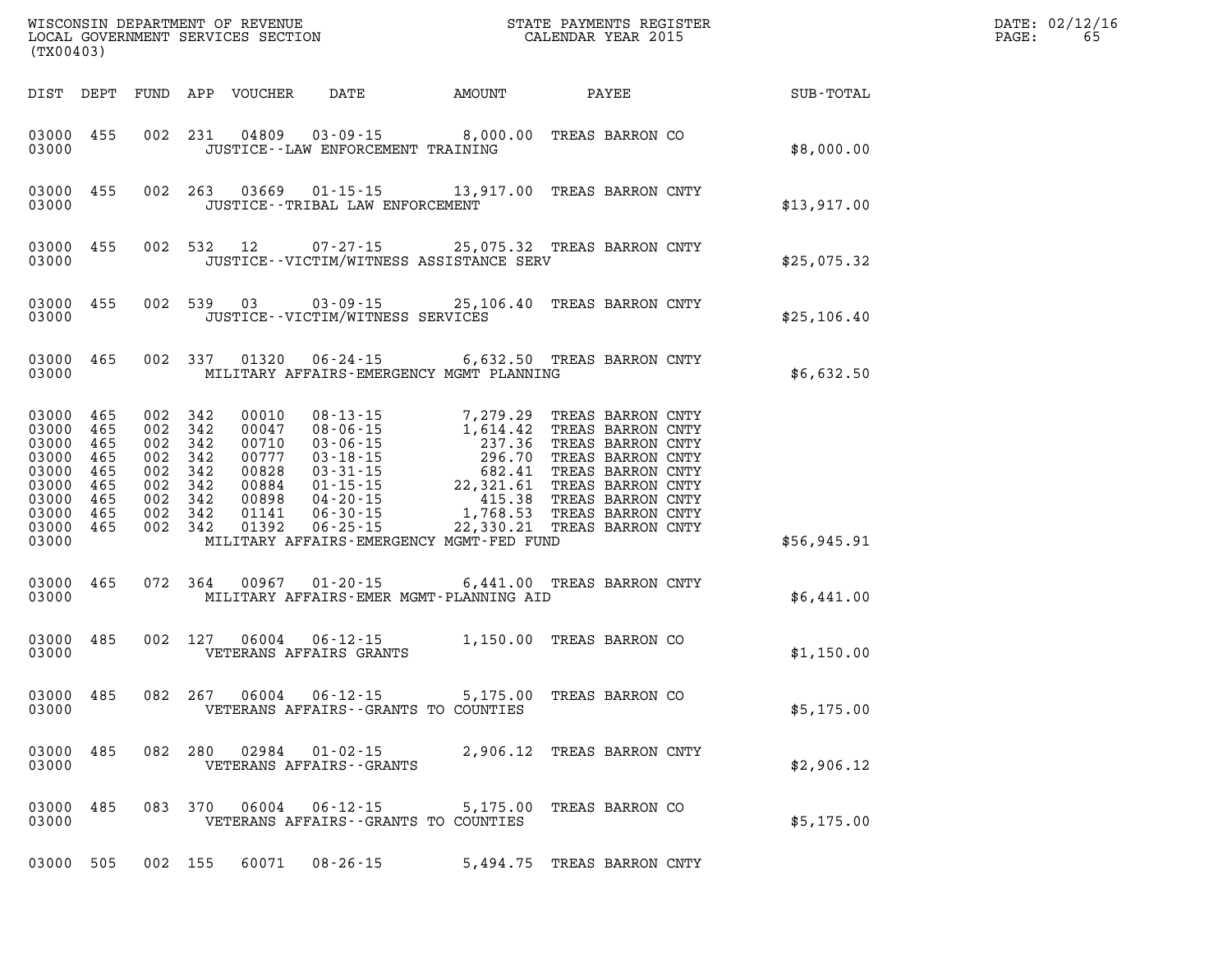| DIST                                                                                            | DEPT                                                               | FUND                                                               | APP                                                                | <b>VOUCHER</b>                                                                         | DATE                                                                                                                                                                             | AMOUNT                                                                                                                                                  | PAYEE                                                                                                                                                                                                          | SUB-TOTAL        |
|-------------------------------------------------------------------------------------------------|--------------------------------------------------------------------|--------------------------------------------------------------------|--------------------------------------------------------------------|----------------------------------------------------------------------------------------|----------------------------------------------------------------------------------------------------------------------------------------------------------------------------------|---------------------------------------------------------------------------------------------------------------------------------------------------------|----------------------------------------------------------------------------------------------------------------------------------------------------------------------------------------------------------------|------------------|
| 03000<br>03000<br>03000<br>03000<br>03000<br>03000<br>03000<br>03000<br>03000<br>03000<br>03000 | 505<br>505<br>505<br>505<br>505<br>505<br>505<br>505<br>505<br>505 | 002<br>002<br>002<br>002<br>002<br>002<br>002<br>002<br>002<br>002 | 155<br>155<br>155<br>155<br>155<br>155<br>155<br>155<br>155<br>155 | 60115<br>60400<br>60400<br>60637<br>60637<br>60675<br>60675<br>60752<br>60836<br>60874 | $09 - 10 - 15$<br>$01 - 07 - 15$<br>$01 - 07 - 15$<br>$04 - 08 - 15$<br>$04 - 08 - 15$<br>$04 - 24 - 15$<br>$04 - 24 - 15$<br>$05 - 22 - 15$<br>$06 - 24 - 15$<br>$07 - 08 - 15$ | 5,278.55<br>7,901.00<br>106.54<br>6,950.40<br>426.54<br>5,261.29<br>430.04<br>10,741.12<br>8,646.44<br>6,399.55<br>DOA-HOUSING ASSISTANCE-FEDERAL FUNDS | TREAS BARRON CNTY<br>TREAS BARRON CNTY<br>TREAS BARRON CNTY<br>TREAS BARRON CNTY<br>TREAS BARRON CNTY<br>TREAS BARRON CNTY<br>TREAS BARRON CNTY<br>TREAS BARRON CNTY<br>TREAS BARRON CNTY<br>TREAS BARRON CNTY | \$57,636.22      |
| 03000<br>03000<br>03000<br>03000<br>03000<br>03000<br>03000<br>03000                            | 505<br>505<br>505<br>505<br>505<br>505<br>505                      | 035<br>035<br>035<br>035<br>035<br>035<br>035                      | 371<br>371<br>371<br>371<br>371<br>371<br>371                      | 60400<br>60400<br>60400<br>60637<br>60637<br>60675<br>60675                            | $01 - 07 - 15$<br>$01 - 07 - 15$<br>$01 - 07 - 15$<br>$04 - 08 - 15$<br>$04 - 08 - 15$<br>$04 - 24 - 15$<br>$04 - 24 - 15$<br>DOA--PUBLIC BENEFITS FUND                          | 3,769.30<br>5,378.64<br>3,530.00<br>3,475.20<br>3,475.20<br>4,846.65<br>1,662.09                                                                        | TREAS BARRON CNTY<br>TREAS BARRON CNTY<br>TREAS BARRON CNTY<br>TREAS BARRON CNTY<br>TREAS BARRON CNTY<br>TREAS BARRON CNTY<br>TREAS BARRON CNTY                                                                | \$26, 137.08     |
| 03000<br>03000<br>03000                                                                         | 505<br>505                                                         | 089<br>089                                                         | 166<br>166                                                         | 00233<br>04899                                                                         | $07 - 29 - 15$<br>$01 - 21 - 15$<br>DOA--LAND INFORMATION FUND                                                                                                                   | 30,992.00<br>1,000.00                                                                                                                                   | TREAS BARRON CNTY<br>TREAS BARRON CNTY                                                                                                                                                                         | \$31,992.00      |
| 03000<br>03000                                                                                  | 835                                                                | 002                                                                | 105                                                                | 42972                                                                                  | $07 - 27 - 15$<br>REVENUE - - STATE SHARED REVENUES                                                                                                                              | 180,479.91                                                                                                                                              | TREAS BARRON CNTY                                                                                                                                                                                              | \$180,479.91     |
| 03000<br>03000                                                                                  | 835                                                                | 002                                                                | 109                                                                | 01003                                                                                  | $07 - 27 - 15$<br>REVENUE--EXEMPT COMPUTER AID                                                                                                                                   | 28,799.00                                                                                                                                               | TREAS BARRON CNTY                                                                                                                                                                                              | \$28,799.00      |
| 03000<br>03000<br>03000                                                                         | 835<br>835                                                         | 002<br>002                                                         | 302<br>302                                                         | 10004<br>11004                                                                         | $07 - 27 - 15$<br>$07 - 27 - 15$                                                                                                                                                 | 4,835,142.62<br>1,408,887.62<br>REVENUE-FIRST DOLLAR/SCHOOL LEVY CREDITS                                                                                | TREAS BARRON CNTY<br>TREAS BARRON CNTY                                                                                                                                                                         | \$6, 244, 030.24 |
| 03000<br>03000                                                                                  | 835                                                                | 021                                                                | 363                                                                | 37143                                                                                  | $03 - 23 - 15$<br>REVENUE--LOTTERY CREDIT -                                                                                                                                      | 1,383,942.46                                                                                                                                            | TREAS BARRON CNTY                                                                                                                                                                                              | \$1,383,942.46   |
| 03000                                                                                           |                                                                    |                                                                    |                                                                    |                                                                                        | DISTRICT TOTAL APPROPRIATIONS                                                                                                                                                    |                                                                                                                                                         |                                                                                                                                                                                                                | \$14,747,208.79  |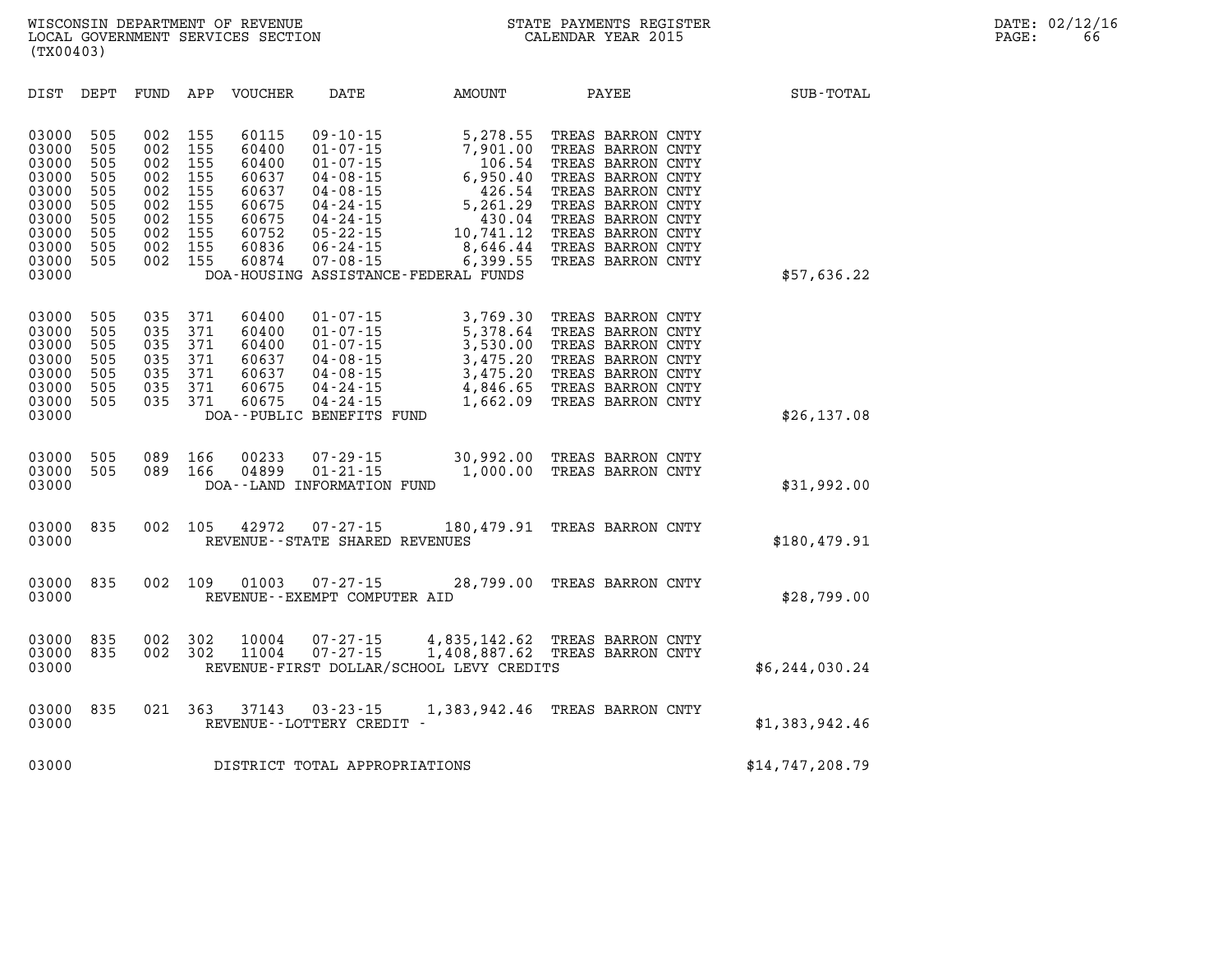| DATE: | 02/12/16 |
|-------|----------|
| PAGE: | 67       |

| WISCONSIN DEPARTMENT OF REVENUE<br>(TX00403)                                                                             | LOCAL GOVERNMENT SERVICES SECTION                                                                                                                                                                                | STATE PAYMENTS REGISTER<br>CALENDAR YEAR 2015    |                                                                                             |              |  |  |
|--------------------------------------------------------------------------------------------------------------------------|------------------------------------------------------------------------------------------------------------------------------------------------------------------------------------------------------------------|--------------------------------------------------|---------------------------------------------------------------------------------------------|--------------|--|--|
| DIST<br>DEPT<br>FUND                                                                                                     | APP<br><b>VOUCHER</b><br>DATE                                                                                                                                                                                    | AMOUNT                                           | PAYEE                                                                                       | SUB-TOTAL    |  |  |
| 002<br>165<br>03002<br>03002                                                                                             | 225<br>00036<br>$06 - 25 - 15$<br>SAFETY/PROF SERV--FIRE INSURANCE DUES                                                                                                                                          | 5,206.40                                         | TREAS TN ALMENA                                                                             | \$5,206.40   |  |  |
| 370<br>002<br>03002                                                                                                      | 17285<br>$01 - 12 - 15$<br>503                                                                                                                                                                                   | 1,028.18                                         | TREAS TN ALMENA<br>507.05 TOWN SHARE                                                        |              |  |  |
| 002<br>03002<br>370<br>03002<br>370<br>002<br>03002                                                                      | 503<br>17285<br>$01 - 12 - 15$<br>17285<br>$01 - 12 - 15$<br>503<br>NAT RESOURCES -- AIDS IN LIEU OF TAXES                                                                                                       | 576.60<br>3,548.00                               | TREAS TN ALMENA<br>TREAS TN ALMENA                                                          | \$5,152.78   |  |  |
|                                                                                                                          |                                                                                                                                                                                                                  |                                                  |                                                                                             |              |  |  |
| 012<br>03002<br>370<br>03002                                                                                             | 571<br>38510<br>$06 - 02 - 15$<br>NAT RESOURCES - - FOREST CROP/MFL/CO FOREST                                                                                                                                    | 159.60                                           | TREAS TN ALMENA                                                                             | \$159.60     |  |  |
| 012<br>03002<br>370<br>03002<br>370<br>012<br>370<br>03002<br>012<br>370<br>012<br>03002<br>370<br>03002<br>012<br>03002 | 579<br>19974<br>$04 - 03 - 15$<br>579<br>19974<br>$04 - 03 - 15$<br>579<br>19974<br>$04 - 03 - 15$<br>579<br>19974<br>$04 - 03 - 15$<br>579<br>19974<br>$04 - 03 - 15$<br>NAT RESOURCES -- AIDS IN LIEU OF TAXES | 341.70<br>1.66<br>37.40<br>280.41<br>16.60       | TREAS TN ALMENA<br>TREAS TN ALMENA<br>TREAS TN ALMENA<br>TREAS TN ALMENA<br>TREAS TN ALMENA | \$677.77     |  |  |
| 03002<br>395<br>011<br>03002<br>395<br>011<br>03002<br>395<br>011<br>03002<br>395<br>011<br>03002                        | 191<br>38036<br>$01 - 05 - 15$<br>191<br>46036<br>$04 - 06 - 15$<br>191<br>54036<br>$07 - 06 - 15$<br>191<br>66036<br>$10 - 05 - 15$<br>TRANSPORTATION--GENERAL TRANSP AIDS-GTA                                  | 34,626.45<br>34,626.45<br>34,626.45<br>34,626.45 | TOWN OF ALMENA<br>TOWN OF ALMENA<br>TOWN OF ALMENA<br>TOWN OF ALMENA                        | \$138,505.80 |  |  |
| 03002<br>835<br>002<br>03002                                                                                             | 105<br>42937<br>$07 - 27 - 15$<br>REVENUE - - STATE SHARED REVENUES                                                                                                                                              | 1,601.85                                         | TREAS TN ALMENA                                                                             | \$1,601.85   |  |  |
| 002<br>03002<br>835<br>03002                                                                                             | 109<br>02035<br>$07 - 27 - 15$<br>REVENUE--EXEMPT COMPUTER AID                                                                                                                                                   | 4.00                                             | TREAS TN ALMENA                                                                             | \$4.00       |  |  |
| 03002                                                                                                                    | DISTRICT TOTAL APPROPRIATIONS                                                                                                                                                                                    |                                                  |                                                                                             | \$151,308.20 |  |  |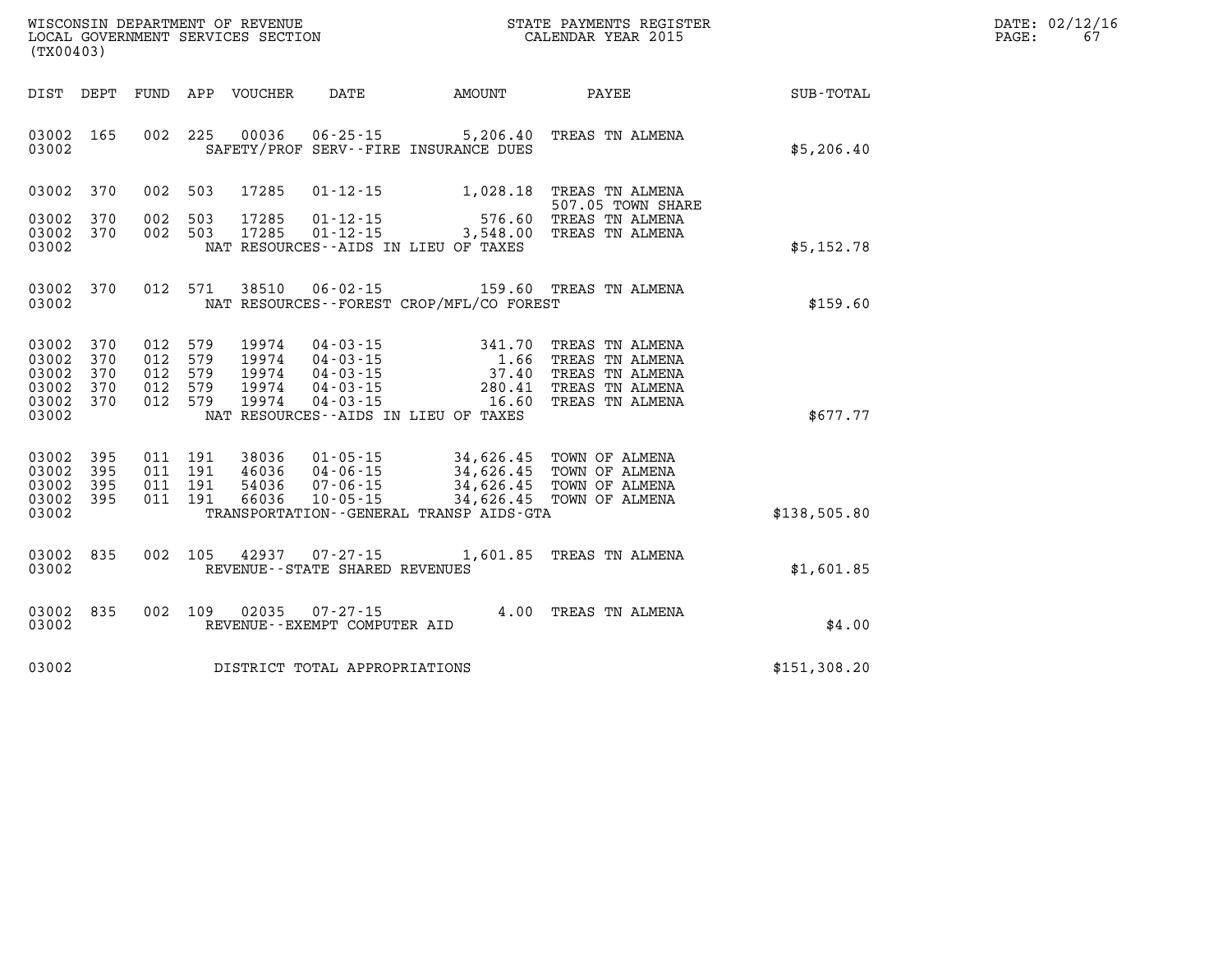| (TX00403)                        |                                |                                          | WISCONSIN DEPARTMENT OF REVENUE<br>LOCAL GOVERNMENT SERVICES SECTION |                                   |                                                                                                                                              | STATE PAYMENTS REGISTER<br>CALENDAR YEAR 2015     |               | DATE: 02/12/16<br>68<br>$\mathtt{PAGE}$ : |
|----------------------------------|--------------------------------|------------------------------------------|----------------------------------------------------------------------|-----------------------------------|----------------------------------------------------------------------------------------------------------------------------------------------|---------------------------------------------------|---------------|-------------------------------------------|
|                                  |                                |                                          | DIST DEPT FUND APP VOUCHER DATE                                      |                                   | AMOUNT PAYEE                                                                                                                                 |                                                   | SUB-TOTAL     |                                           |
| 03004                            | 03004 165                      |                                          |                                                                      |                                   | 002 225 00037 06-25-15 1,604.85 TREAS TN ARLAND<br>SAFETY/PROF SERV--FIRE INSURANCE DUES                                                     |                                                   | \$1,604.85    |                                           |
| 03004                            | 03004 370                      |                                          |                                                                      |                                   | NAT RESOURCES-SEVERANCE/YIELD/WITHDRAWAL                                                                                                     | 000 001 05DNR 09-28-15 1,735.18 TREAS TOWN ARLAND | \$1,735.18    |                                           |
| 03004                            | 03004 370 012 571<br>03004 370 |                                          |                                                                      |                                   | 012 571 38511 06-02-15 410.41 TREAS TN ARLAND<br>012 571 38511 06-02-15 73.67 TREAS TN ARLAND<br>NAT RESOURCES - - FOREST CROP/MFL/CO FOREST |                                                   | \$484.08      |                                           |
| 03004                            | 03004 370                      |                                          |                                                                      |                                   | 012 579 19975 04-03-15 3.60 TREAS TN ARLAND<br>NAT RESOURCES--AIDS IN LIEU OF TAXES                                                          |                                                   | \$3.60        |                                           |
| 03004<br>03004<br>03004<br>03004 | 03004 395<br>395<br>395<br>395 | 011 191<br>011 191<br>011 191<br>011 191 |                                                                      |                                   | 54037 07-06-15 27,547.02 TOWN OF ARLAND<br>66037  10-05-15  27,547.02  TOWN OF ARLAND<br>TRANSPORTATION--GENERAL TRANSP AIDS-GTA             |                                                   | \$110,188.08  |                                           |
| 03004                            | 03004 395                      |                                          |                                                                      |                                   | 011  278  53335  07-09-15  16,768.63  TREAS TN ARLAND<br>TRANSPORTATION - - LRIP/TRIP/MSIP GRANTS                                            |                                                   | \$16,768.63   |                                           |
| 03004                            | 03004 835                      |                                          |                                                                      | REVENUE - - STATE SHARED REVENUES | 002 105 42938 07-27-15 9,455.49 TREAS TN ARLAND                                                                                              |                                                   | \$9,455.49    |                                           |
| 03004                            | 03004 835                      |                                          |                                                                      | REVENUE--EXEMPT COMPUTER AID      | 002 109 02036 07-27-15 1.00 TREAS TN ARLAND                                                                                                  |                                                   | \$1.00        |                                           |
| 03004                            |                                |                                          |                                                                      | DISTRICT TOTAL APPROPRIATIONS     |                                                                                                                                              |                                                   | \$140, 240.91 |                                           |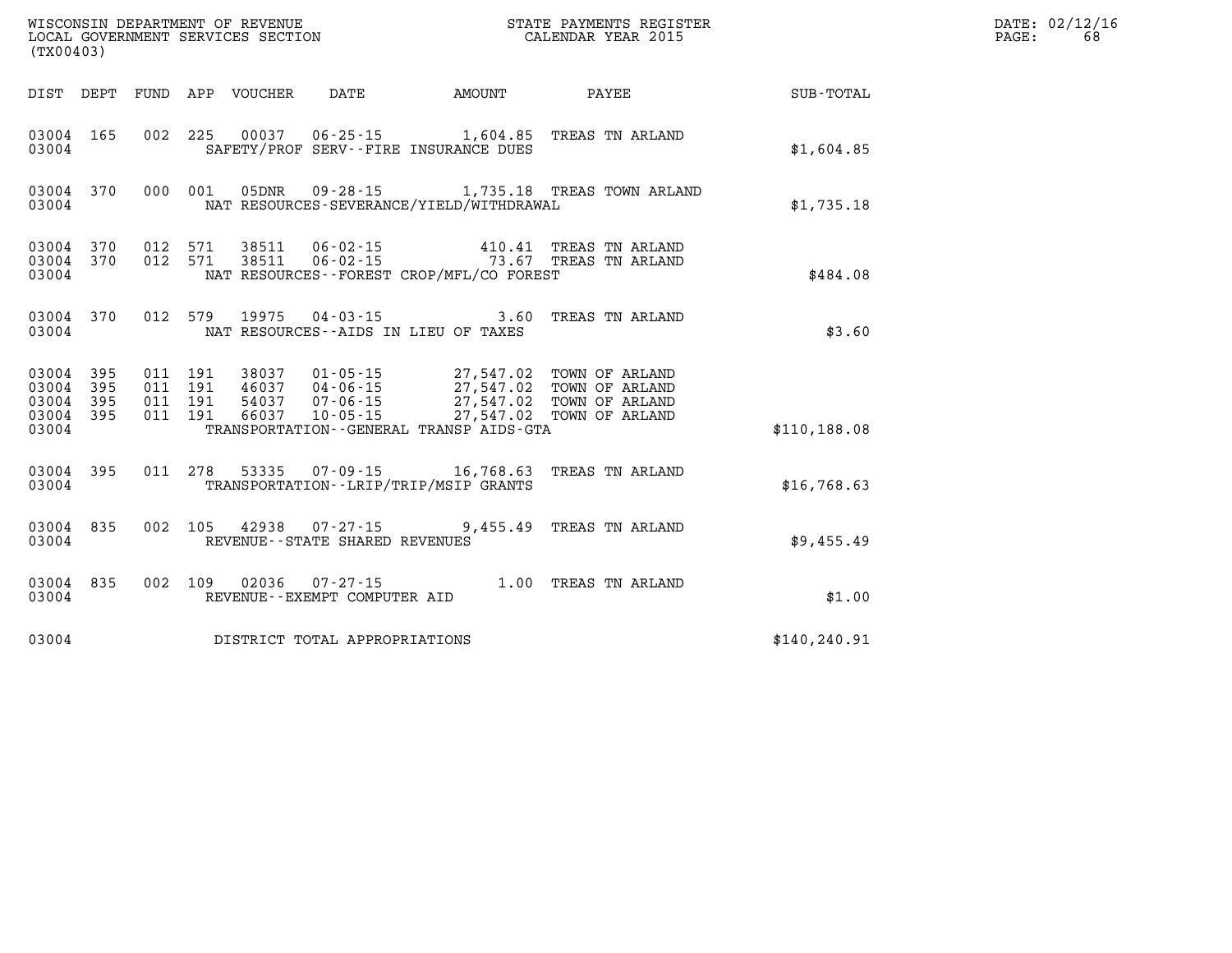| (TX00403)                                         |            |                               |                    |                                  |                                                          |                                                                          |                                                                                                                                                  |              | DATE: 02/12/16<br>PAGE:<br>69 |
|---------------------------------------------------|------------|-------------------------------|--------------------|----------------------------------|----------------------------------------------------------|--------------------------------------------------------------------------|--------------------------------------------------------------------------------------------------------------------------------------------------|--------------|-------------------------------|
|                                                   |            |                               |                    |                                  |                                                          | DIST DEPT FUND APP VOUCHER DATE AMOUNT                                   | <b>PAYEE</b>                                                                                                                                     | SUB-TOTAL    |                               |
| 03006 165<br>03006                                |            |                               |                    |                                  |                                                          | 002 225 00038 06-25-15 1,783.85<br>SAFETY/PROF SERV--FIRE INSURANCE DUES | TREAS TN BARRON                                                                                                                                  | \$1,783.85   |                               |
| 03006 370<br>03006                                |            |                               | 000 001            |                                  |                                                          | NAT RESOURCES-SEVERANCE/YIELD/WITHDRAWAL                                 | 05DNR  09-28-15  979.90 TREAS TOWN BARRON                                                                                                        | \$979.90     |                               |
| 03006 370                                         |            | 002 503                       |                    |                                  |                                                          |                                                                          | 17286  01-12-15  683.63  TREAS TN BARRON<br>142.80  TOWN SHAF<br>17944  01-30-15  683.63  TREAS TN BARRON<br>142.80 TOWN SHARE                   |              |                               |
| 03006 370<br>03006                                |            |                               | 002 503            |                                  |                                                          | NAT RESOURCES--AIDS IN LIEU OF TAXES                                     |                                                                                                                                                  | \$1,367.26   |                               |
| 03006                                             | 03006 370  |                               | 012 571            |                                  |                                                          | NAT RESOURCES - - FOREST CROP/MFL/CO FOREST                              | 38512  06-02-15  58.01 TREAS TN BARRON                                                                                                           | \$58.01      |                               |
| 03006 370<br>03006 370<br>03006                   |            |                               | 012 579<br>012 579 |                                  |                                                          | NAT RESOURCES--AIDS IN LIEU OF TAXES                                     | 19976  04-03-15  3.20 TREAS TN BARRON<br>19976  04-03-15  74.42 TREAS TN BARRON                                                                  | \$77.62      |                               |
| 03006 395<br>03006                                |            |                               |                    |                                  | TRANSPORTATION--FLOOD DAMAGE AID                         |                                                                          | 011 174 39904 02-19-15 11,534.04 TREAS TN BARRON                                                                                                 | \$11,534.04  |                               |
| 03006 395<br>03006<br>03006<br>03006 395<br>03006 | 395<br>395 | 011 191<br>011 191<br>011 191 | 011 191            | 38038<br>46038<br>54038<br>66038 |                                                          | TRANSPORTATION - - GENERAL TRANSP AIDS - GTA                             | 01-05-15 26,342.25 TOWN OF BARRON<br>04-06-15 26,342.25 TOWN OF BARRON<br>07-06-15 26,342.25 TOWN OF BARRON<br>10-05-15 26,342.25 TOWN OF BARRON | \$105,369.00 |                               |
| 03006 835<br>03006                                |            |                               |                    |                                  | 002 105 42939 07-27-15<br>REVENUE--STATE SHARED REVENUES |                                                                          | 9,601.18 TREAS TN BARRON                                                                                                                         | \$9,601.18   |                               |
| 03006 835<br>03006                                |            |                               |                    |                                  | REVENUE--EXEMPT COMPUTER AID                             |                                                                          | 002 109 02037 07-27-15 164.00 TREAS TN BARRON                                                                                                    | \$164.00     |                               |
| 03006                                             |            |                               |                    |                                  | DISTRICT TOTAL APPROPRIATIONS                            |                                                                          |                                                                                                                                                  | \$130,934.86 |                               |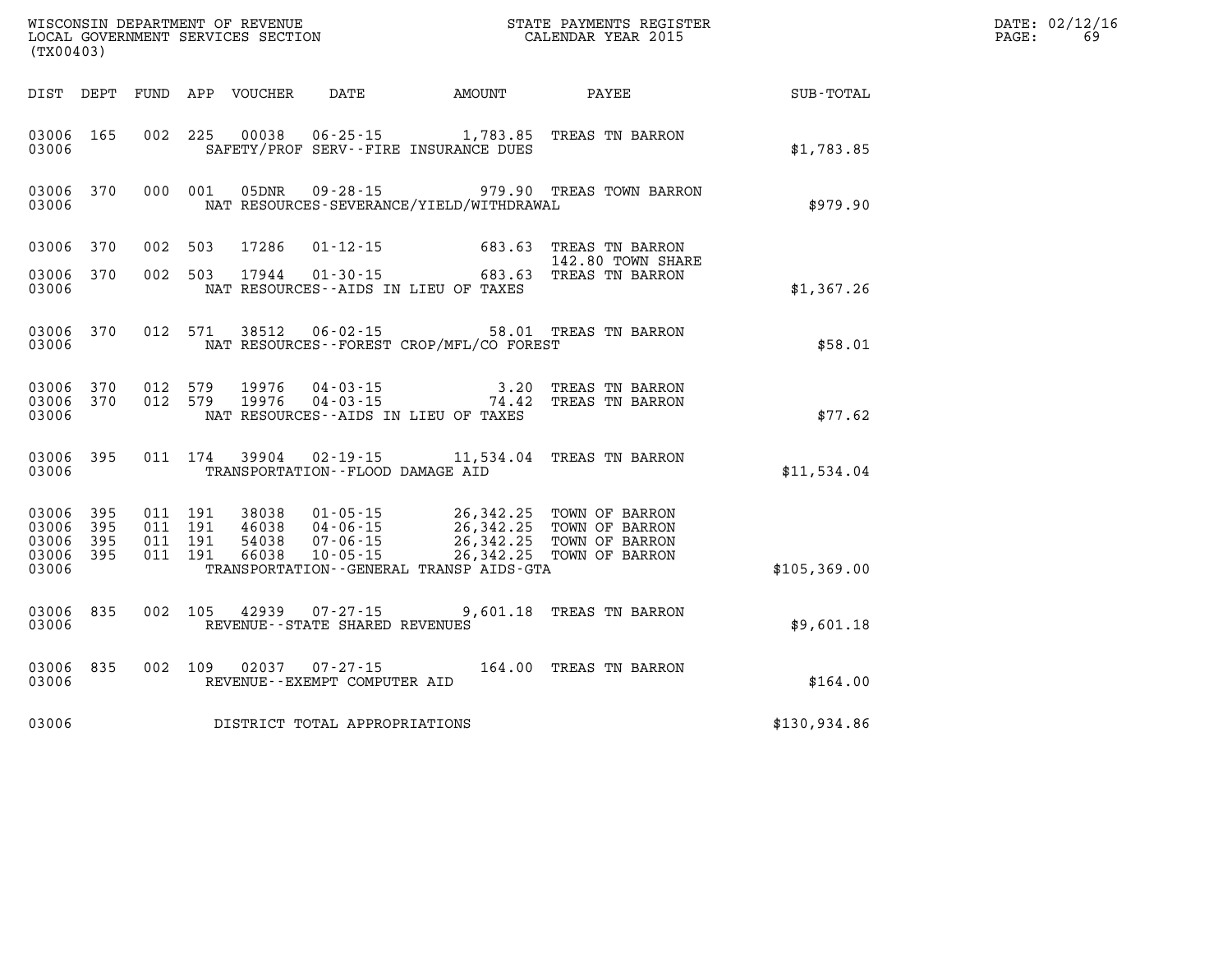| DATE: | 02/12/16 |
|-------|----------|
| PAGE: | 70       |

| WISCONSIN DEPARTMENT OF REVENUE<br>WISCONSIN DEPARTMENT OF REVENUE<br>LOCAL GOVERNMENT SERVICES SECTION<br>(TX00403)    |                                                                                                                                                                                                                           | STATE PAYMENTS REGISTER<br>CALENDAR YEAR 2015 |             | DATE: 02/12/1<br>PAGE:<br>70 |
|-------------------------------------------------------------------------------------------------------------------------|---------------------------------------------------------------------------------------------------------------------------------------------------------------------------------------------------------------------------|-----------------------------------------------|-------------|------------------------------|
| FUND APP VOUCHER<br>DIST DEPT                                                                                           | DATE<br>AMOUNT                                                                                                                                                                                                            | PAYEE                                         | SUB-TOTAL   |                              |
| 03008<br>165<br>03008                                                                                                   | 002 225 00039 06-25-15 2,156.77 TREAS TN BEAR LAKE<br>SAFETY/PROF SERV--FIRE INSURANCE DUES                                                                                                                               |                                               | \$2,156.77  |                              |
| 03008<br>370<br>012 571<br>370<br>012<br>571<br>03008<br>03008                                                          | 38513  06-02-15  297.41  TREAS TN BEAR LAKE<br>38513  06-02-15   1,247.16  TREAS TN BEAR LAKE<br>NAT RESOURCES - - FOREST CROP/MFL/CO FOREST                                                                              |                                               | \$1,544.57  |                              |
| 03008<br>395<br>38039<br>011 191<br>03008<br>395<br>011 191<br>03008<br>395<br>011 191<br>03008 395<br>011 191<br>03008 | 01-05-15 23,082.46 TOWN OF BEAR LAKE<br>46039 04-06-15 23,082.46 TOWN OF BEAR LAKE<br>54039 07-06-15 23,082.46 TOWN OF BEAR LAKE<br>66039 10-05-15 23,082.48 TOWN OF BEAR LAKE<br>TRANSPORTATION--GENERAL TRANSP AIDS-GTA |                                               | \$92,329.86 |                              |
| 03008<br>835<br>03008                                                                                                   | 002 105 42940 07-27-15 1.323.25 TREAS TN BEAR LAKE<br>REVENUE--STATE SHARED REVENUES                                                                                                                                      |                                               | \$1,323.25  |                              |
| 03008 835<br>03008                                                                                                      | 002 109 02038 07-27-15 1.00 TREAS TN BEAR LAKE<br>REVENUE--EXEMPT COMPUTER AID                                                                                                                                            |                                               | \$1.00      |                              |
| 03008                                                                                                                   | DISTRICT TOTAL APPROPRIATIONS                                                                                                                                                                                             |                                               | \$97,355.45 |                              |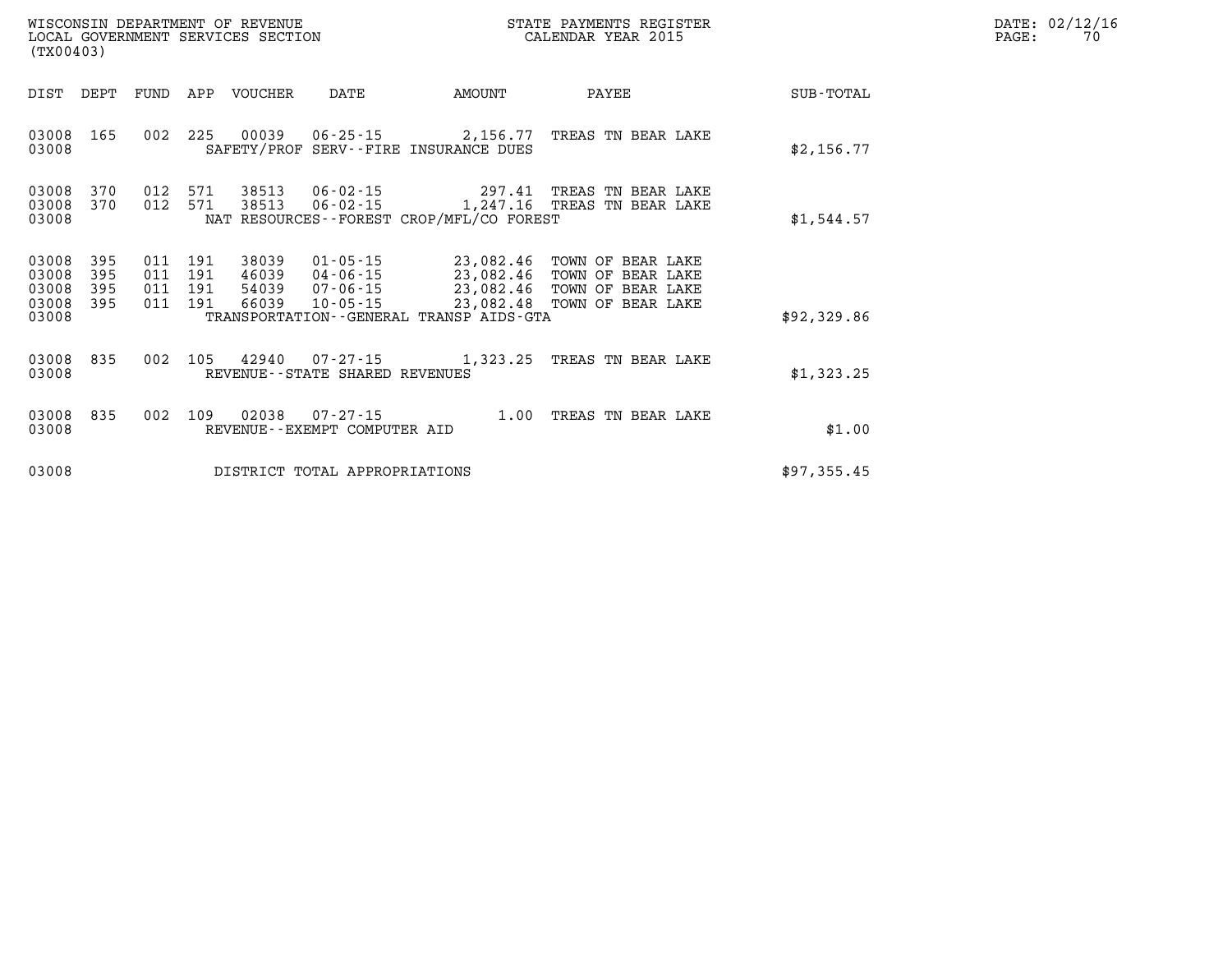| DATE: | 02/12/16 |
|-------|----------|
| PAGE: | 71       |

| (TX00403)                                 |                          |                          |                          | WISCONSIN DEPARTMENT OF REVENUE<br>LOCAL GOVERNMENT SERVICES SECTION |                                                                      |                                                                                             | STATE PAYMENTS REGISTER<br>CALENDAR YEAR 2015                                        |               |
|-------------------------------------------|--------------------------|--------------------------|--------------------------|----------------------------------------------------------------------|----------------------------------------------------------------------|---------------------------------------------------------------------------------------------|--------------------------------------------------------------------------------------|---------------|
| DIST                                      | DEPT                     | FUND                     | APP                      | VOUCHER                                                              | DATE                                                                 | AMOUNT                                                                                      | PAYEE                                                                                | SUB-TOTAL     |
| 03010<br>03010                            | 165                      | 002                      | 225                      | 00040                                                                |                                                                      | $06 - 25 - 15$ 6,790.77<br>SAFETY/PROF SERV--FIRE INSURANCE DUES                            | TREAS TN CEDAR LAKE                                                                  | \$6,790.77    |
| 03010                                     | 370                      | 002                      | 503                      | 17287                                                                | $01 - 12 - 15$                                                       | 55.71                                                                                       | TREAS TN CEDAR LAKE<br>7.08 TOWN SHARE                                               |               |
| 03010                                     |                          |                          |                          |                                                                      |                                                                      | NAT RESOURCES -- AIDS IN LIEU OF TAXES                                                      |                                                                                      | \$55.71       |
| 03010<br>03010<br>03010                   | 370<br>370               | 012<br>012               | 571<br>571               | 38514<br>38514                                                       |                                                                      | 06-02-15 98.80<br>06-02-15 1,514.59<br>NAT RESOURCES--FOREST CROP/MFL/CO FOREST             | TREAS TN CEDAR LAKE<br>TREAS TN CEDAR LAKE                                           | \$1,613.39    |
| 03010<br>03010<br>03010<br>03010          | 370<br>370<br>370        | 012<br>012<br>012        | 579<br>579<br>579        | 19977<br>19977<br>19977                                              | $04 - 03 - 15$<br>$04 - 03 - 15$<br>$04 - 03 - 15$                   | 3.63<br>3.19<br>36.30<br>NAT RESOURCES -- AIDS IN LIEU OF TAXES                             | TREAS TN CEDAR LAKE<br>TREAS TN CEDAR LAKE<br>TREAS TN CLEAR LAKE                    | \$43.12       |
| 03010<br>03010<br>03010<br>03010<br>03010 | 395<br>395<br>395<br>395 | 011<br>011<br>011<br>011 | 191<br>191<br>191<br>191 | 38040<br>46040<br>54040<br>66040                                     | $01 - 05 - 15$<br>$04 - 06 - 15$<br>$07 - 06 - 15$<br>$10 - 05 - 15$ | 35,061.34<br>35,061.34<br>35,061.34<br>35,061.36<br>TRANSPORTATION--GENERAL TRANSP AIDS-GTA | TOWN OF CEDAR LAKE<br>TOWN OF CEDAR LAKE<br>TOWN OF CEDAR LAKE<br>TOWN OF CEDAR LAKE | \$140, 245.38 |
| 03010<br>03010                            | 395                      | 011                      | 278                      | 39967                                                                | $02 - 17 - 15$                                                       | 16,768.63<br>TRANSPORTATION - - LRIP/TRIP/MSIP GRANTS                                       | TREAS TN CEDAR LAKE                                                                  | \$16,768.63   |
| 03010<br>03010                            | 455                      | 002                      | 231                      | 11                                                                   | $03 - 19 - 15$<br>JUSTICE - - LAW ENFORCEMENT TRAINING               | 160.00                                                                                      | TREAS TN CEDAR LAKE                                                                  | \$160.00      |
| 03010<br>03010                            | 835                      | 002                      | 105                      | 42941                                                                | $07 - 27 - 15$<br>REVENUE - - STATE SHARED REVENUES                  | 1,630.26                                                                                    | TREAS TN CEDAR LAKE                                                                  | \$1,630.26    |
| 03010<br>03010                            | 835                      | 002                      | 109                      | 02039                                                                | $07 - 27 - 15$<br>REVENUE--EXEMPT COMPUTER AID                       | 1.00                                                                                        | TREAS TN CEDAR LAKE                                                                  | \$1.00        |
| 03010                                     |                          |                          |                          |                                                                      | DISTRICT TOTAL APPROPRIATIONS                                        |                                                                                             |                                                                                      | \$167,308.26  |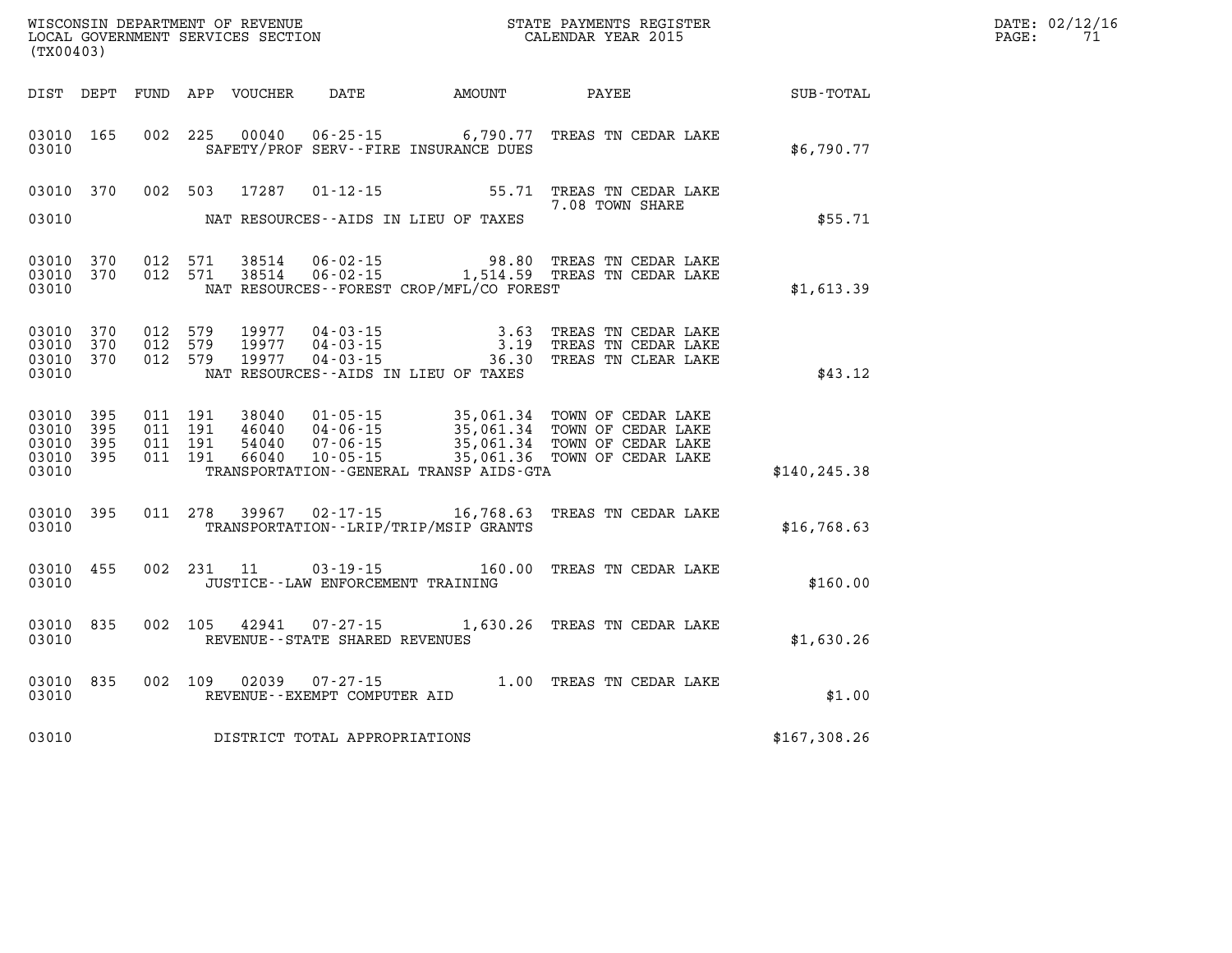| (TX00403) |  |  |                                          | WISCONSIN DEPARTMENT OF REVENUE<br>LOCAL GOVERNMENT SERVICES SECTION<br>CALENDAR YEAR 2015<br>STATE PAYMENTS REGISTER                                                                                                                                                                                                                                        |               | DATE: 02/12/16<br>$\mathtt{PAGE:}$<br>72 |
|-----------|--|--|------------------------------------------|--------------------------------------------------------------------------------------------------------------------------------------------------------------------------------------------------------------------------------------------------------------------------------------------------------------------------------------------------------------|---------------|------------------------------------------|
|           |  |  | DIST DEPT FUND APP VOUCHER DATE AMOUNT   | <b>PAYEE</b>                                                                                                                                                                                                                                                                                                                                                 | SUB-TOTAL     |                                          |
| 03012     |  |  | SAFETY/PROF SERV--FIRE INSURANCE DUES    | 03012 165 002 225 00041 06-25-15 8,408.02 TREAS TN CHETEK                                                                                                                                                                                                                                                                                                    | \$8,408.02    |                                          |
| 03012     |  |  | NAT RESOURCES--FOREST CROP/MFL/CO FOREST | $\begin{array}{cccccccc} 03012 & 370 & 012 & 571 & 38515 & 06\cdot 02\cdot 15 & & 340.04 & \text{TREAS TN CHETEK} \\ 03012 & 370 & 012 & 571 & 38515 & 06\cdot 02\cdot 15 & & 36.00 & \text{TREAS TN CHETEK} \end{array}$                                                                                                                                    | \$376.04      |                                          |
| 03012     |  |  | NAT RESOURCES--AIDS IN LIEU OF TAXES     | 03012 370 012 579 19978 04-03-15 131.44 TREAS TN CEDEAR LAKE                                                                                                                                                                                                                                                                                                 | \$131.44      |                                          |
| 03012     |  |  | TRANSPORTATION--GENERAL TRANSP AIDS-GTA  | $\begin{array}{cccccccc} 03012 & 395 & 011 & 191 & 38041 & 01\cdot 05\cdot 15 & 39\text{ , }487\text{ .}36 & \text{TOWN OF CHETER} \\ 03012 & 395 & 011 & 191 & 46041 & 04\cdot 06\cdot 15 & 39\text{ , }487\text{ .}36 & \text{TOWN OF CHETER} \\ 03012 & 395 & 011 & 191 & 54041 & 07\cdot 06\cdot 15 & 39\text{ , }487\text{ .}36 & \text{TOWN OF CHETER$ | \$157,949.46  |                                          |
| 03012     |  |  | TRANSPORTATION - - LRIP/TRIP/MSIP GRANTS | 03012 395 011 278 39178 02-10-15 16,768.63 TREAS TN CHETEK                                                                                                                                                                                                                                                                                                   | \$16,768.63   |                                          |
| 03012     |  |  | HS--AMBULANCE FUNDING ASSISTANCE GRANTS  | 03012 435 005 162 01DHS 09-17-15 5,159.79 CHETEK AMBULANCE SERVICE                                                                                                                                                                                                                                                                                           | \$5,159.79    |                                          |
| 03012     |  |  | REVENUE--STATE SHARED REVENUES           | 03012 835 002 105 42942 07-27-15 3,113.99 TREAS TN CHETEK                                                                                                                                                                                                                                                                                                    | \$3,113.99    |                                          |
| 03012     |  |  | REVENUE--EXEMPT COMPUTER AID             | 03012 835 002 109 02040 07-27-15 34.00 TREAS TN CHETEK                                                                                                                                                                                                                                                                                                       | \$34.00       |                                          |
| 03012     |  |  | DISTRICT TOTAL APPROPRIATIONS            |                                                                                                                                                                                                                                                                                                                                                              | \$191, 941.37 |                                          |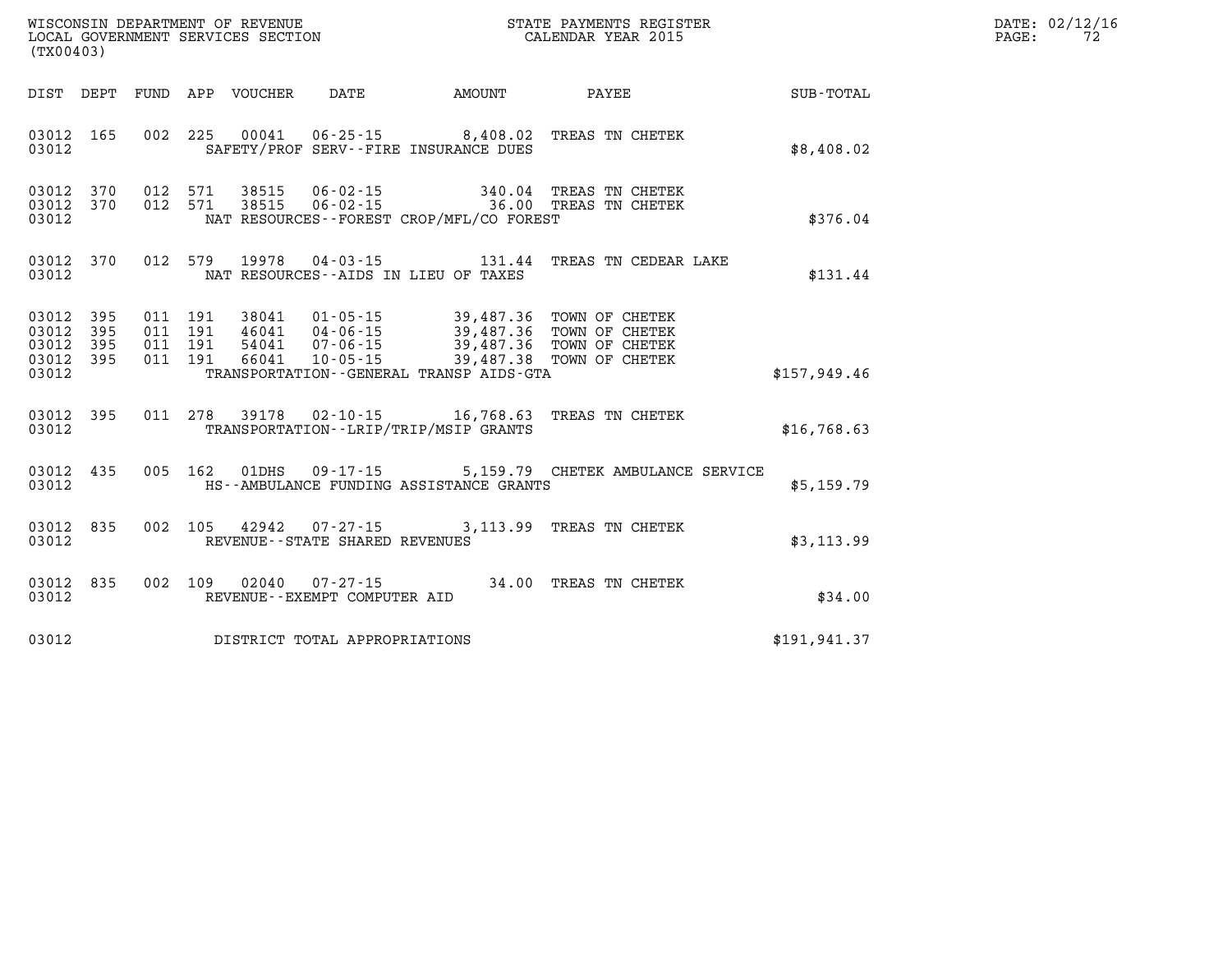| DATE: | 02/12/16 |
|-------|----------|
| PAGE: | 73       |

| (TX00403)                                                             |                          |                                                              |                                                                                                                                             |                                                                                              |               |
|-----------------------------------------------------------------------|--------------------------|--------------------------------------------------------------|---------------------------------------------------------------------------------------------------------------------------------------------|----------------------------------------------------------------------------------------------|---------------|
| DIST<br>DEPT                                                          | FUND                     | APP VOUCHER                                                  | DATE<br>AMOUNT                                                                                                                              | PAYEE                                                                                        | SUB-TOTAL     |
| 165<br>03014<br>03014                                                 | 002                      | 225<br>00042                                                 | $06 - 25 - 15$ 2,770.86<br>SAFETY/PROF SERV--FIRE INSURANCE DUES                                                                            | TREAS TN CLINTON                                                                             | \$2,770.86    |
| 370<br>03014                                                          | 002                      | 503<br>17288                                                 | $01 - 12 - 15$<br>676.32                                                                                                                    | TREAS TN CLINTON<br>85.88 TOWN SHARE                                                         |               |
| 03014<br>370<br>03014                                                 | 002                      | 503<br>17945                                                 | 676.32<br>$01 - 30 - 15$<br>NAT RESOURCES -- AIDS IN LIEU OF TAXES                                                                          | TREAS TN CLINTON                                                                             | \$1,352.64    |
| 03014<br>370<br>03014<br>370<br>03014                                 | 012<br>012               | 571<br>38516<br>571<br>38516                                 | $06 - 02 - 15$<br>171.05<br>$06 - 02 - 15$<br>NAT RESOURCES - - FOREST CROP/MFL/CO FOREST                                                   | TREAS TN CLINTON<br>41.18 TREAS TN CLINTON                                                   | \$212.23      |
| 03014<br>370<br>03014<br>370<br>03014                                 | 012<br>012               | 579<br>19979<br>579<br>19979                                 | $04 - 03 - 15$<br>12.72<br>$04 - 03 - 15$<br>25.29<br>NAT RESOURCES--AIDS IN LIEU OF TAXES                                                  | TREAS TN CLINTON<br>TREAS TN CLINTON                                                         | \$38.01       |
| 395<br>03014<br>395<br>03014<br>03014<br>395<br>03014<br>395<br>03014 | 011<br>011<br>011<br>011 | 191<br>38042<br>191<br>46042<br>191<br>54042<br>191<br>66042 | $01 - 05 - 15$<br>33,294.24<br>$04 - 06 - 15$<br>$07 - 06 - 15$<br>$10 - 05 - 15$<br>33, 294. 24<br>TRANSPORTATION--GENERAL TRANSP AIDS-GTA | TOWN OF CLINTON<br>33,294.24 TOWN OF CLINTON<br>33,294.24 TOWN OF CLINTON<br>TOWN OF CLINTON | \$133, 176.96 |
| 03014<br>835<br>03014                                                 | 002                      | 105<br>42943<br>REVENUE - - STATE SHARED REVENUES            | $07 - 27 - 15$<br>10,837.80                                                                                                                 | TREAS TN CLINTON                                                                             | \$10,837.80   |
| 835<br>03014<br>03014                                                 | 002                      | 109<br>02041<br>REVENUE - - EXEMPT COMPUTER AID              | 89.00<br>$07 - 27 - 15$                                                                                                                     | TREAS TN CLINTON                                                                             | \$89.00       |
| 03014<br>835<br>03014                                                 | 021                      | 363<br>35491<br>REVENUE--LOTTERY CREDIT -                    | 532.97<br>$03 - 23 - 15$                                                                                                                    | TREAS TN CLINTON                                                                             | \$532.97      |
| 03014                                                                 |                          |                                                              | DISTRICT TOTAL APPROPRIATIONS                                                                                                               |                                                                                              | \$149,010.47  |

WISCONSIN DEPARTMENT OF REVENUE **STATE PAYMENTS REGISTER**<br>LOCAL GOVERNMENT SERVICES SECTION

LOCAL GOVERNMENT SERVICES SECTION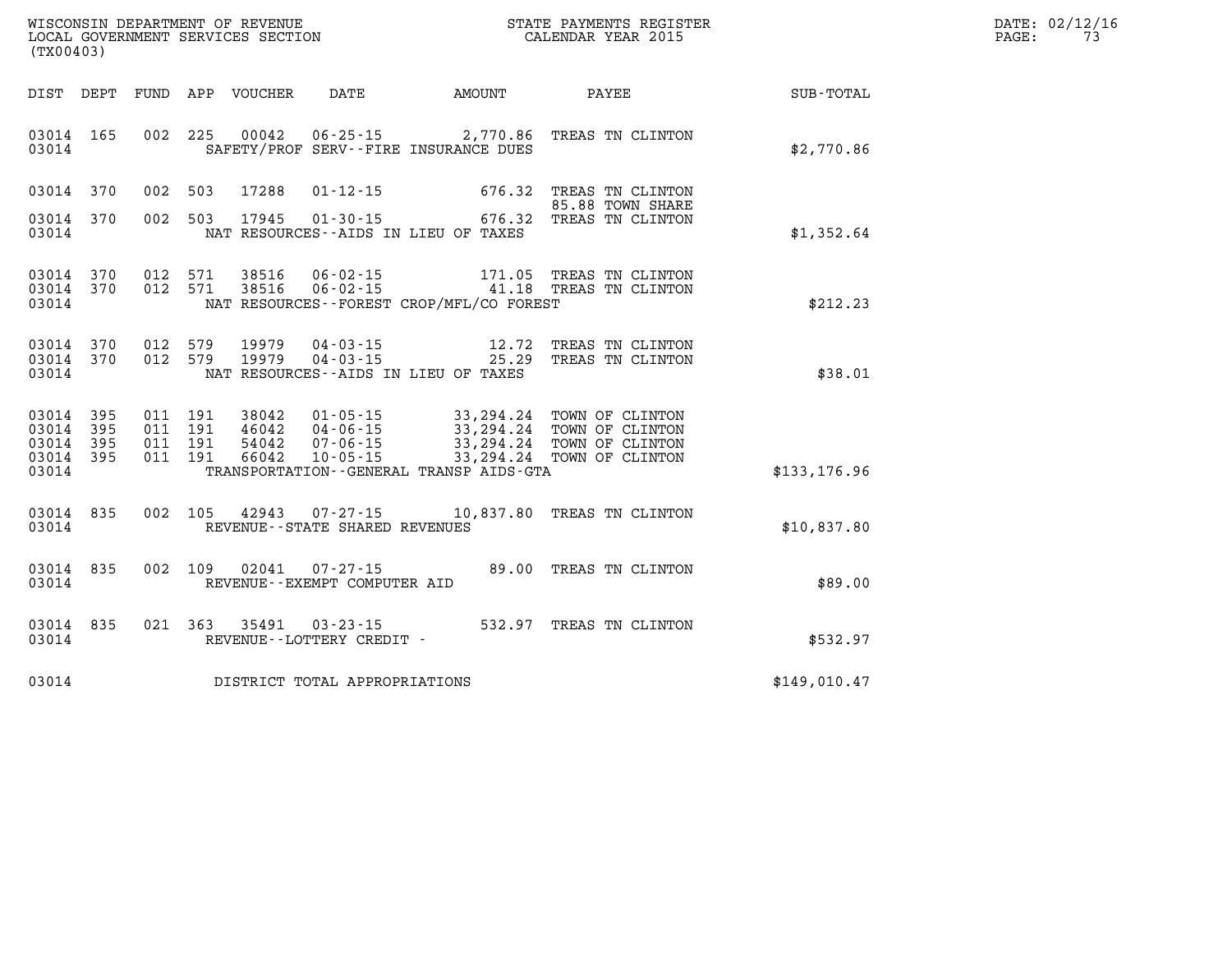| (TX00403)                                             |     |                                          |         | WISCONSIN DEPARTMENT OF REVENUE<br>LOCAL GOVERNMENT SERVICES SECTION |                                                     |                                                                   | STATE PAYMENTS REGISTER<br>CALENDAR YEAR 2015                                                                                                          |              | DATE: 02/12/16<br>74<br>PAGE: |
|-------------------------------------------------------|-----|------------------------------------------|---------|----------------------------------------------------------------------|-----------------------------------------------------|-------------------------------------------------------------------|--------------------------------------------------------------------------------------------------------------------------------------------------------|--------------|-------------------------------|
| DIST DEPT                                             |     |                                          |         | FUND APP VOUCHER                                                     | DATE                                                | <b>AMOUNT</b>                                                     | <b>PAYEE</b>                                                                                                                                           | SUB-TOTAL    |                               |
| 03016 165<br>03016                                    |     | 002 225                                  |         | 00043                                                                |                                                     | $06 - 25 - 15$ 2, 266.07<br>SAFETY/PROF SERV--FIRE INSURANCE DUES | TREAS TN CRYSTAL LAKE                                                                                                                                  | \$2,266.07   |                               |
| 03016 370                                             |     | 002 503                                  |         | 17289                                                                |                                                     |                                                                   | 01-12-15 21, 152.77 TREAS TN CRYSTAL LAKE<br>5934.76 TOWN SHARE                                                                                        |              |                               |
| 03016                                                 |     |                                          |         |                                                                      |                                                     | NAT RESOURCES--AIDS IN LIEU OF TAXES                              |                                                                                                                                                        | \$21,152.77  |                               |
| 03016 370<br>03016                                    |     |                                          | 012 571 | 38517                                                                |                                                     | NAT RESOURCES - - FOREST CROP/MFL/CO FOREST                       | 06-02-15 296.36 TREAS TN CRYSTAL LAKE                                                                                                                  | \$296.36     |                               |
| 03016 370<br>03016 370<br>03016 370<br>03016          |     | 012 579<br>012 579<br>012 579            |         | 19980<br>19980<br>19980                                              | 04 - 03 - 15<br>04 - 03 - 15<br>$04 - 03 - 15$      | 682.66<br>NAT RESOURCES--AIDS IN LIEU OF TAXES                    | .66 TREAS TN CRYSTAL LAKE<br>623.03 TREAS TN CRYSTAL LAKE<br>TREAS TN CRYSTAL LAKE                                                                     | \$1,306.35   |                               |
| 03016 395<br>03016<br>03016 395<br>03016 395<br>03016 | 395 | 011 191<br>011 191<br>011 191<br>011 191 |         | 38043<br>46043<br>54043<br>66043                                     | 04-06-15<br>07-06-15                                | TRANSPORTATION--GENERAL TRANSP AIDS-GTA                           | 01-05-15 32,391.42 TOWN OF CRYSTAL LAKE<br>32,391.42 TOWN OF CRYSTAL LAKE<br>32,391.42 TOWN OF CRYSTAL LAKE<br>10-05-15 32,391.42 TOWN OF CRYSTAL LAKE | \$129,565.68 |                               |
| 03016 835<br>03016                                    |     |                                          | 002 105 |                                                                      | 42944 07-27-15<br>REVENUE - - STATE SHARED REVENUES |                                                                   | 3,929.29 TREAS TN CRYSTAL LAKE                                                                                                                         | \$3,929.29   |                               |
| 03016<br>03016                                        | 835 | 002 109                                  |         | 02042                                                                | 07-27-15<br>REVENUE--EXEMPT COMPUTER AID            |                                                                   | 83.00 TREAS TN CRYSTAL LAKE                                                                                                                            | \$83.00      |                               |
| 03016<br>03016                                        | 835 |                                          | 021 363 | 35492                                                                | $03 - 23 - 15$<br>REVENUE - - LOTTERY CREDIT -      |                                                                   | 1,255.93 TREAS TN CRYSTAL LAKE                                                                                                                         | \$1,255.93   |                               |
| 03016                                                 |     |                                          |         |                                                                      | DISTRICT TOTAL APPROPRIATIONS                       |                                                                   |                                                                                                                                                        | \$159,855.45 |                               |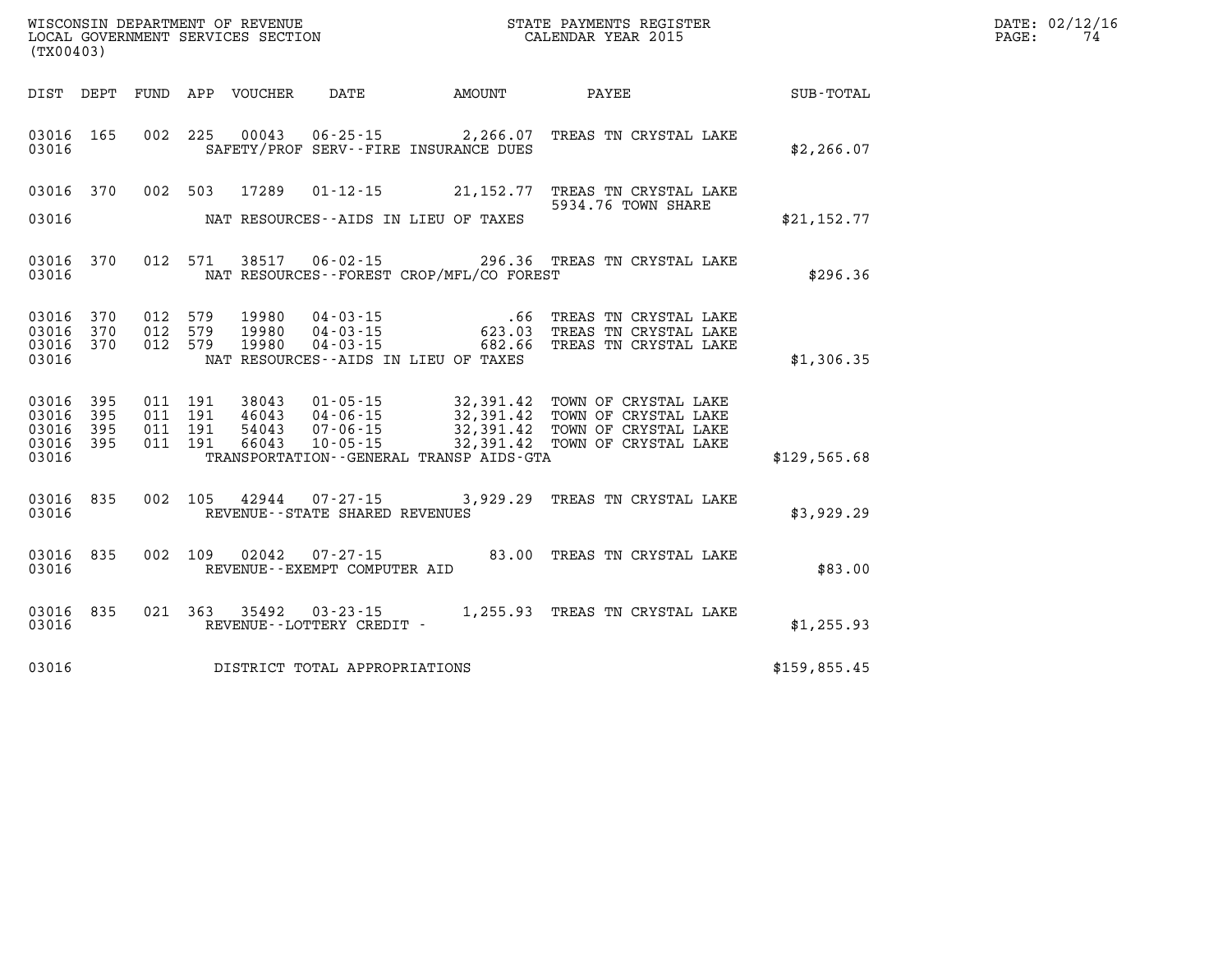|                  | CALENDAR YEAR 2015                                                                   |                                                                                             |                                                                      | LOCAL GOVERNMENT SERVICES SECTION |                          |                          |                          | (TX00403)                                 |
|------------------|--------------------------------------------------------------------------------------|---------------------------------------------------------------------------------------------|----------------------------------------------------------------------|-----------------------------------|--------------------------|--------------------------|--------------------------|-------------------------------------------|
| <b>SUB-TOTAL</b> | PAYEE                                                                                | AMOUNT                                                                                      | DATE                                                                 | VOUCHER                           | APP                      | FUND                     | DEPT                     | DIST                                      |
| \$2,644.64       | TREAS TN CUMBERLAND                                                                  | 00044 06-25-15 2,644.64<br>SAFETY/PROF SERV--FIRE INSURANCE DUES                            |                                                                      |                                   | 225                      | 002                      | 165                      | 03018<br>03018                            |
| \$165.13         | 165.13 TREAS TN CUMBERLAND                                                           | NAT RESOURCES - - FOREST CROP/MFL/CO FOREST                                                 | $06 - 02 - 15$                                                       | 38518                             | 571                      | 012                      | 370                      | 03018<br>03018                            |
| \$338.61         | TREAS TN CUMBERLAND<br>TREAS TN CUMBERLAND<br>TREAS TN CUMBERLAND                    | 166.16<br>16.00<br>156.45<br>NAT RESOURCES -- AIDS IN LIEU OF TAXES                         | 04-03-15<br>04-03-15<br>$04 - 03 - 15$                               | 19981<br>19981<br>19981           | 579<br>579<br>579        | 012<br>012<br>012        | 370<br>370<br>370        | 03018<br>03018<br>03018<br>03018          |
| \$135, 202.80    | TOWN OF CUMBERLAND<br>TOWN OF CUMBERLAND<br>TOWN OF CUMBERLAND<br>TOWN OF CUMBERLAND | 33,800.70<br>33,800.70<br>33,800.70<br>33,800.70<br>TRANSPORTATION--GENERAL TRANSP AIDS-GTA | $01 - 05 - 15$<br>$04 - 06 - 15$<br>$07 - 06 - 15$<br>$10 - 05 - 15$ | 38044<br>46044<br>54044<br>66044  | 191<br>191<br>191<br>191 | 011<br>011<br>011<br>011 | 395<br>395<br>395<br>395 | 03018<br>03018<br>03018<br>03018<br>03018 |
| \$16,517.44      | TREAS TN CUMBERLAND                                                                  | $07 - 06 - 15$ 16, 517.44<br>TRANSPORTATION - - LRIP/TRIP/MSIP GRANTS                       |                                                                      | 52879                             | 278                      | 011                      | 395                      | 03018<br>03018                            |
| \$4,703.67       | TREAS TN CUMBERLAND                                                                  | 4,703.67                                                                                    | $07 - 27 - 15$<br>REVENUE - - STATE SHARED REVENUES                  | 42945                             | 105                      | 002                      | 835                      | 03018<br>03018                            |
| \$8.00           | TREAS TN CUMBERLAND                                                                  | 8.00                                                                                        | $07 - 27 - 15$<br>REVENUE--EXEMPT COMPUTER AID                       | 02043                             | 109                      | 002                      | 835                      | 03018<br>03018                            |
| \$159,580.29     |                                                                                      |                                                                                             | DISTRICT TOTAL APPROPRIATIONS                                        |                                   |                          |                          |                          | 03018                                     |

**DATE: 02/12/16<br>PAGE: 75** 

**WISCONSIN DEPARTMENT OF REVENUE STATE PAYMENTS REGISTER**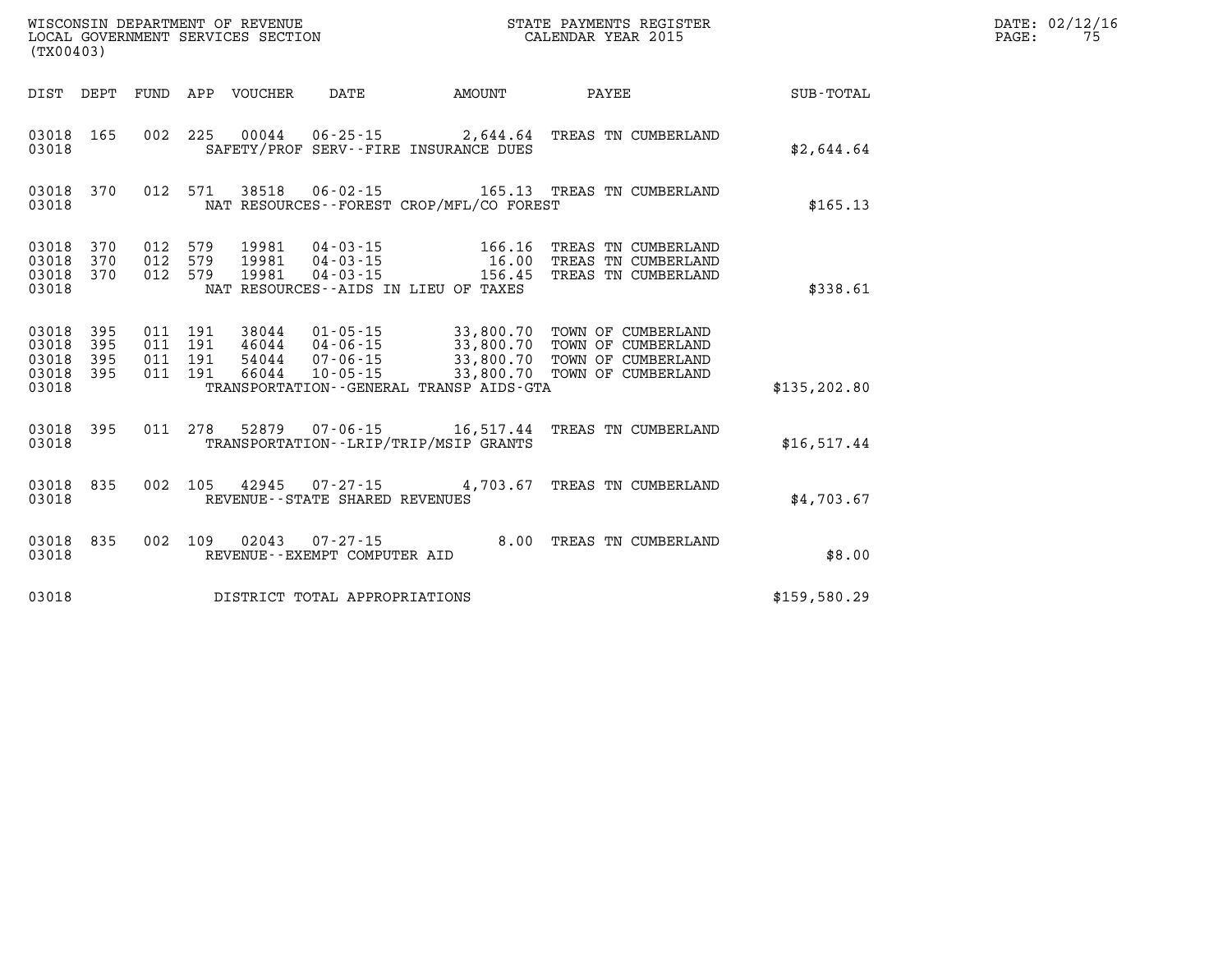| (TX00403) |                                                                   |  |         |                    |                            |                                                        |                                                                                                                                                                                                                        | STATE PAYMENTS REGISTER                                                               |             | DATE: 02/12/16<br>PAGE:<br>76 |
|-----------|-------------------------------------------------------------------|--|---------|--------------------|----------------------------|--------------------------------------------------------|------------------------------------------------------------------------------------------------------------------------------------------------------------------------------------------------------------------------|---------------------------------------------------------------------------------------|-------------|-------------------------------|
|           |                                                                   |  |         |                    | DIST DEPT FUND APP VOUCHER |                                                        | DATE AMOUNT                                                                                                                                                                                                            | <b>PAYEE</b>                                                                          | SUB-TOTAL   |                               |
|           | 03020 165<br>03020                                                |  |         |                    |                            |                                                        | SAFETY/PROF SERV--FIRE INSURANCE DUES                                                                                                                                                                                  | 002 225 00045 06-25-15 1,311.52 TREAS TN DALLAS                                       | \$1,311.52  |                               |
|           | 03020 370<br>03020 370<br>03020                                   |  | 000     | 001<br>000 001     |                            |                                                        | NAT RESOURCES-SEVERANCE/YIELD/WITHDRAWAL                                                                                                                                                                               | 01DNR  04-09-15  98.99 TREAS TOWN DALLAS<br>04DNR  06-03-15  985.32 TREAS TOWN DALLAS | \$1,084.31  |                               |
|           | 03020 370<br>03020                                                |  |         |                    |                            |                                                        | NAT RESOURCES - - FOREST CROP/MFL/CO FOREST                                                                                                                                                                            | 012 571 38519 06-02-15 308.00 TREAS TN DALLAS                                         | \$308.00    |                               |
|           | 03020 395<br>03020 395<br>03020 395<br>03020 395 011 191<br>03020 |  | 011 191 | 011 191<br>011 191 |                            | 54045  07-06-15                                        | 38045  01-05-15  21,810.81  TOWN OF DALLAS<br>46045 04-06-15 21,810.81 TOWN OF DALLAS<br>54045 07-06-15 21,810.81 TOWN OF DALLAS<br>66045 10-05-15 21,810.81 TOWN OF DALLAS<br>TRANSPORTATION--GENERAL TRANSP AIDS-GTA |                                                                                       | \$87,243.24 |                               |
|           | 03020 835<br>03020                                                |  |         |                    |                            | REVENUE - - STATE SHARED REVENUES                      |                                                                                                                                                                                                                        | 002 105 42946 07-27-15 5,384.77 TREAS TN DALLAS                                       | \$5,384.77  |                               |
|           | 03020 835<br>03020                                                |  |         |                    |                            | 002 109 02044 07-27-15<br>REVENUE--EXEMPT COMPUTER AID |                                                                                                                                                                                                                        | 5.00 TREAS TN DALLAS                                                                  | \$5.00      |                               |
|           | 03020                                                             |  |         |                    |                            | DISTRICT TOTAL APPROPRIATIONS                          |                                                                                                                                                                                                                        |                                                                                       | \$95,336.84 |                               |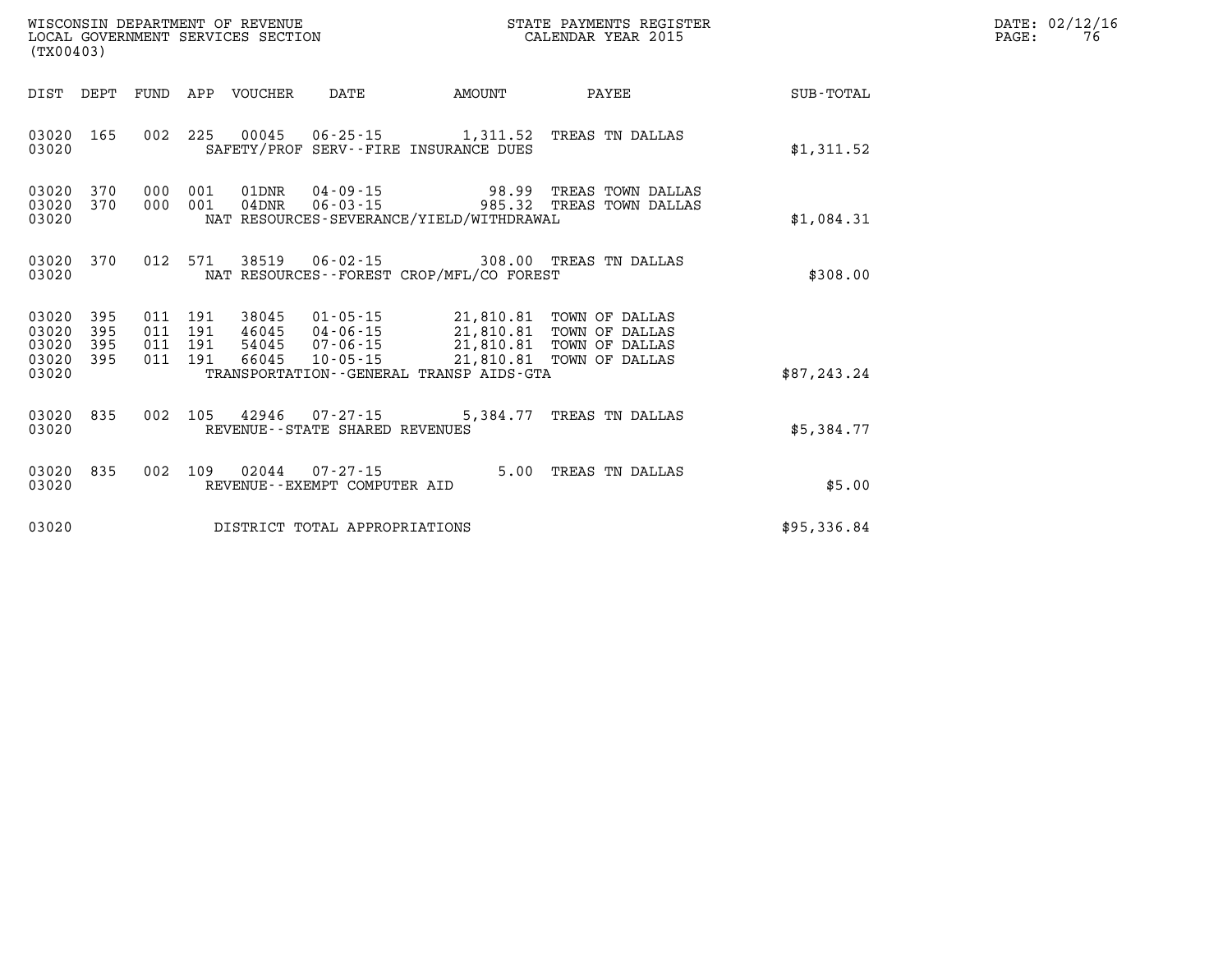| $\mathtt{DATE}$ : | 02/12/16 |
|-------------------|----------|
| PAGE:             | 77       |

| (TX00403)                                             |           |         |                                |                                                | WISCONSIN DEPARTMENT OF REVENUE<br>LOCAL GOVERNMENT SERVICES SECTION CALENDAR YEAR 2015                                                                                                                                                                                                                                                                                                    |                       | $\mathbb{R}^n$                                                             | DATE: 02/12/1<br>77<br>PAGE: |
|-------------------------------------------------------|-----------|---------|--------------------------------|------------------------------------------------|--------------------------------------------------------------------------------------------------------------------------------------------------------------------------------------------------------------------------------------------------------------------------------------------------------------------------------------------------------------------------------------------|-----------------------|----------------------------------------------------------------------------|------------------------------|
|                                                       |           |         |                                |                                                |                                                                                                                                                                                                                                                                                                                                                                                            |                       | DIST DEPT FUND APP VOUCHER DATE AMOUNT PAYEE SUB-TOTAL                     |                              |
| 03022 165<br>03022                                    |           |         |                                |                                                | 002 225 00046 06-25-15 3,783.85 TREAS TN DOVRE<br>SAFETY/PROF SERV--FIRE INSURANCE DUES                                                                                                                                                                                                                                                                                                    |                       | \$3,783.85                                                                 |                              |
| 03022 370<br>03022                                    | 03022 370 |         |                                |                                                | 000 001 01DNR 04-09-15 13,793.01 TREAS TOWN DOVRE 000 001 04DNR 06-03-15 77,384.95 TREAS TOWN DOVRE<br>NAT RESOURCES-SEVERANCE/YIELD/WITHDRAWAL                                                                                                                                                                                                                                            |                       | \$91,177.96                                                                |                              |
|                                                       | 03022 370 |         |                                |                                                | 002 503 17290 01-12-15 464.07 TREAS TN DOVRE<br>69.63 TOWN SHAR                                                                                                                                                                                                                                                                                                                            | 69.63 TOWN SHARE      |                                                                            |                              |
| 03022                                                 |           |         |                                |                                                | NAT RESOURCES--AIDS IN LIEU OF TAXES                                                                                                                                                                                                                                                                                                                                                       |                       | \$464.07                                                                   |                              |
| 03022                                                 | 03022 370 |         |                                |                                                |                                                                                                                                                                                                                                                                                                                                                                                            |                       | 012 571 38520 06-02-15 321.49 TREAS TN DOVRE<br>\$321.49 \$321.49 \$321.49 |                              |
| 03022 370<br>03022                                    | 03022 370 |         | 012 579 19982<br>012 579 19982 |                                                | 04-03-15 722.57 TREAS TN DOVRE<br>04-03-15 293.80 TREAS TN DOVRE<br>NAT RESOURCES -- AIDS IN LIEU OF TAXES                                                                                                                                                                                                                                                                                 |                       | \$1,016.37                                                                 |                              |
| 03022<br>03022 395<br>03022 395<br>03022 395<br>03022 | 395       |         |                                |                                                | $\begin{array}{cccc} 011 & 191 & 38046 & 01\cdot 05\cdot 15 & 30\,805\, .98 & \text{TOWN OF DOVER} \\ 011 & 191 & 46046 & 04\cdot 06\cdot 15 & 30\,805\, .98 & \text{TOWN OF DOVER} \\ 011 & 191 & 54046 & 07\cdot 06\cdot 15 & 30\,805\, .98 & \text{TOWN OF DOVER} \\ 011 & 191 & 66046 & 10\cdot 05\cdot 15 & 30\,805\, .98 & \text{TOWN OF$<br>TRANSPORTATION--GENERAL TRANSP AIDS-GTA |                       | \$123, 223.92                                                              |                              |
| 03022                                                 | 03022 395 |         |                                |                                                | 011 278 58202 08-26-15 16,768.63 TREAS TN DOVRE<br>TRANSPORTATION - - LRIP/TRIP/MSIP GRANTS                                                                                                                                                                                                                                                                                                |                       | \$16,768.63                                                                |                              |
| 03022 835<br>03022                                    |           |         |                                | REVENUE--STATE SHARED REVENUES                 | 002 105 42947 07-27-15 8,208.38 TREAS TN DOVRE                                                                                                                                                                                                                                                                                                                                             |                       | \$8,208.38                                                                 |                              |
| 03022<br>03022                                        | 835       | 002 109 |                                | 02045 07-27-15<br>REVENUE--EXEMPT COMPUTER AID |                                                                                                                                                                                                                                                                                                                                                                                            | 226.00 TREAS TN DOVRE | \$226.00                                                                   |                              |
| 03022                                                 | 03022 835 |         | 002 501 00001                  |                                                | 02-02-15 89.65 TREAS TN DOVRE<br>DOA-PAYMENT FOR MUNICIPAL SERVICES AID                                                                                                                                                                                                                                                                                                                    |                       | \$89.65                                                                    |                              |
|                                                       |           |         |                                | 03022 DISTRICT TOTAL APPROPRIATIONS            |                                                                                                                                                                                                                                                                                                                                                                                            |                       | \$245,280.32                                                               |                              |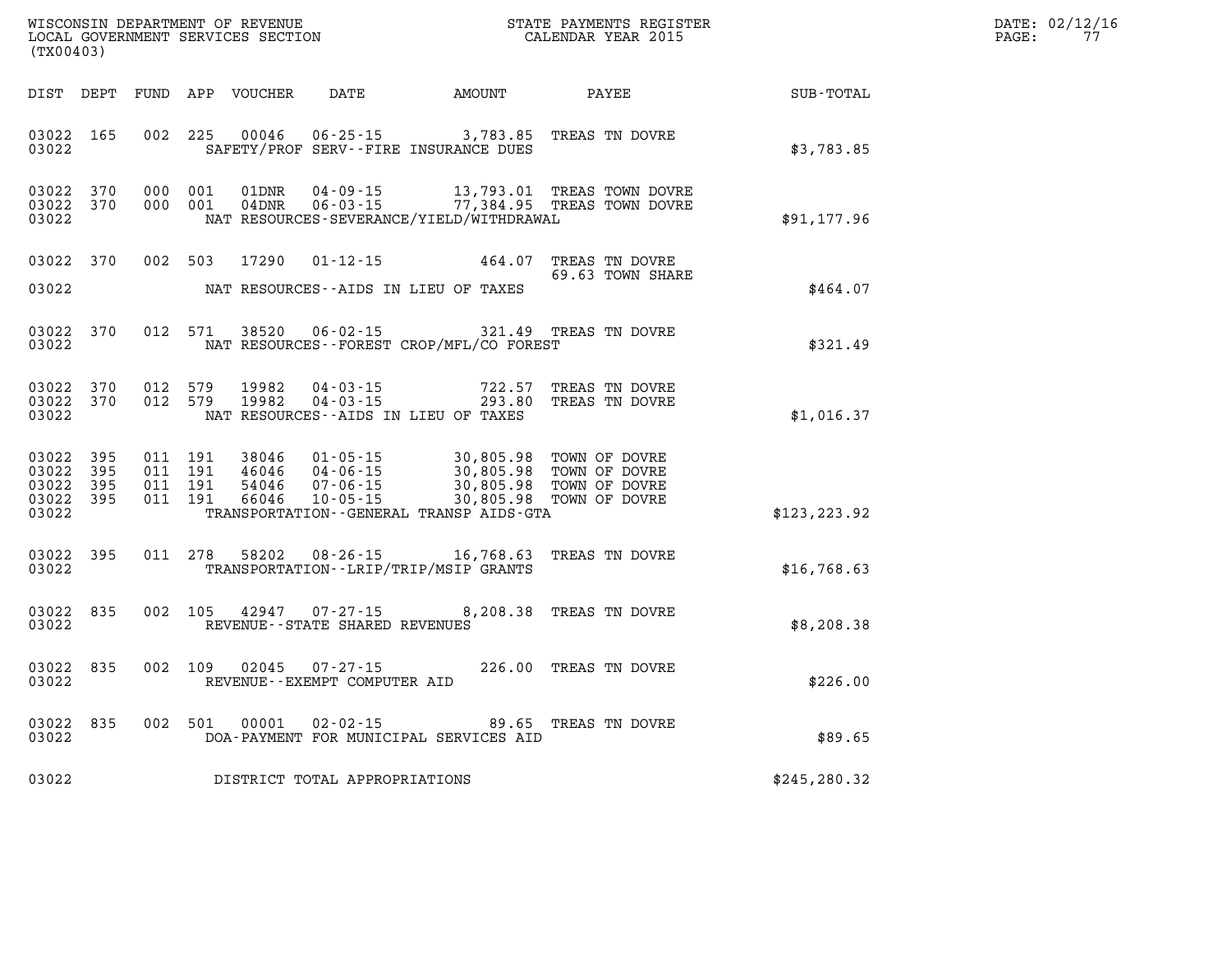| (TX00403)                                |                  |                                          |                                 |                                |                                                                                                                                                                                                                     |                                                            |               | DATE: 02/12/16<br>78<br>$\mathtt{PAGE}$ : |
|------------------------------------------|------------------|------------------------------------------|---------------------------------|--------------------------------|---------------------------------------------------------------------------------------------------------------------------------------------------------------------------------------------------------------------|------------------------------------------------------------|---------------|-------------------------------------------|
|                                          |                  |                                          | DIST DEPT FUND APP VOUCHER DATE |                                |                                                                                                                                                                                                                     | AMOUNT PAYEE                                               | SUB-TOTAL     |                                           |
| 03024                                    | 03024 165        |                                          |                                 |                                | 002 225 00047 06-25-15 1,344.46 TREAS TN DOYLE<br>SAFETY/PROF SERV--FIRE INSURANCE DUES                                                                                                                             |                                                            | \$1,344.46    |                                           |
| 03024                                    |                  |                                          |                                 |                                | NAT RESOURCES-SEVERANCE/YIELD/WITHDRAWAL                                                                                                                                                                            | 03024 370 000 001 01DNR 04-09-15 1,176.69 TREAS TOWN DOYLE | \$1,176.69    |                                           |
| 03024                                    |                  |                                          |                                 |                                | NAT RESOURCES--FOREST CROP/MFL/CO FOREST                                                                                                                                                                            |                                                            | \$1,158.74    |                                           |
| 03024                                    | 03024 370        |                                          |                                 |                                | 012 579 19983 04-03-15 1.94 TREAS TN DOYLE<br>NAT RESOURCES--AIDS IN LIEU OF TAXES                                                                                                                                  |                                                            | \$1.94        |                                           |
| 03024 395<br>03024<br>03024 395<br>03024 | 03024 395<br>395 | 011 191<br>011 191<br>011 191<br>011 191 |                                 |                                | 38047  01-05-15  21,865.86 TOWN OF DOYLE<br>46047  04-06-15  21,865.86 TOWN OF DOYLE<br>54047 07-06-15 21,865.86 TOWN OF DOYLE<br>66047 10-05-15 21,865.86 TOWN OF DOYLE<br>TRANSPORTATION--GENERAL TRANSP AIDS-GTA |                                                            | \$87,463.44   |                                           |
| 03024                                    | 03024 395        |                                          |                                 |                                | 011 278 68771 12-11-15 16,745.31 TREAS TN DOYLE<br>TRANSPORTATION--LRIP/TRIP/MSIP GRANTS                                                                                                                            |                                                            | \$16,745.31   |                                           |
| 03024                                    | 03024 835        |                                          |                                 | REVENUE--STATE SHARED REVENUES | 002 105 42948 07-27-15 4,302.03 TREAS TN DOYLE                                                                                                                                                                      |                                                            | \$4,302.03    |                                           |
| 03024                                    | 03024 835        |                                          |                                 | REVENUE--EXEMPT COMPUTER AID   | 002 109 02046 07-27-15 4.00 TREAS TN DOYLE                                                                                                                                                                          |                                                            | \$4.00        |                                           |
| 03024                                    |                  |                                          |                                 | DISTRICT TOTAL APPROPRIATIONS  |                                                                                                                                                                                                                     |                                                            | \$112, 196.61 |                                           |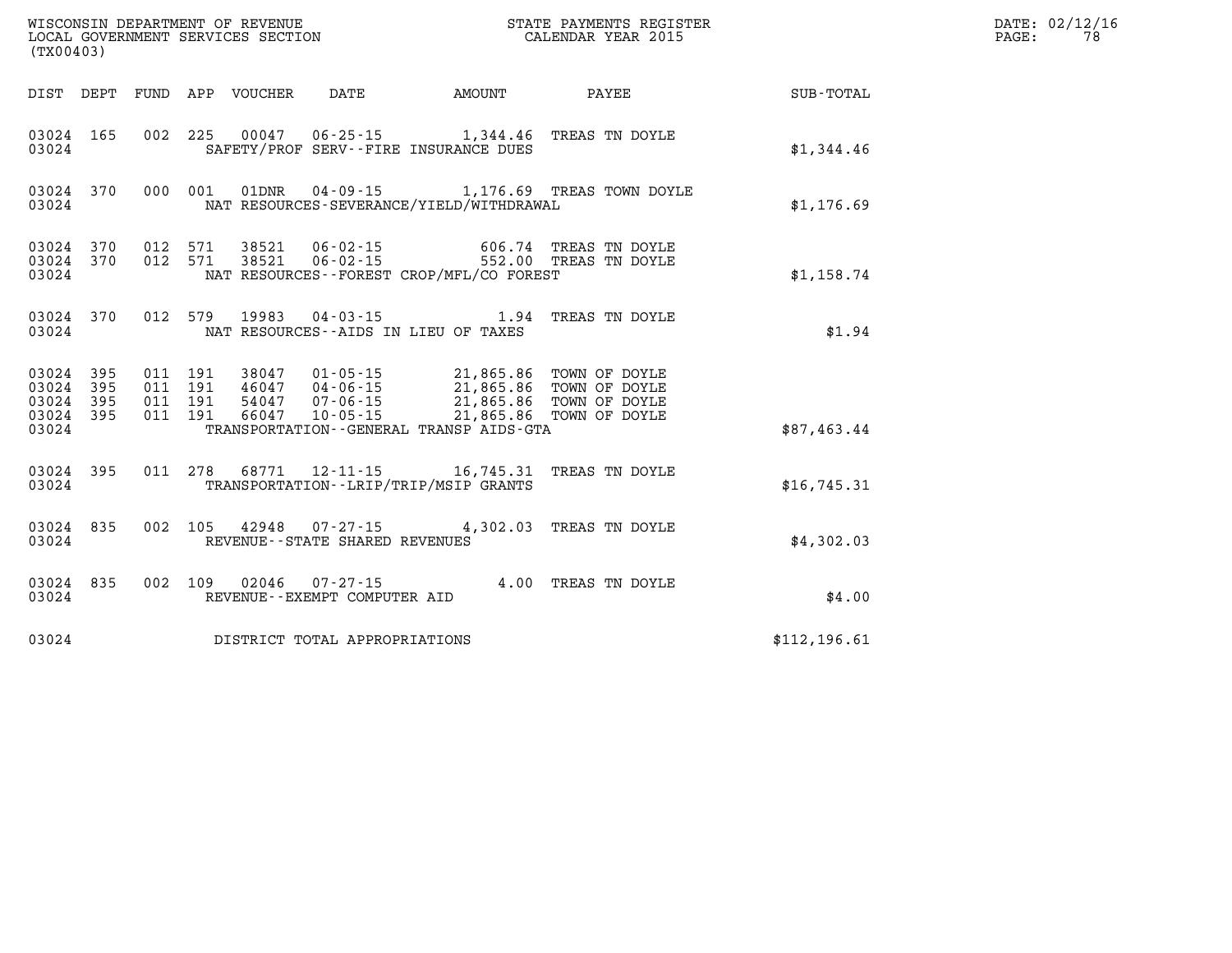| (TX00403)                                                  |                   |                                                     |         |                            |                                                        | WISCONSIN DEPARTMENT OF REVENUE<br>LOCAL GOVERNMENT SERVICES SECTION<br>(TYOO403) | STATE PAYMENTS REGISTER<br>CALENDAR YEAR 2015                                                                                                                                       |              | DATE: 02/12/16<br>79<br>PAGE: |
|------------------------------------------------------------|-------------------|-----------------------------------------------------|---------|----------------------------|--------------------------------------------------------|-----------------------------------------------------------------------------------|-------------------------------------------------------------------------------------------------------------------------------------------------------------------------------------|--------------|-------------------------------|
|                                                            |                   |                                                     |         | DIST DEPT FUND APP VOUCHER | DATE                                                   | AMOUNT                                                                            | PAYEE                                                                                                                                                                               | SUB-TOTAL    |                               |
| 03026 165<br>03026                                         |                   |                                                     |         |                            |                                                        | 002 225 00048 06-25-15 3,366.27<br>SAFETY/PROF SERV--FIRE INSURANCE DUES          | TREAS TN LAKELAND                                                                                                                                                                   | \$3,366.27   |                               |
| 03026                                                      | 03026 370         |                                                     | 000 001 | 05DNR                      |                                                        | NAT RESOURCES-SEVERANCE/YIELD/WITHDRAWAL                                          | 09-28-15   401.31 TREAS TOWN LAKELAND                                                                                                                                               | \$401.31     |                               |
| 03026                                                      | 03026 370         |                                                     | 012 571 | 38522                      |                                                        | NAT RESOURCES--FOREST CROP/MFL/CO FOREST                                          | 06-02-15  423.53  TREAS TN LAKELAND                                                                                                                                                 | \$423.53     |                               |
| 03026 370<br>03026<br>03026<br>03026<br>03026 370<br>03026 | 370<br>370<br>370 | 012 579<br>012 579<br>012 579<br>012 579<br>012 579 |         | 19984<br>19984             | 04-03-15                                               | $04 - 03 - 15$ 44.84<br>304.14<br>NAT RESOURCES--AIDS IN LIEU OF TAXES            | 19984  04-03-15  28.80 TREAS TN LAKELAND<br>19984  04-03-15  7.21 TREAS TN LAKELAND<br>19984  04-03-15  2.02 TREAS TN LAKELAND<br>TREAS TN LAKELAND<br>TREAS TN LAKELAND            | \$387.01     |                               |
| 03026 395<br>03026<br>03026<br>03026 395<br>03026          | 395<br>395        | 011 191<br>011 191<br>011 191<br>011 191            |         |                            |                                                        | TRANSPORTATION--GENERAL TRANSP AIDS-GTA                                           | 38048  01-05-15  33,519.94  TOWN OF LAKELAND<br>46048 04-06-15 33,519.94 TOWN OF LAKELAND<br>54048 07-06-15 33,519.94 TOWN OF LAKELAND<br>66048 10-05-15 33,519.96 TOWN OF LAKELAND | \$134,079.78 |                               |
| 03026 835<br>03026                                         |                   | 002 105                                             |         |                            | REVENUE - - STATE SHARED REVENUES                      |                                                                                   | 2,248.37 TREAS TN LAKELAND                                                                                                                                                          | \$2,248.37   |                               |
| 03026                                                      | 03026 835         |                                                     |         |                            | 002 109 02047 07-27-15<br>REVENUE--EXEMPT COMPUTER AID |                                                                                   | 24.00 TREAS TN LAKELAND                                                                                                                                                             | \$24.00      |                               |
| 03026                                                      |                   |                                                     |         |                            | DISTRICT TOTAL APPROPRIATIONS                          |                                                                                   |                                                                                                                                                                                     | \$140,930.27 |                               |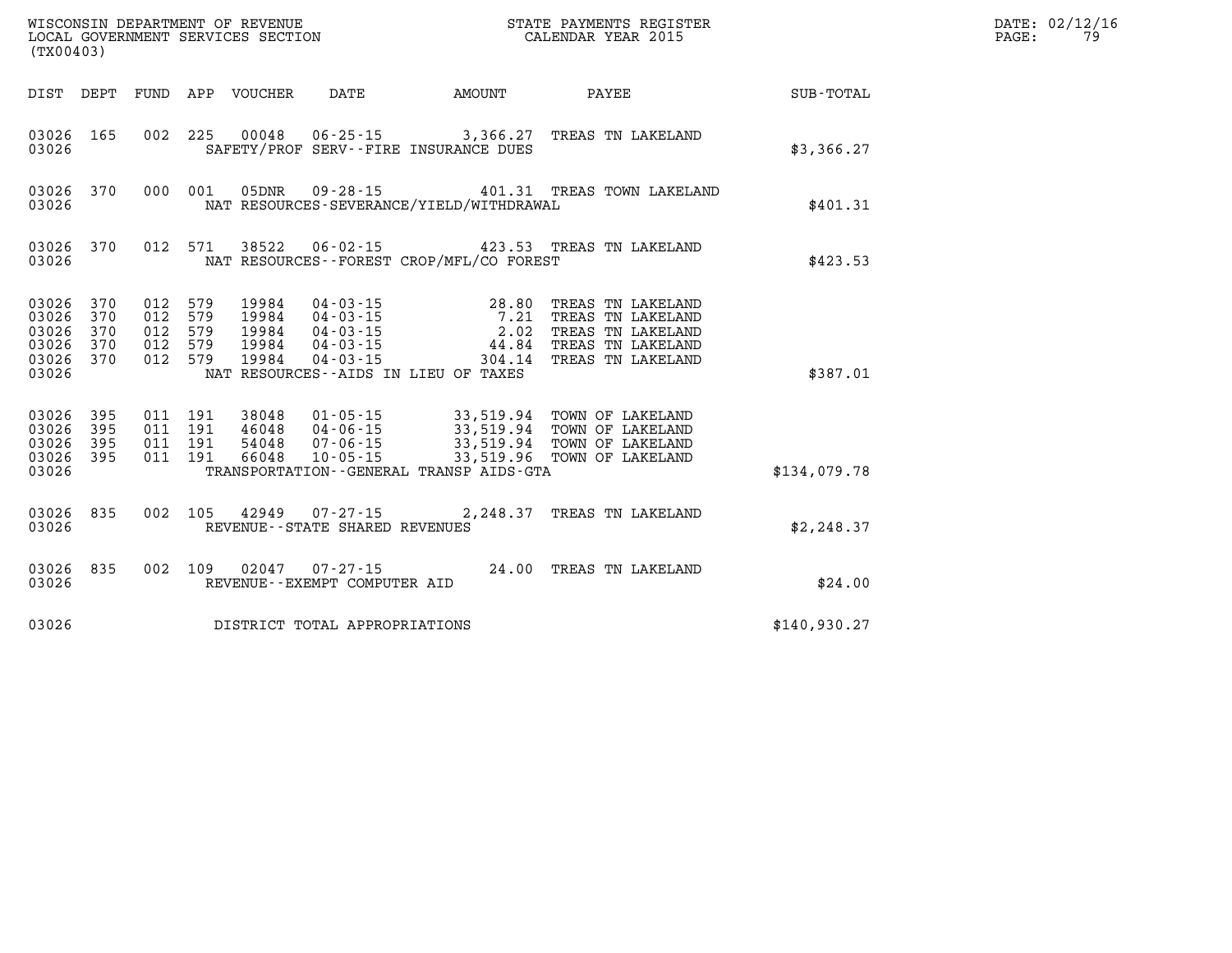| WISCONSIN DEPARTMENT OF REVENUE   | STATE PAYMENTS REGISTER |       | DATE: 02/12/16 |
|-----------------------------------|-------------------------|-------|----------------|
| LOCAL GOVERNMENT SERVICES SECTION | CALENDAR YEAR 2015      | PAGE: | 80             |

| (TX00403)                                         |            |  | LOCAL GOVERNMENT SERVICES SECTION |                                |                                              | CALENDAR YEAR 2015                                                                                                                                                                                                                                                                                                                                                |              | PAGE: | 80 |
|---------------------------------------------------|------------|--|-----------------------------------|--------------------------------|----------------------------------------------|-------------------------------------------------------------------------------------------------------------------------------------------------------------------------------------------------------------------------------------------------------------------------------------------------------------------------------------------------------------------|--------------|-------|----|
|                                                   |            |  |                                   |                                | DIST DEPT FUND APP VOUCHER DATE AMOUNT       | PAYEE SUB-TOTAL                                                                                                                                                                                                                                                                                                                                                   |              |       |    |
| 03028 165<br>03028                                |            |  |                                   |                                | SAFETY/PROF SERV--FIRE INSURANCE DUES        | 002 225 00049 06-25-15 1,817.67 TREAS TN MAPLE GROVE                                                                                                                                                                                                                                                                                                              | \$1,817.67   |       |    |
| 03028 370<br>03028                                | 03028 370  |  |                                   |                                | NAT RESOURCES-SEVERANCE/YIELD/WITHDRAWAL     | 000 001 04DNR 06-03-15 599.45 TREAS TOWN MAPLE GROVE<br>000 001 05DNR 09-28-15 1,788.54 TREAS TOWN MAPLE GROVE                                                                                                                                                                                                                                                    | \$2,387.99   |       |    |
| 03028 370<br>03028                                |            |  |                                   |                                | NAT RESOURCES--FOREST CROP/MFL/CO FOREST     | 012 571 38523 06-02-15 226.64 TREAS TN MAPLE GROVE                                                                                                                                                                                                                                                                                                                | \$226.64     |       |    |
| 03028                                             | 03028 370  |  |                                   |                                | NAT RESOURCES--AIDS IN LIEU OF TAXES         | 012 579 19985 04-03-15 6.42 TREAS TN MAPLE GROVE                                                                                                                                                                                                                                                                                                                  | \$6.42       |       |    |
| 03028<br>03028<br>03028 395<br>03028 395<br>03028 | 395<br>395 |  |                                   |                                | TRANSPORTATION - - GENERAL TRANSP AIDS - GTA | $\begin{array}{cccc} 011 & 191 & 38049 & 01 \cdot 05 \cdot 15 & 37,114.71 & \text{TOWN OF MAPLE GROVE} \\ 011 & 191 & 46049 & 04 \cdot 06 \cdot 15 & 37,114.71 & \text{TOWN OF MAPLE GROVE} \\ 011 & 191 & 54049 & 07 \cdot 06 \cdot 15 & 37,114.71 & \text{TOWN OF MAPLE GROVE} \\ 011 & 191 & 66049 & 10 \cdot 05 \cdot 15 & 37,114.71 & \text{TOWN OF MAPLE G$ | \$148,458.84 |       |    |
|                                                   |            |  |                                   |                                |                                              |                                                                                                                                                                                                                                                                                                                                                                   |              |       |    |
| 03028 835<br>03028                                |            |  |                                   | REVENUE--STATE SHARED REVENUES |                                              | 002 105 42950 07-27-15 13,711.68 TREAS TN MAPLE GROVE                                                                                                                                                                                                                                                                                                             | \$13,711.68  |       |    |
| 03028<br>03028                                    | 835        |  |                                   | REVENUE--EXEMPT COMPUTER AID   |                                              | 002 109 02048 07-27-15 4.00 TREAS TN MAPLE GROVE                                                                                                                                                                                                                                                                                                                  | \$4.00       |       |    |
| 03028                                             |            |  |                                   | DISTRICT TOTAL APPROPRIATIONS  |                                              |                                                                                                                                                                                                                                                                                                                                                                   | \$166.613.24 |       |    |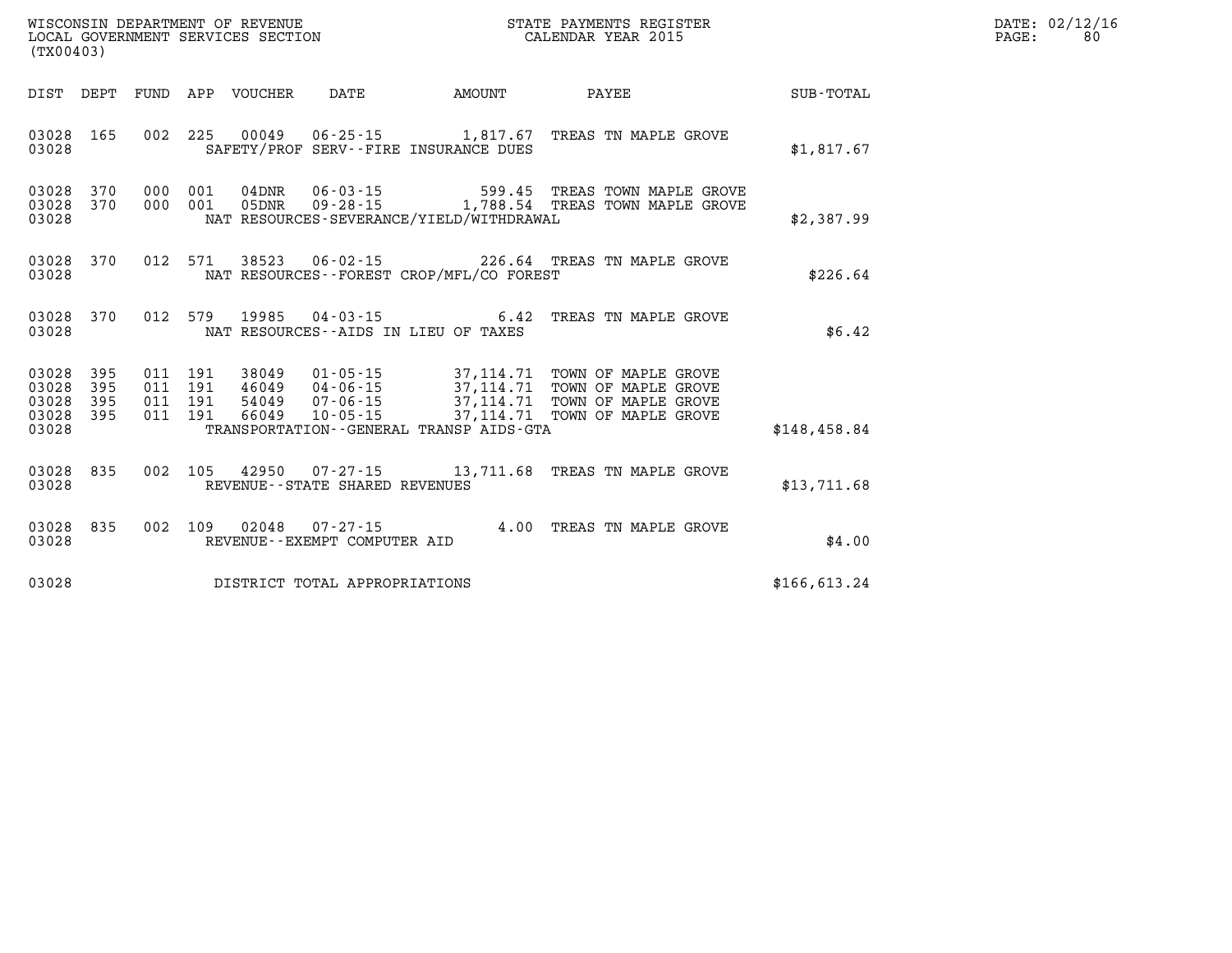| WISCONSIN DEPARTMENT OF REVENUE<br>LOCAL GOVERNMENT SERVICES SECTION<br>(TX00403) |                   |         |                                          |                                 |                                |                                             | STATE PAYMENTS REGISTER<br>CALENDAR YEAR 2015                                                                                                                                                                                              | DATE: 02/12/16<br>$\mathtt{PAGE:}$ |  |  |
|-----------------------------------------------------------------------------------|-------------------|---------|------------------------------------------|---------------------------------|--------------------------------|---------------------------------------------|--------------------------------------------------------------------------------------------------------------------------------------------------------------------------------------------------------------------------------------------|------------------------------------|--|--|
|                                                                                   |                   |         |                                          | DIST DEPT FUND APP VOUCHER DATE |                                | AMOUNT                                      | <b>PAYEE</b> PAYEE                                                                                                                                                                                                                         | SUB-TOTAL                          |  |  |
| 03030                                                                             | 03030 165         |         |                                          |                                 |                                | SAFETY/PROF SERV--FIRE INSURANCE DUES       | 002 225 00050 06-25-15 4,061.36 TREAS TN MAPLE PLAIN                                                                                                                                                                                       | \$4,061.36                         |  |  |
| 03030                                                                             | 03030 370         |         |                                          |                                 |                                | NAT RESOURCES-SEVERANCE/YIELD/WITHDRAWAL    | 000 001 04DNR  06-03-15  279.41 TREAS TOWN MAPLE PLAIN                                                                                                                                                                                     | \$279.41                           |  |  |
| 03030                                                                             | 03030 370         |         |                                          |                                 |                                | NAT RESOURCES - - FOREST CROP/MFL/CO FOREST | 03030 370 012 571 38524 06-02-15 590.23 TREAS TN MAPLE PLAIN<br>012 571 38524 06-02-15 859.21 TREAS TN MAPLE PLAIN                                                                                                                         | \$1,449.44                         |  |  |
| 03030 395<br>03030<br>03030<br>03030<br>03030 395                                 | 395<br>395<br>395 | 011 191 | 011 191<br>011 191<br>011 191<br>011 191 |                                 |                                |                                             | 38050 01-05-15 30,932.59 TOWN OF MAPLE PLAIN<br>45064 04-15-15 30,932.59 TREAS TN MAPLE PLAIN<br>46050 04-06-15 30,932.59 TOWN OF MAPLE PLAIN<br>54050 07-06-15 30,932.59 TOWN OF MAPLE PLAIN<br>66050 10-05-15 30,932.61 TOWN OF MAPLE PL |                                    |  |  |
| 03030                                                                             |                   |         |                                          |                                 |                                | TRANSPORTATION--GENERAL TRANSP AIDS-GTA     |                                                                                                                                                                                                                                            | \$154,662.97                       |  |  |
| 03030                                                                             | 03030 835         |         |                                          |                                 | REVENUE--STATE SHARED REVENUES |                                             | 002 105 42951 07-27-15 1,210.69 TREAS TN MAPLE PLAIN                                                                                                                                                                                       | \$1,210.69                         |  |  |
| 03030                                                                             | 03030 835         |         |                                          |                                 | REVENUE--EXEMPT COMPUTER AID   |                                             | 002 109 02049 07-27-15 5.00 TREAS TN MAPLE PLAIN                                                                                                                                                                                           | \$5.00                             |  |  |
| 03030                                                                             |                   |         |                                          |                                 | DISTRICT TOTAL APPROPRIATIONS  |                                             |                                                                                                                                                                                                                                            | \$161,668.87                       |  |  |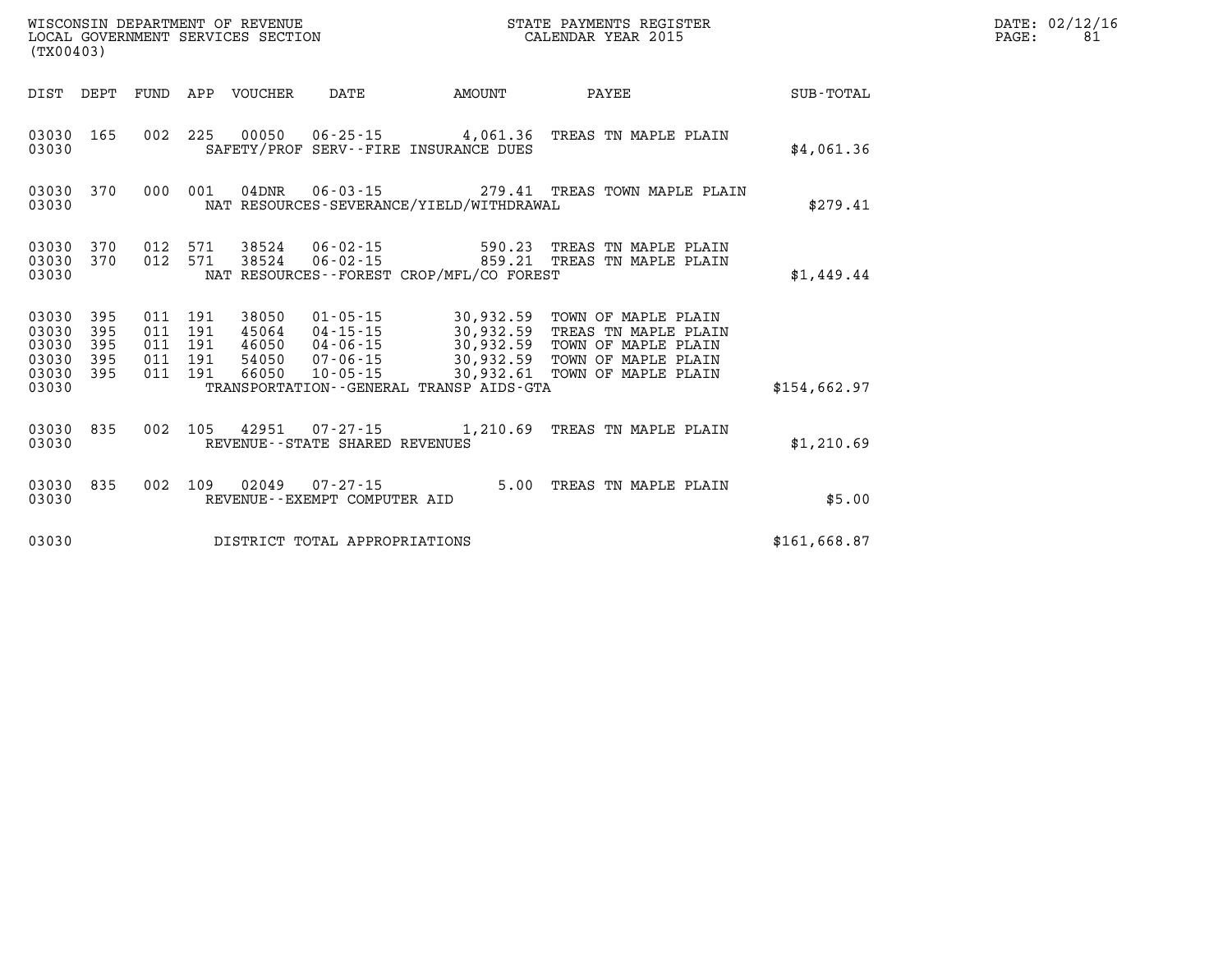| $\mathtt{DATE}$ : | 02/12/16 |
|-------------------|----------|
| PAGE:             | 82       |

| (TX00403)               |                   |                   |                   | WISCONSIN DEPARTMENT OF REVENUE<br>LOCAL GOVERNMENT SERVICES SECTION |                                                |                                                                  | STATE PAYMENTS REGISTER<br>CALENDAR YEAR 2015               |                  |
|-------------------------|-------------------|-------------------|-------------------|----------------------------------------------------------------------|------------------------------------------------|------------------------------------------------------------------|-------------------------------------------------------------|------------------|
| DIST                    | DEPT              | FUND              | APP               | VOUCHER                                                              | DATE                                           | AMOUNT                                                           | PAYEE                                                       | <b>SUB-TOTAL</b> |
| 03032<br>03032          | 165               | 002               | 225               | 00051                                                                |                                                | $06 - 25 - 15$ 2,451.67<br>SAFETY/PROF SERV--FIRE INSURANCE DUES | TREAS TN OAK GROVE                                          | \$2,451.67       |
| 03032                   | 370               | 002               | 503               | 17291                                                                | $01 - 12 - 15$                                 | 846.90                                                           | TREAS TN OAK GROVE<br>203.96 TOWN SHARE                     |                  |
| 03032                   |                   |                   |                   |                                                                      |                                                | NAT RESOURCES--AIDS IN LIEU OF TAXES                             |                                                             | \$846.90         |
| 03032<br>03032          | 370               | 012               | 571               | 38525                                                                | $06 - 02 - 15$                                 | NAT RESOURCES - - FOREST CROP/MFL/CO FOREST                      | 56.52 TREAS TN OAK GROVE                                    | \$56.52          |
| 03032<br>03032          | 370<br>370        | 012<br>012        | 579<br>579        | 19986<br>19986                                                       | 04 - 03 - 15<br>$04 - 03 - 15$                 | 8.80<br>6.12                                                     | TREAS TN OAK GROVE<br>TREAS TN OAK GROVE                    |                  |
| 03032<br>03032          | 370               | 012               | 579               | 19986                                                                | $04 - 03 - 15$                                 | 61.25<br>NAT RESOURCES -- AIDS IN LIEU OF TAXES                  | TREAS TN OAK GROVE                                          | \$76.17          |
| 03032<br>03032<br>03032 | 395<br>395<br>395 | 011<br>011<br>011 | 191<br>191<br>191 | 38051<br>46051<br>54051                                              | 01-05-15<br>$04 - 06 - 15$<br>$07 - 06 - 15$   | 32,925.40<br>32,925.40<br>32,925.40                              | TOWN OF OAK GROVE<br>TOWN OF OAK GROVE<br>TOWN OF OAK GROVE |                  |
| 03032<br>03032          | 395               | 011               | 191               | 66051                                                                | $10 - 05 - 15$                                 | 32,925.42<br>TRANSPORTATION--GENERAL TRANSP AIDS-GTA             | TOWN OF OAK GROVE                                           | \$131,701.62     |
| 03032<br>03032          | 835               | 002               | 105               | 42952                                                                | 07-27-15<br>REVENUE - - STATE SHARED REVENUES  |                                                                  | 8,423.55 TREAS TN OAK GROVE                                 | \$8,423.55       |
| 03032<br>03032          | 835               | 002               | 109               | 02050                                                                | $07 - 27 - 15$<br>REVENUE--EXEMPT COMPUTER AID |                                                                  | 17.00 TREAS TN OAK GROVE                                    | \$17.00          |
| 03032                   |                   |                   |                   |                                                                      | DISTRICT TOTAL APPROPRIATIONS                  |                                                                  |                                                             | \$143,573.43     |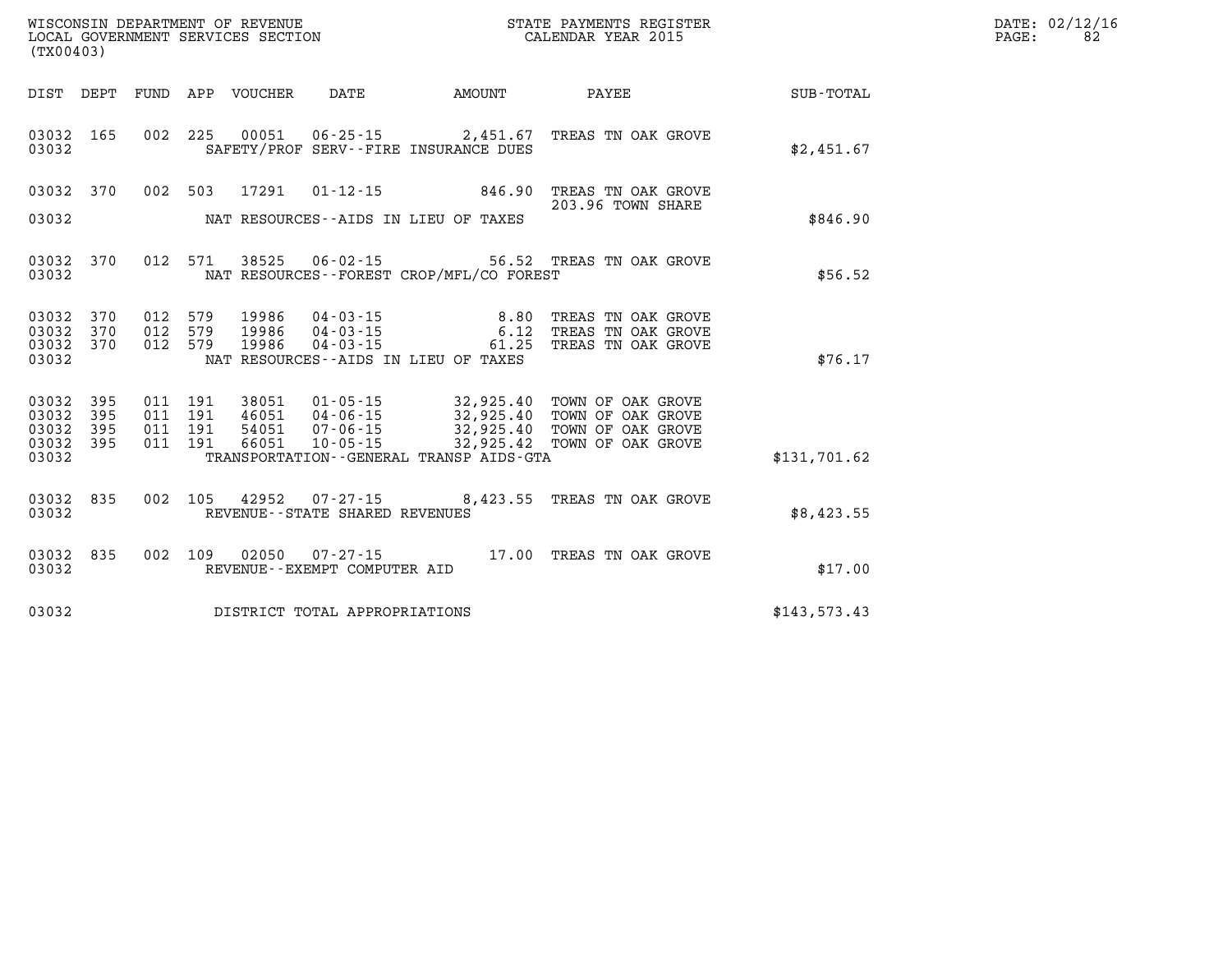|                   | DATE: 02/12/16 |
|-------------------|----------------|
| $\mathtt{PAGE}$ : | 83             |

| WISCONSIN DEPARTMENT OF REVENUE<br>LOCAL GOVERNMENT SERVICES SECTION<br>(TX00403) |                          |                          |                          |                                  |                                                                |                                                                   | STATE PAYMENTS REGISTER<br>CALENDAR YEAR 2015                                                                                        |              |
|-----------------------------------------------------------------------------------|--------------------------|--------------------------|--------------------------|----------------------------------|----------------------------------------------------------------|-------------------------------------------------------------------|--------------------------------------------------------------------------------------------------------------------------------------|--------------|
| DIST                                                                              | DEPT                     | FUND                     | APP                      | VOUCHER                          | DATE                                                           | AMOUNT                                                            | PAYEE                                                                                                                                | SUB-TOTAL    |
| 03034<br>03034                                                                    | 165                      | 002                      | 225                      | 00052                            |                                                                | SAFETY/PROF SERV--FIRE INSURANCE DUES                             | 06-25-15 1,191.94 TREAS TN PRAIRIE FARM                                                                                              | \$1,191.94   |
| 03034<br>03034<br>03034<br>03034                                                  | 370<br>370<br>370        | 000<br>000<br>000        | 001<br>001<br>001        | 01DNR<br>04DNR<br>05DNR          | $04 - 09 - 15$<br>$06 - 03 - 15$<br>$09 - 28 - 15$             | NAT RESOURCES-SEVERANCE/YIELD/WITHDRAWAL                          | 69.10 TREAS TOWN PRAIRIE FARMS<br>2,418.37 TREAS TOWN PRAIRIE FARM<br>5,581.58 TREAS TOWN PRAIRIE FARM                               | \$8,069.05   |
| 03034<br>03034                                                                    | 370                      | 012                      | 571                      | 38526                            |                                                                | NAT RESOURCES - - FOREST CROP/MFL/CO FOREST                       | 06-02-15 442.08 TREAS TN PRAIRIE FARM                                                                                                | \$442.08     |
| 03034<br>03034<br>03034<br>03034<br>03034                                         | 395<br>395<br>395<br>395 | 011<br>011<br>011<br>011 | 191<br>191<br>191<br>191 | 38052<br>46052<br>54052<br>66052 | $01 - 05 - 15$<br>$04 - 06 - 15$<br>07-06-15<br>$10 - 05 - 15$ | TRANSPORTATION--GENERAL TRANSP AIDS-GTA                           | 25,994.61 TOWN OF PRAIRIE FARM<br>25,994.61 TOWN OF PRAIRIE FARM<br>25,994.61 TOWN OF PRAIRIE FARM<br>25,994.61 TOWN OF PRAIRIE FARM | \$103,978.44 |
| 03034<br>03034                                                                    | 395                      | 011                      | 278                      | 64118                            |                                                                | $10 - 23 - 15$ 16,768.63<br>TRANSPORTATION--LRIP/TRIP/MSIP GRANTS | TREAS TN PRAIRIE FARM                                                                                                                | \$16,768.63  |
| 03034<br>03034                                                                    | 835                      | 002                      | 105                      | 42953                            | $07 - 27 - 15$<br>REVENUE - - STATE SHARED REVENUES            | 9,320.03                                                          | TREAS TN PRAIRIE FARM                                                                                                                | \$9,320.03   |
| 03034                                                                             |                          |                          |                          |                                  | DISTRICT TOTAL APPROPRIATIONS                                  |                                                                   |                                                                                                                                      | \$139.770.17 |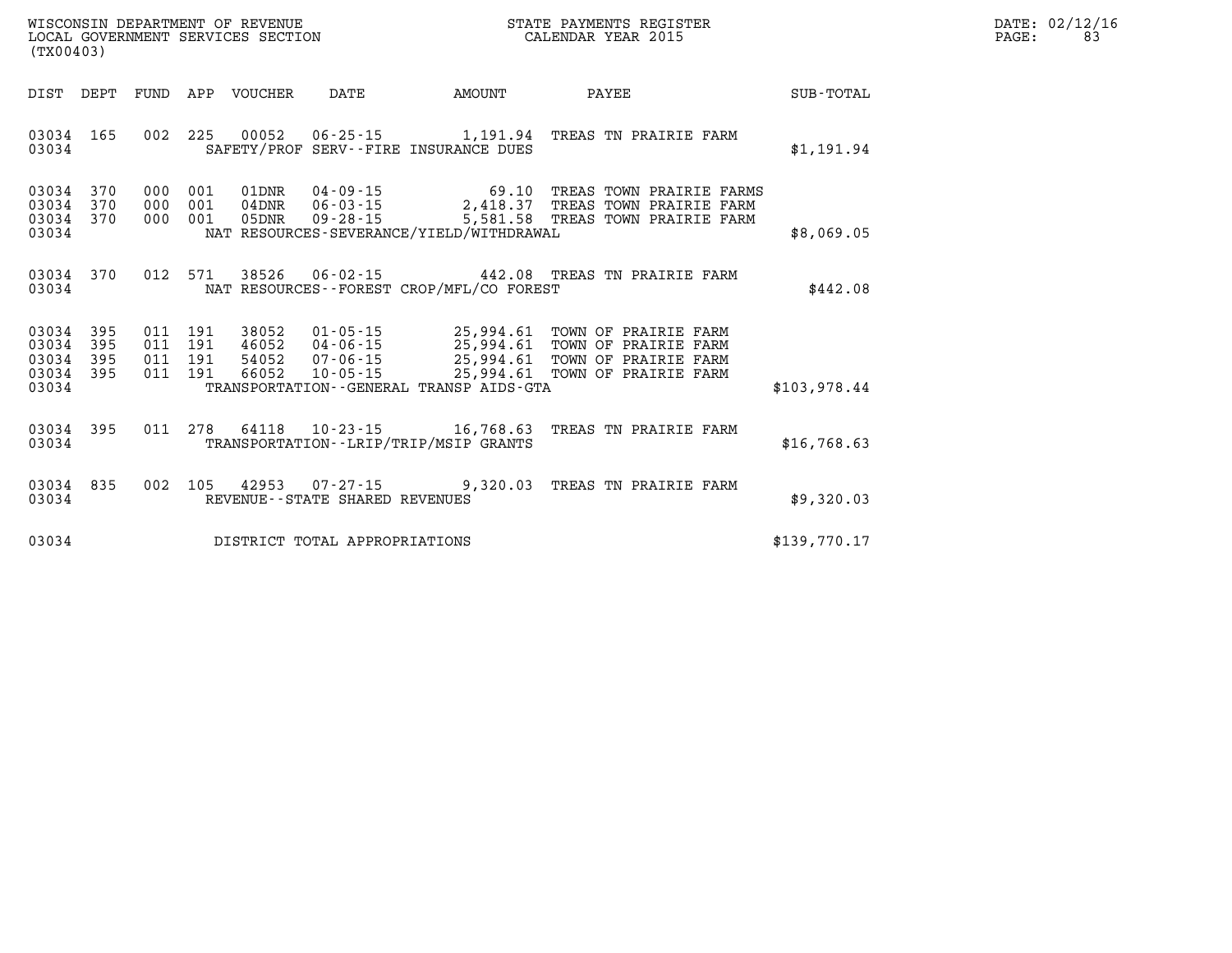| (TX00403)                                                         | STATE PAYMENTS REGISTER<br>WISCONSIN DEPARTMENT OF REVENUE<br>LOCAL GOVERNMENT SERVICES SECTION<br>CALENDAR YEAR 2015 |                                                                                                 |                  |  |  |  |  |  |
|-------------------------------------------------------------------|-----------------------------------------------------------------------------------------------------------------------|-------------------------------------------------------------------------------------------------|------------------|--|--|--|--|--|
| DIST<br>DEPT<br>FUND                                              | APP<br>DATE<br>VOUCHER<br>AMOUNT                                                                                      | PAYEE                                                                                           | <b>SUB-TOTAL</b> |  |  |  |  |  |
| 03036<br>165<br>002<br>03036                                      | 225<br>00053 06-25-15 4,837.67<br>SAFETY/PROF SERV--FIRE INSURANCE DUES                                               | TREAS TN PRAIRIE LAKE                                                                           | \$4,837.67       |  |  |  |  |  |
| 03036<br>370<br>000<br>03036                                      | 001<br>$09 - 28 - 15$<br>05DNR<br>NAT RESOURCES-SEVERANCE/YIELD/WITHDRAWAL                                            | 388.10 TREAS TOWN PRAIRIE LAKE                                                                  | \$388.10         |  |  |  |  |  |
| 03036<br>370<br>012<br>03036                                      | 571<br>NAT RESOURCES - - FOREST CROP/MFL/CO FOREST                                                                    | 38527 06-02-15 209.56 TREAS TN PRAIRIE LAKE                                                     | \$209.56         |  |  |  |  |  |
| 012<br>03036<br>370<br>03036                                      | 19987<br>579<br>$04 - 03 - 15$<br>NAT RESOURCES -- AIDS IN LIEU OF TAXES                                              | 70.40<br>TREAS TN PRAIRIE LAKE                                                                  | \$70.40          |  |  |  |  |  |
| 03036<br>395<br>011<br>03036<br>395<br>011<br>03036<br>395<br>011 | 191<br>$01 - 05 - 15$<br>34,318.17<br>38053<br>191<br>46053<br>04 - 06 - 15<br>07 - 06 - 15<br>191<br>54053           | TOWN OF PRAIRIE LAKE<br>34, 318.17<br>TOWN OF PRAIRIE LAKE<br>34,318.17<br>TOWN OF PRAIRIE LAKE |                  |  |  |  |  |  |
| 03036<br>395<br>011<br>03036                                      | 34, 318.17<br>191<br>66053<br>$10 - 05 - 15$<br>TRANSPORTATION--GENERAL TRANSP AIDS-GTA                               | TOWN OF PRAIRIE LAKE                                                                            | \$137, 272.68    |  |  |  |  |  |
| 03036<br>835<br>002<br>03036                                      | 105<br>42954<br>$07 - 27 - 15$<br>REVENUE - - STATE SHARED REVENUES                                                   | 3,308.49<br>TREAS TN PRAIRIE LAKE                                                               | \$3,308.49       |  |  |  |  |  |
| 03036<br>835<br>002<br>03036                                      | 109<br>02051<br>$07 - 27 - 15$<br>REVENUE--EXEMPT COMPUTER AID                                                        | 244.00<br>TREAS TN PRAIRIE LAKE                                                                 | \$244.00         |  |  |  |  |  |
| 835<br>021<br>03036<br>03036                                      | 363<br>35493<br>$03 - 23 - 15$<br>REVENUE - - LOTTERY CREDIT -                                                        | 5,397.00<br>TREAS TN PRAIRIE LAKE                                                               | \$5,397.00       |  |  |  |  |  |
| 03036                                                             | DISTRICT TOTAL APPROPRIATIONS                                                                                         |                                                                                                 | \$151,727.90     |  |  |  |  |  |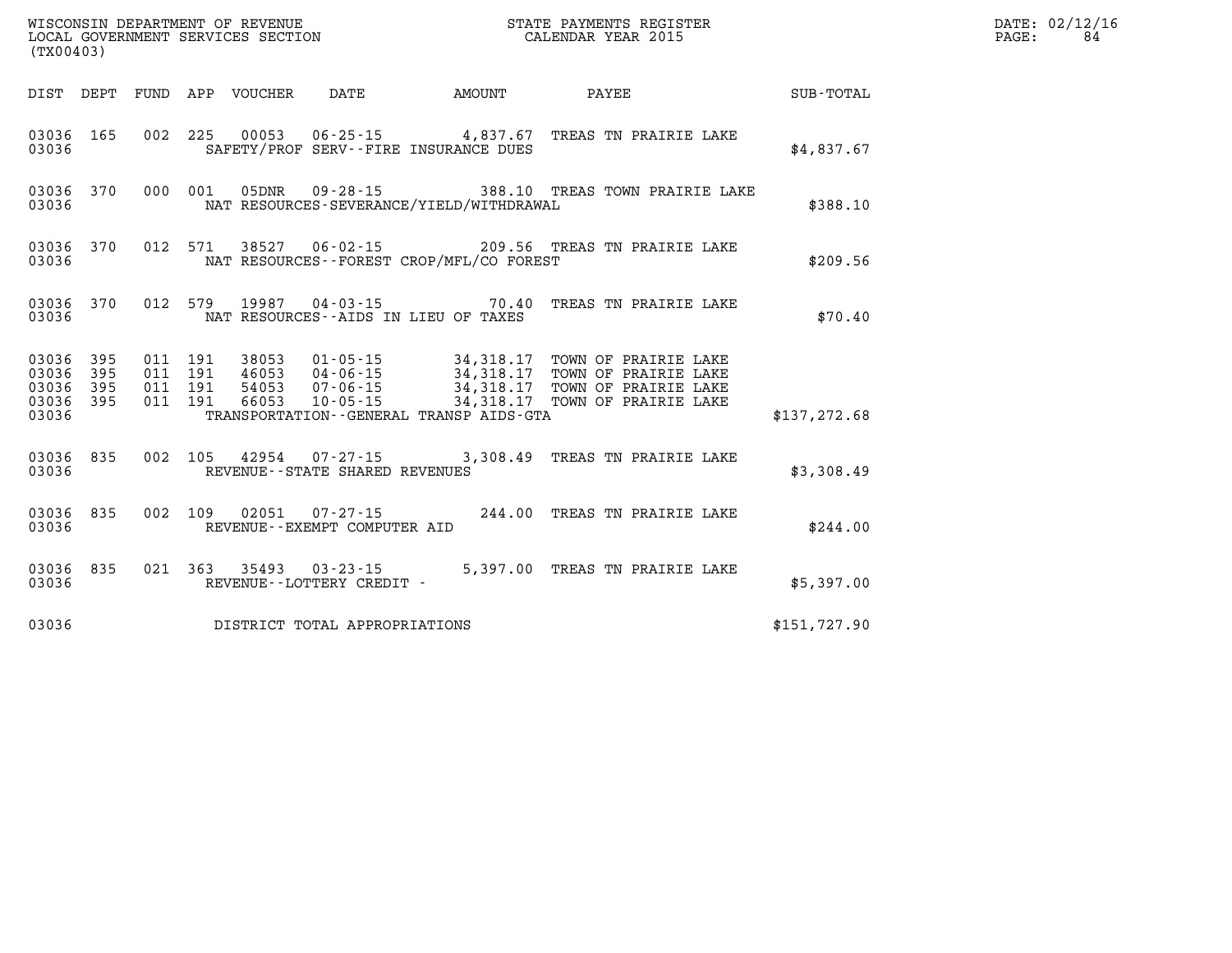| $\mathtt{DATE}$ : | 02/12/16 |
|-------------------|----------|
| PAGE:             | 85.      |

| (TX00403)                                                             | WISCONSIN DEPARTMENT OF REVENUE<br>LOCAL GOVERNMENT SERVICES SECTION                     |                                                                                                                                                        | STATE PAYMENTS REGISTER<br>CALENDAR YEAR 2015                                              |                  |
|-----------------------------------------------------------------------|------------------------------------------------------------------------------------------|--------------------------------------------------------------------------------------------------------------------------------------------------------|--------------------------------------------------------------------------------------------|------------------|
| DEPT<br>DIST                                                          | <b>FUND</b><br>APP<br>VOUCHER                                                            | DATE<br>AMOUNT                                                                                                                                         | PAYEE                                                                                      | <b>SUB-TOTAL</b> |
| 165<br>03038<br>03038                                                 | 002<br>225<br>00054                                                                      | $06 - 25 - 15$ 7,893.09<br>SAFETY/PROF SERV--FIRE INSURANCE DUES                                                                                       | TREAS TN RICE LAKE                                                                         | \$7,893.09       |
| 03038<br>370                                                          | 002<br>503<br>17292                                                                      | $01 - 12 - 15$<br>313.52                                                                                                                               | TREAS TN RICE LAKE<br>30.41 TOWN SHARE                                                     |                  |
| 03038                                                                 |                                                                                          | NAT RESOURCES--AIDS IN LIEU OF TAXES                                                                                                                   |                                                                                            | \$313.52         |
| 03038<br>370<br>03038                                                 | 012<br>571<br>38528                                                                      | $06 - 02 - 15$<br>NAT RESOURCES - - FOREST CROP/MFL/CO FOREST                                                                                          | 32.35 TREAS TN RICE LAKE                                                                   | \$32.35          |
| 370<br>03038<br>03038                                                 | 074<br>670<br>42264                                                                      | $05 - 29 - 15$<br>819.59<br>NAT RESOURCES - - RU RECYCLING GRANT                                                                                       | TREAS TN RICE LAKE                                                                         | \$819.59         |
| 03038<br>395<br>03038<br>395<br>03038<br>395<br>395<br>03038<br>03038 | 011<br>191<br>38054<br>011<br>191<br>46054<br>191<br>011<br>54054<br>011<br>191<br>66054 | $01 - 05 - 15$<br>29,660.94<br>$04 - 06 - 15$<br>$07 - 06 - 15$<br>29,660.94<br>$10 - 05 - 15$<br>29,660.94<br>TRANSPORTATION--GENERAL TRANSP AIDS-GTA | 29,660.94 TOWN OF RICE LAKE<br>TOWN OF RICE LAKE<br>TOWN OF RICE LAKE<br>TOWN OF RICE LAKE | \$118,643.76     |
| 835<br>03038<br>03038                                                 | 002<br>105<br>42955                                                                      | 9,616.04<br>$07 - 27 - 15$<br>REVENUE - - STATE SHARED REVENUES                                                                                        | TREAS TN RICE LAKE                                                                         | \$9,616.04       |
| 835<br>03038<br>03038                                                 | 002<br>109<br>02052                                                                      | $07 - 27 - 15$<br>101.00<br>REVENUE--EXEMPT COMPUTER AID                                                                                               | TREAS TN RICE LAKE                                                                         | \$101.00         |
| 835<br>03038<br>03038                                                 | 021<br>363<br>35494                                                                      | $03 - 23 - 15$<br>REVENUE - - LOTTERY CREDIT -                                                                                                         | 5,132.93 TREAS TN RICE LAKE                                                                | \$5,132.93       |
| 03038                                                                 |                                                                                          | DISTRICT TOTAL APPROPRIATIONS                                                                                                                          |                                                                                            | \$142,552.28     |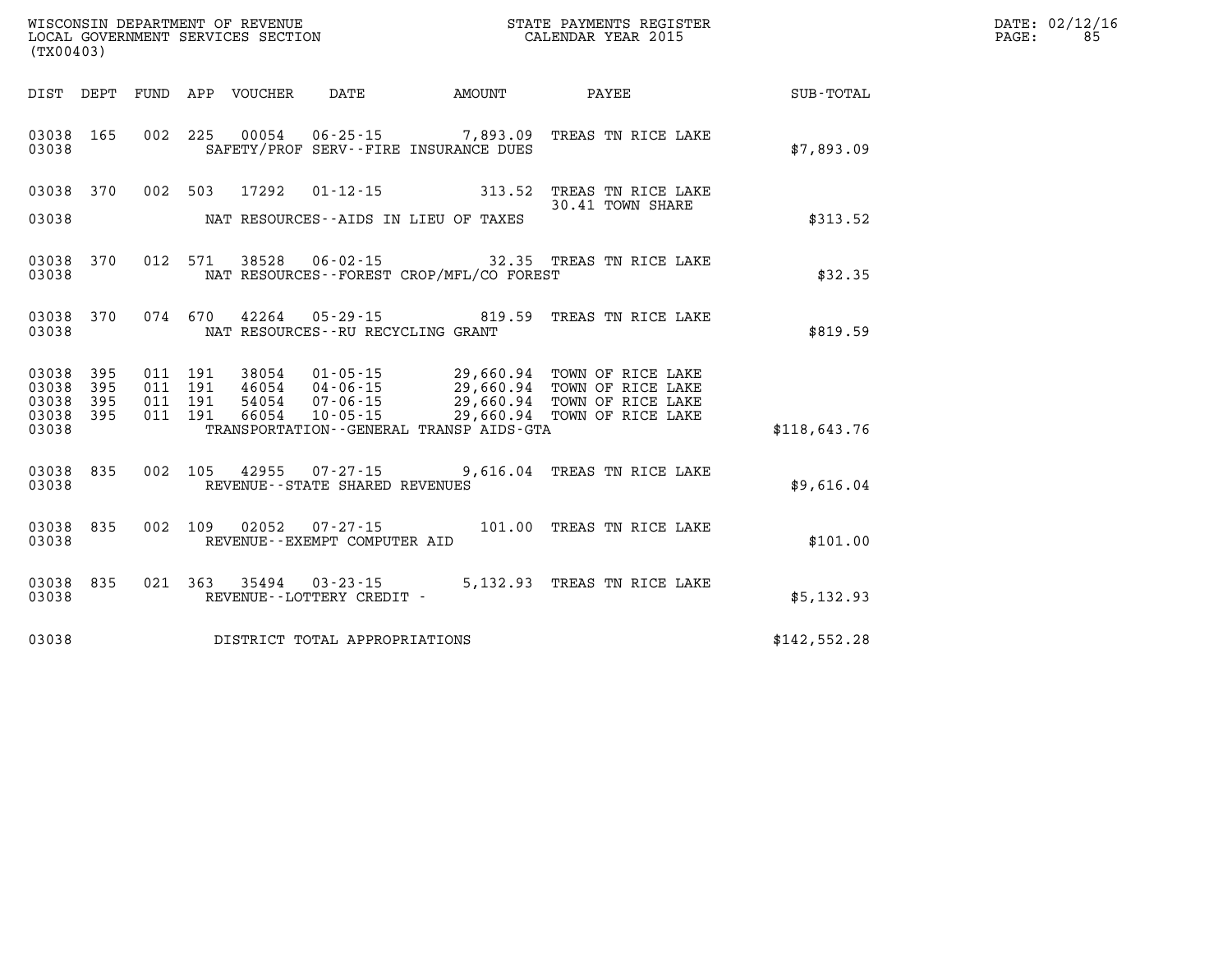| (TX00403)                                 |                          |                          |                          | WISCONSIN DEPARTMENT OF REVENUE<br>LOCAL GOVERNMENT SERVICES SECTION |                                             |                                                                                                                                | STATE PAYMENTS REGISTER<br>CALENDAR YEAR 2015                                            |                  |
|-------------------------------------------|--------------------------|--------------------------|--------------------------|----------------------------------------------------------------------|---------------------------------------------|--------------------------------------------------------------------------------------------------------------------------------|------------------------------------------------------------------------------------------|------------------|
| DIST                                      | DEPT                     | FUND                     | APP                      | VOUCHER                                                              | DATE                                        | AMOUNT                                                                                                                         | PAYEE                                                                                    | <b>SUB-TOTAL</b> |
| 03040<br>03040                            | 165                      | 002                      | 225                      |                                                                      |                                             | SAFETY/PROF SERV--FIRE INSURANCE DUES                                                                                          | 00055  06-25-15  1,562.04  TREAS TN SIOUX CREEK                                          | \$1,562.04       |
| 03040<br>03040                            | 370                      | 000                      | 001                      | 01DNR                                                                |                                             | NAT RESOURCES-SEVERANCE/YIELD/WITHDRAWAL                                                                                       | 04-09-15 7,263.24 TREAS TOWN SIOUX CREEK                                                 | \$7,263.24       |
| 03040<br>03040                            | 370                      | 012                      | 571                      |                                                                      |                                             | NAT RESOURCES - - FOREST CROP/MFL/CO FOREST                                                                                    | 38529  06-02-15  373.66  TREAS TN SIOUX CREEK                                            | \$373.66         |
| 03040<br>03040                            | 395                      | 011                      | 174                      |                                                                      | TRANSPORTATION -- FLOOD DAMAGE AID          | 40276 02-23-15 12,678.77                                                                                                       | TREAS TN SIOUX CREEK                                                                     | \$12,678.77      |
| 03040<br>03040<br>03040<br>03040<br>03040 | 395<br>395<br>395<br>395 | 011<br>011<br>011<br>011 | 191<br>191<br>191<br>191 | 38055<br>46055<br>54055<br>66055                                     | $07 - 06 - 15$<br>10-05-15                  | $01 - 05 - 15$ 29,699.47<br>$04 - 06 - 15$ 29,699.47<br>29,699.47<br>29,699.49<br>TRANSPORTATION - - GENERAL TRANSP AIDS - GTA | TOWN OF SIOUX CREEK<br>TOWN OF SIOUX CREEK<br>TOWN OF SIOUX CREEK<br>TOWN OF SIOUX CREEK | \$118,797.90     |
| 03040<br>03040                            | 835                      | 002                      | 105                      | 42956                                                                | REVENUE - - STATE SHARED REVENUES           |                                                                                                                                | 07-27-15 11,173.85 TREAS TN SIOUX CREEK                                                  | \$11, 173.85     |
| 03040<br>03040                            | 835                      | 002                      | 109                      | 02053                                                                | 07-27-15<br>REVENUE - - EXEMPT COMPUTER AID | 8.00                                                                                                                           | TREAS TN SIOUX CREEK                                                                     | \$8.00           |
| 03040                                     |                          |                          |                          |                                                                      | DISTRICT TOTAL APPROPRIATIONS               |                                                                                                                                |                                                                                          | \$151,857.46     |

**LOCAL GOVERNIT SERVICE:** 02/12/16<br>PAGE: 86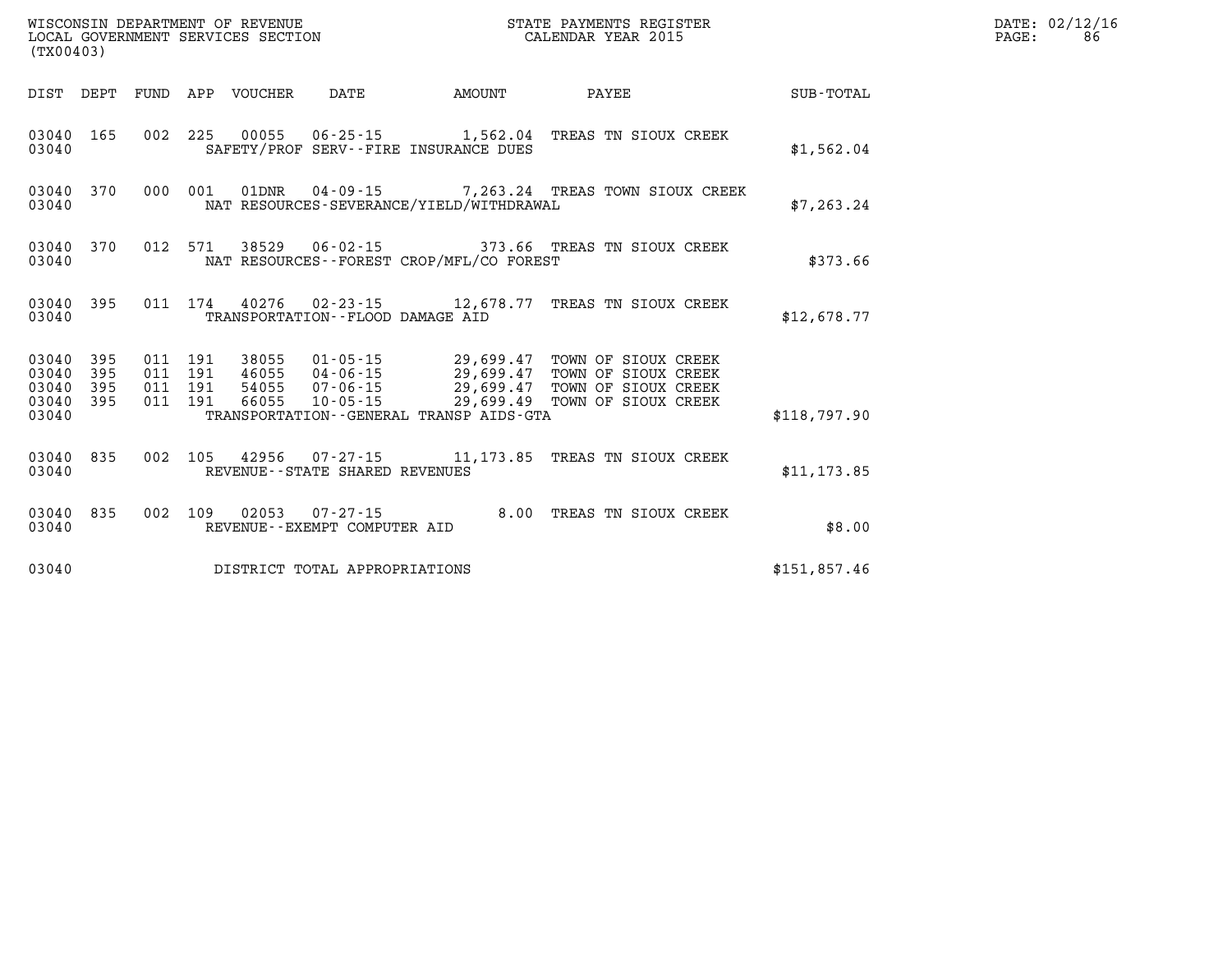| %WISCONSIN DEPARTMENT OF REVENUE $$\tt STATE~PAYMENTS~REGISTER$ LOCAL GOVERNMENT SERVICES SECTION $$\tt CALENDAR~YEAR~2015$<br>(TX00403) |            |                   |  |  |                                |                                          |                                                                                                                                                                                                            |               | DATE: 02/12/16<br>PAGE:<br>87 |
|------------------------------------------------------------------------------------------------------------------------------------------|------------|-------------------|--|--|--------------------------------|------------------------------------------|------------------------------------------------------------------------------------------------------------------------------------------------------------------------------------------------------------|---------------|-------------------------------|
|                                                                                                                                          |            |                   |  |  |                                | DIST DEPT FUND APP VOUCHER DATE AMOUNT   | <b>PAYEE</b>                                                                                                                                                                                               | SUB-TOTAL     |                               |
| 03042 165<br>03042                                                                                                                       |            |                   |  |  |                                | SAFETY/PROF SERV--FIRE INSURANCE DUES    | 002 225 00056 06-25-15 1,953.01 TREAS TN STANFOLD                                                                                                                                                          | \$1,953.01    |                               |
| 03042                                                                                                                                    |            | 03042 370 000 001 |  |  |                                | NAT RESOURCES-SEVERANCE/YIELD/WITHDRAWAL | 05DNR  09-28-15  475.28 TREAS TOWN STANFOLD                                                                                                                                                                | \$475.28      |                               |
| 03042                                                                                                                                    | 03042 370  |                   |  |  |                                | NAT RESOURCES--FOREST CROP/MFL/CO FOREST | 012 571 38530 06-02-15 114.30 TREAS TN STANFOLD                                                                                                                                                            | \$114.30      |                               |
| 03042                                                                                                                                    |            |                   |  |  |                                | NAT RESOURCES -- AIDS IN LIEU OF TAXES   | $\begin{array}{cccccccc} 03042 & 370 & 012 & 579 & 19988 & 04-03-15 & & 369.16 & \text{TREAS TN STANFOLD} \\ 03042 & 370 & 012 & 579 & 19988 & 04-03-15 & & 161.20 & \text{TREAS TN STANFOLD} \end{array}$ | \$530.36      |                               |
| 03042<br>03042<br>03042 395<br>03042 395<br>03042                                                                                        | 395<br>395 |                   |  |  |                                | TRANSPORTATION--GENERAL TRANSP AIDS-GTA  | 011 191 38056 01-05-15 26,293.53 TOWN OF STANFOLD<br>011 191 46056 04-06-15 26,293.53 TOWN OF STANFOLD<br>011 191 54056 07-06-15 26,293.53 TOWN OF STANFOLD<br>011 191 66056 10-05-15                      | \$105, 174.13 |                               |
| 03042                                                                                                                                    | 03042 835  |                   |  |  | REVENUE--STATE SHARED REVENUES |                                          | 002 105 42957 07-27-15 6,488.61 TREAS TN STANFOLD                                                                                                                                                          | \$6,488.61    |                               |
| 03042 835<br>03042                                                                                                                       |            |                   |  |  | REVENUE--EXEMPT COMPUTER AID   |                                          | 002 109 02054 07-27-15 16.00 TREAS TN STANFOLD                                                                                                                                                             | \$16.00       |                               |
| 03042                                                                                                                                    |            |                   |  |  | DISTRICT TOTAL APPROPRIATIONS  |                                          |                                                                                                                                                                                                            | \$114,751.69  |                               |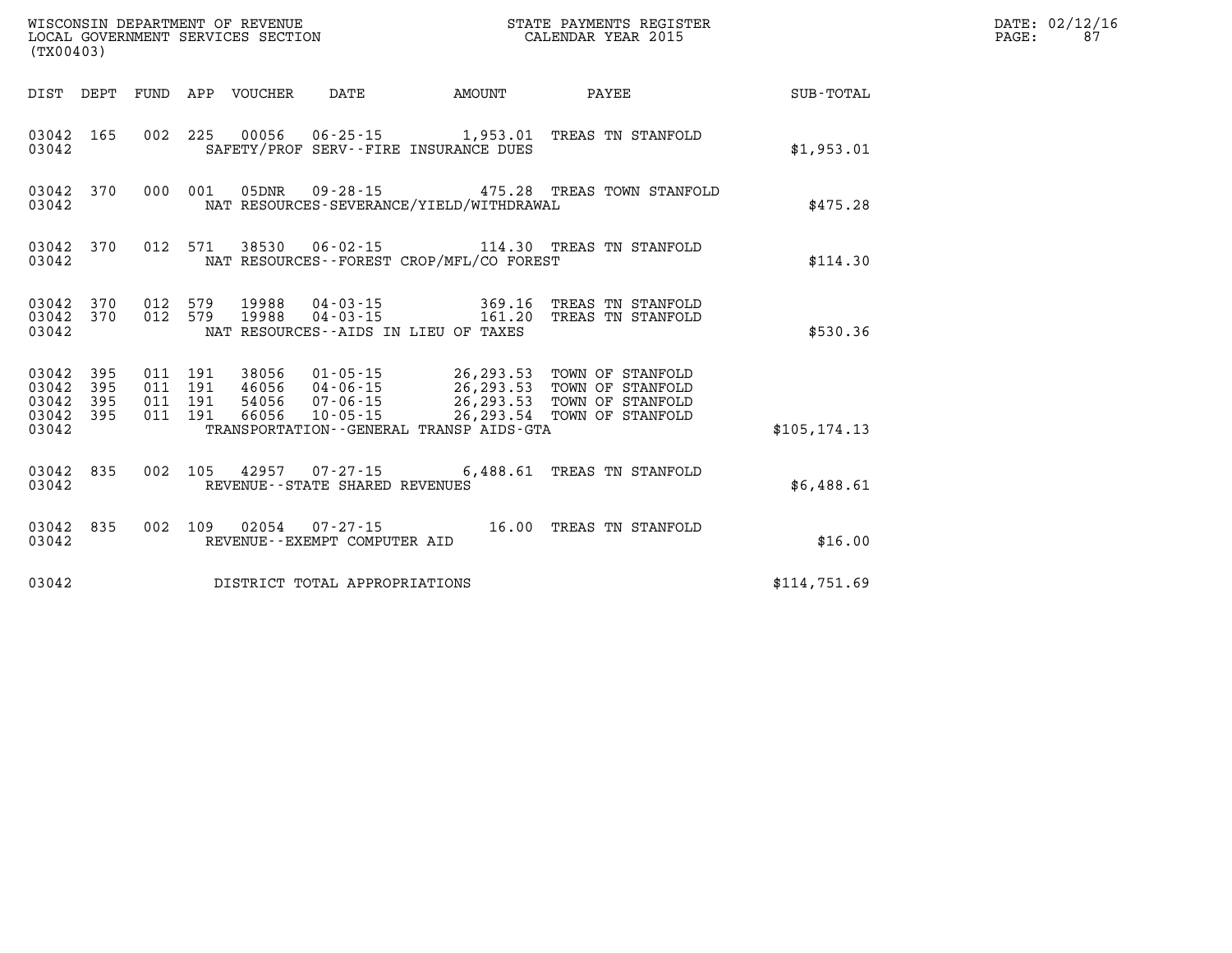| (TX00403) |                                     |  |  |  |                                                     |                                              |                                                                                                                                                                                                                                                                                                                                                            |              | DATE: 02/12/16<br>88<br>PAGE: |
|-----------|-------------------------------------|--|--|--|-----------------------------------------------------|----------------------------------------------|------------------------------------------------------------------------------------------------------------------------------------------------------------------------------------------------------------------------------------------------------------------------------------------------------------------------------------------------------------|--------------|-------------------------------|
|           |                                     |  |  |  |                                                     | DIST DEPT FUND APP VOUCHER DATE AMOUNT       | <b>PAYEE</b> PAYEE                                                                                                                                                                                                                                                                                                                                         | SUB-TOTAL    |                               |
| 03044     | 03044 165                           |  |  |  |                                                     | SAFETY/PROF SERV--FIRE INSURANCE DUES        | 002 225 00057 06-25-15 6,869.34 TREAS TN STANLEY                                                                                                                                                                                                                                                                                                           | \$6,869.34   |                               |
| 03044     |                                     |  |  |  |                                                     | NAT RESOURCES-SEVERANCE/YIELD/WITHDRAWAL     | 03044 370 000 001 05DNR 09-28-15 603.34 TREAS TOWN STANLEY                                                                                                                                                                                                                                                                                                 | \$603.34     |                               |
| 03044     | 03044 370                           |  |  |  |                                                     | NAT RESOURCES - - FOREST CROP/MFL/CO FOREST  | 012 571 38531 06-02-15 53.07 TREAS TN STANLEY                                                                                                                                                                                                                                                                                                              | \$53.07      |                               |
|           | 03044 370<br>03044                  |  |  |  |                                                     | NAT RESOURCES--AIDS IN LIEU OF TAXES         | 012 579 19989 04-03-15 53.58 TREAS TN STANLEY                                                                                                                                                                                                                                                                                                              | \$53.58      |                               |
|           | 03044 395<br>03044 395<br>03044 395 |  |  |  |                                                     |                                              | $\begin{array}{cccc} 011 & 191 & 38057 & 01\cdot 05\cdot 15 & 35,622.85 & \text{TOWN OF STANLEY} \\ 011 & 191 & 46057 & 04\cdot 06\cdot 15 & 35,622.85 & \text{TOWN OF STANLEY} \\ 011 & 191 & 54057 & 07\cdot 06\cdot 15 & 35,622.85 & \text{TOWN OF STANLEY} \\ 011 & 191 & 66057 & 10\cdot 05\cdot 15 & 35,622.87 & \text{TOWN OF STANLEY} \end{array}$ |              |                               |
| 03044     | 03044 395                           |  |  |  |                                                     | TRANSPORTATION - - GENERAL TRANSP AIDS - GTA |                                                                                                                                                                                                                                                                                                                                                            | \$142.491.42 |                               |
| 03044     |                                     |  |  |  | REVENUE - - STATE SHARED REVENUES                   |                                              | 03044 835 002 105 42958 07-27-15 10,446.05 TREAS TN STANLEY                                                                                                                                                                                                                                                                                                | \$10,446.05  |                               |
| 03044     | 03044 835                           |  |  |  | REVENUE--EXEMPT COMPUTER AID                        |                                              | 002 109 02055 07-27-15 130.00 TREAS TN STANLEY                                                                                                                                                                                                                                                                                                             | \$130.00     |                               |
| 03044     | 03044 835                           |  |  |  | 021 363 35495 03-23-15<br>REVENUE--LOTTERY CREDIT - |                                              | 5,859.65 TREAS TN STANLEY                                                                                                                                                                                                                                                                                                                                  | \$5,859.65   |                               |
|           |                                     |  |  |  | 03044 DISTRICT TOTAL APPROPRIATIONS                 |                                              |                                                                                                                                                                                                                                                                                                                                                            | \$166,506.45 |                               |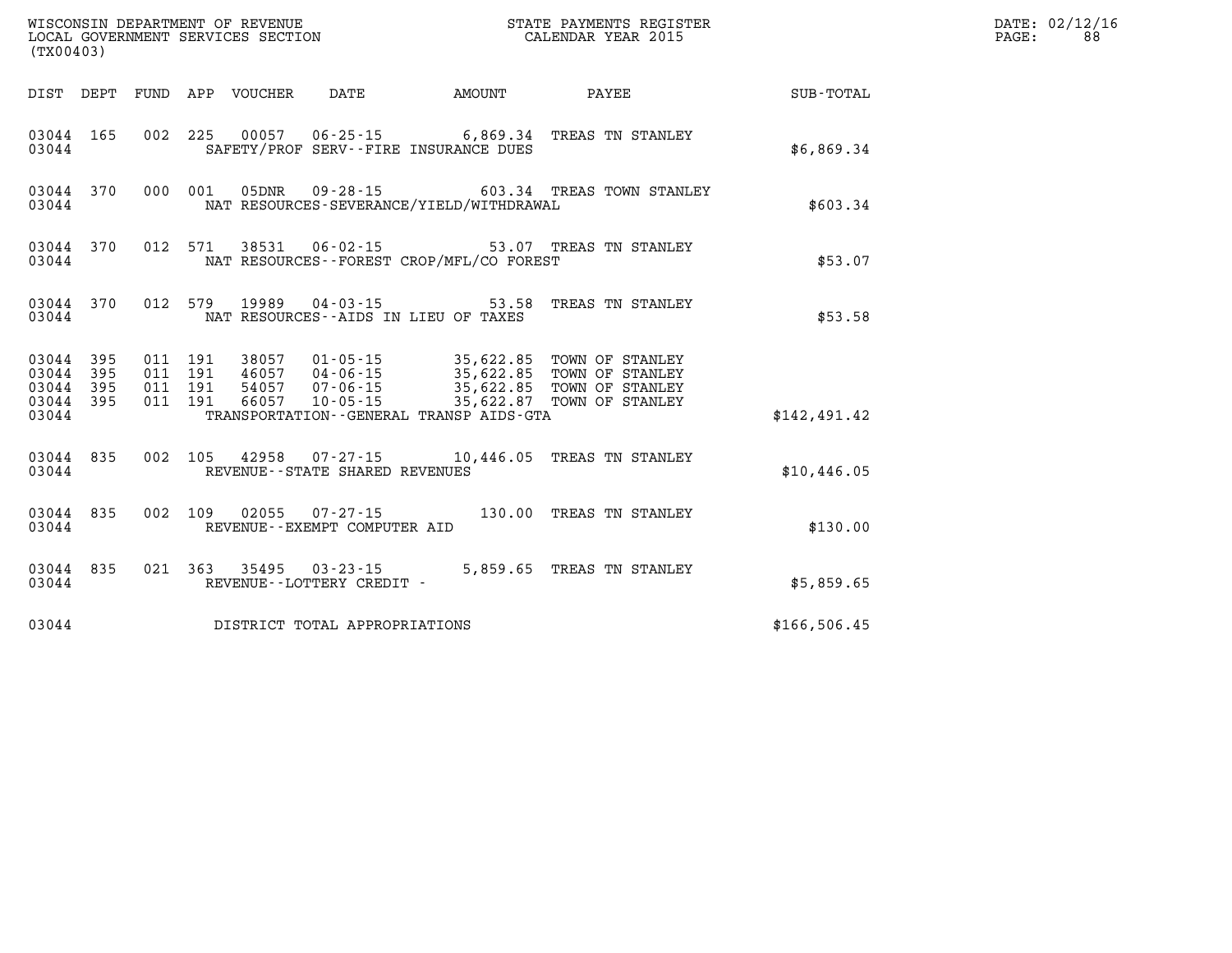| WISCONSIN DEPARTMENT OF REVENUE<br>LOCAL GOVERNMENT SERVICES SECTION<br>(TX00403) |                        |                               |         |                |                                                  |                                                                                                                                                                                         | STATE PAYMENTS REGISTER<br>CALENDAR YEAR 2015                            |               | DATE: 02/12/16<br>PAGE:<br>89 |
|-----------------------------------------------------------------------------------|------------------------|-------------------------------|---------|----------------|--------------------------------------------------|-----------------------------------------------------------------------------------------------------------------------------------------------------------------------------------------|--------------------------------------------------------------------------|---------------|-------------------------------|
|                                                                                   |                        | DIST DEPT FUND                |         | APP VOUCHER    | DATE                                             | AMOUNT                                                                                                                                                                                  | PAYEE                                                                    | SUB-TOTAL     |                               |
| 03046                                                                             | 03046 165              |                               | 002 225 |                |                                                  | SAFETY/PROF SERV--FIRE INSURANCE DUES                                                                                                                                                   | 00058  06-25-15  1,844.83  TREAS TN SUMNER                               | \$1,844.83    |                               |
| 03046                                                                             | 03046 370              |                               | 000 001 | 05DNR          |                                                  | NAT RESOURCES-SEVERANCE/YIELD/WITHDRAWAL                                                                                                                                                |                                                                          | \$314.57      |                               |
| 03046                                                                             | 03046 370<br>03046 370 | 012<br>012 571                | 571     | 38532<br>38532 |                                                  | NAT RESOURCES - - FOREST CROP/MFL/CO FOREST                                                                                                                                             | 06-02-15 204.00 TREAS TN SUMNER<br>06-02-15    964.65    TREAS TN SUMNER | \$1,168.65    |                               |
| 03046 395<br>03046<br>03046<br>03046 395<br>03046                                 | 395<br>395             | 011 191<br>011 191<br>011 191 | 011 191 | 38058<br>66058 | 54058 07-06-15<br>10-05-15                       | 01-05-15 25,113.81 TOWN OF SUMNER<br>46058  04-06-15  25,113.81  TOWN OF SUMNER<br>25,113.81 TOWN OF SUMNER<br>25,113.81 TOWN OF SUMNER<br>TRANSPORTATION - - GENERAL TRANSP AIDS - GTA |                                                                          | \$100, 455.24 |                               |
|                                                                                   |                        |                               |         |                |                                                  |                                                                                                                                                                                         |                                                                          |               |                               |
| 03046                                                                             | 03046 835              |                               | 002 105 |                | 42959 07-27-15<br>REVENUE--STATE SHARED REVENUES |                                                                                                                                                                                         | 5,641.24 TREAS TN SUMNER                                                 | \$5.641.24    |                               |
| 03046                                                                             | 03046 835              | 002 109                       |         | 02056          | 07-27-15<br>REVENUE--EXEMPT COMPUTER AID         |                                                                                                                                                                                         | 14.00 TREAS TN SUMNER                                                    | \$14.00       |                               |
| 03046                                                                             |                        |                               |         |                | DISTRICT TOTAL APPROPRIATIONS                    |                                                                                                                                                                                         |                                                                          | \$109,438.53  |                               |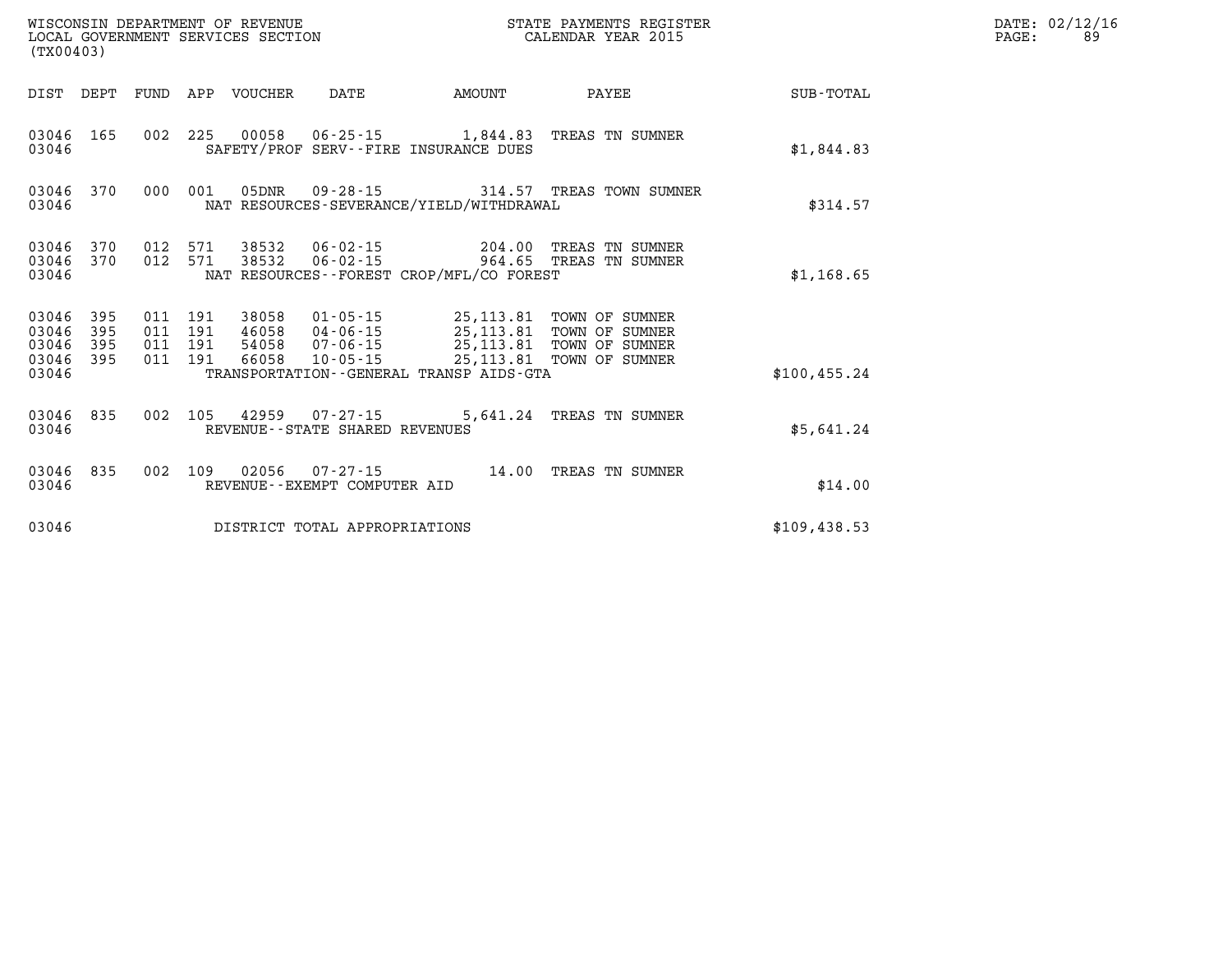| (TX00403)                                                             | LOCAL GOVERNMENT SERVICES SECTION                                                                                                                                                                                                                                                                              |        | CALENDAR YEAR 2015                                                           |              | PAGE: | 90 |
|-----------------------------------------------------------------------|----------------------------------------------------------------------------------------------------------------------------------------------------------------------------------------------------------------------------------------------------------------------------------------------------------------|--------|------------------------------------------------------------------------------|--------------|-------|----|
| DEPT<br>DIST                                                          | FUND APP VOUCHER<br>DATE                                                                                                                                                                                                                                                                                       | AMOUNT | PAYEE                                                                        | SUB-TOTAL    |       |    |
| 03048<br>165<br>03048                                                 | 002 225 00059 06-25-15 1,624.24 TREAS TN TURTLE LAKE<br>SAFETY/PROF SERV--FIRE INSURANCE DUES                                                                                                                                                                                                                  |        |                                                                              | \$1,624.24   |       |    |
| 03048<br>370<br>370<br>03048<br>03048                                 | 012 571 38533<br>012 571<br>38533<br>NAT RESOURCES - - FOREST CROP/MFL/CO FOREST                                                                                                                                                                                                                               |        | 06-02-15 158.37 TREAS TN TURTLE LAKE<br>06-02-15 132.15 TREAS TN TURTLE LAKE | \$290.52     |       |    |
| 370<br>03048<br>370<br>03048<br>03048                                 | 012 579 19990<br>012 579<br>19990<br>NAT RESOURCES--AIDS IN LIEU OF TAXES                                                                                                                                                                                                                                      |        | 04-03-15 3.20 TREAS TN TURTLE LAKE<br>04-03-15 32.00 TREAS TN TURTLE LAKE    | \$35.20      |       |    |
| 03048<br>395<br>03048<br>395<br>03048<br>395<br>03048<br>395<br>03048 | 011 191<br>38059<br>38059  01-05-15  31,015.17  TOWN OF TURTLE LAKE<br>46059  04-06-15  31,015.17  TOWN OF TURTLE LAKE<br>54059  07-06-15  31,015.17  TOWN OF TURTLE LAKE<br>66059  10-05-15  31,015.17  TOWN OF TURTLE LAKE<br>011 191<br>011 191<br>011 191 66059<br>TRANSPORTATION--GENERAL TRANSP AIDS-GTA |        |                                                                              | \$124.060.68 |       |    |
| 03048<br>835<br>03048                                                 | 002 105 42960 07-27-15 10,558.03 TREAS TN TURTLE LAKE<br>REVENUE--STATE SHARED REVENUES                                                                                                                                                                                                                        |        |                                                                              | \$10,558.03  |       |    |
| 835<br>03048<br>03048                                                 | 002 109 02057<br>REVENUE--EXEMPT COMPUTER AID                                                                                                                                                                                                                                                                  |        |                                                                              | \$14.00      |       |    |
| 03048                                                                 | DISTRICT TOTAL APPROPRIATIONS                                                                                                                                                                                                                                                                                  |        |                                                                              | \$136,582.67 |       |    |

**WISCONSIN DEPARTMENT OF REVENUE STATE PAYMENTS REGISTER DATE: 02/12/16**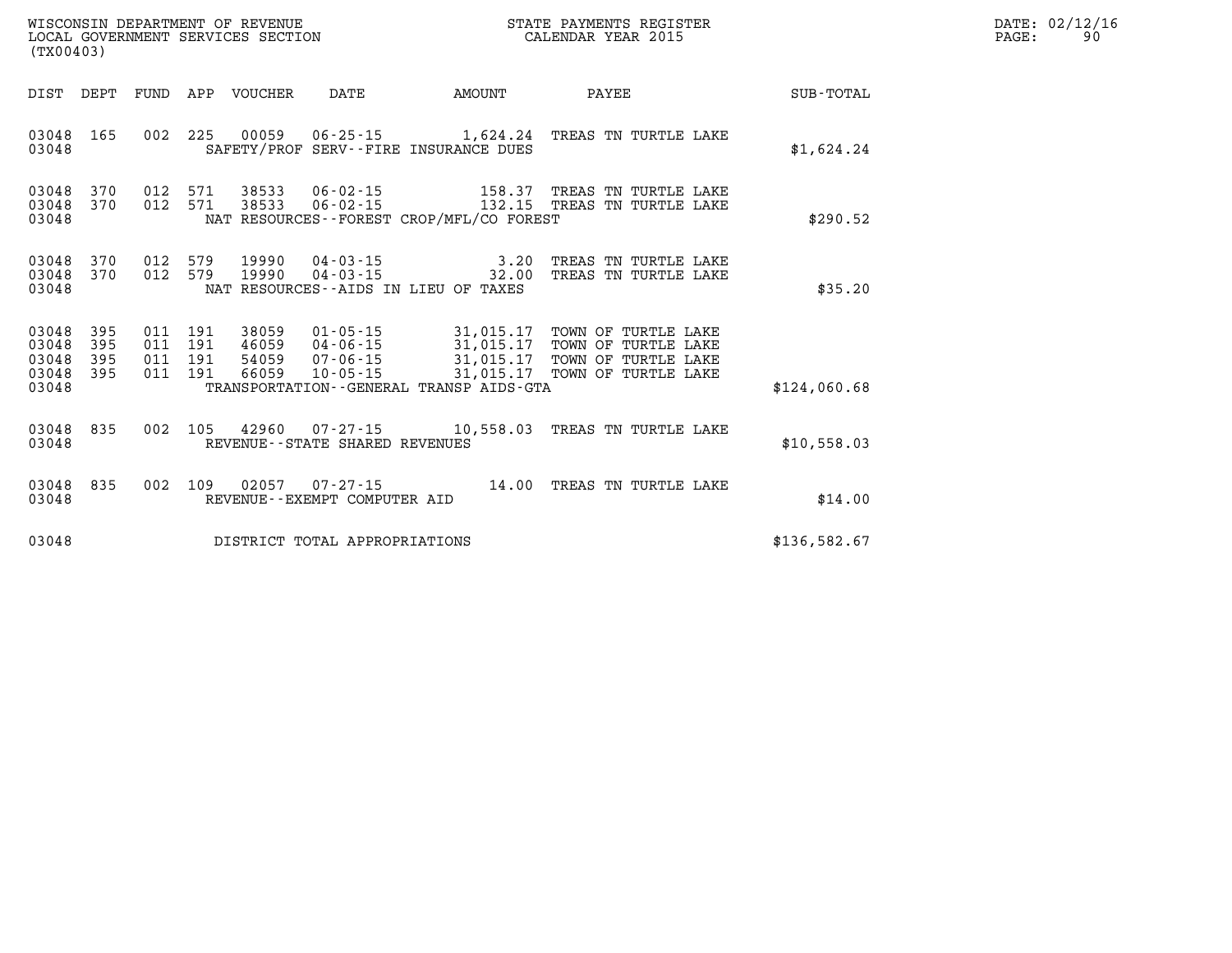| WISCONSIN DEPARTMENT OF REVENUE<br>LOCAL GOVERNMENT SERVICES SECTION<br>(TX00403) |                   |                    |                    |                  |                                |                                             | STATE PAYMENTS REGISTER<br>CALENDAR YEAR 2015                                                                                                                                                            |               | DATE: 02/12/16<br>PAGE:<br>91 |
|-----------------------------------------------------------------------------------|-------------------|--------------------|--------------------|------------------|--------------------------------|---------------------------------------------|----------------------------------------------------------------------------------------------------------------------------------------------------------------------------------------------------------|---------------|-------------------------------|
| DIST                                                                              | DEPT              |                    |                    | FUND APP VOUCHER | DATE                           | AMOUNT                                      | PAYEE                                                                                                                                                                                                    | SUB-TOTAL     |                               |
| 03050 165<br>03050                                                                |                   |                    |                    |                  |                                | SAFETY/PROF SERV--FIRE INSURANCE DUES       | 002 225 00060 06-25-15 1,420.44 TREAS TN VANCE CREEK                                                                                                                                                     | \$1,420.44    |                               |
| 03050<br>03050                                                                    | 370               |                    | 000 001            |                  |                                | NAT RESOURCES-SEVERANCE/YIELD/WITHDRAWAL    | 05DNR  09-28-15  1,148.65  TREAS TOWN VANCE CREEK                                                                                                                                                        | \$1,148.65    |                               |
| 03050 370<br>03050 370<br>03050                                                   |                   | 012 571            | 012 571            | 38534<br>38534   |                                | NAT RESOURCES - - FOREST CROP/MFL/CO FOREST | 06-02-15   219.46 TREAS TN VANCE CREEK<br>06-02-15   618.32 TREAS TN VANCE CREEK                                                                                                                         | \$837.78      |                               |
| 03050<br>03050<br>03050<br>03050 395<br>03050                                     | 395<br>395<br>395 | 011 191<br>011 191 | 011 191<br>011 191 |                  |                                | TRANSPORTATION--GENERAL TRANSP AIDS-GTA     | 38060  01-05-15  27,569.04  TOWN OF VANCE CREEK<br>46060  04-06-15  27,569.04  TOWN OF VANCE CREEK<br>54060  07-06-15  27,569.04  TOWN OF VANCE CREEK<br>66060  10-05-15  27,569.04  TOWN OF VANCE CREEK | \$110, 276.16 |                               |
| 03050 835<br>03050                                                                |                   |                    |                    |                  | REVENUE--STATE SHARED REVENUES |                                             | 002 105 42961 07-27-15 14,171.24 TREAS TN VANCE CREEK                                                                                                                                                    | \$14, 171.24  |                               |
| 03050                                                                             |                   |                    |                    |                  | DISTRICT TOTAL APPROPRIATIONS  |                                             |                                                                                                                                                                                                          | \$127,854.27  |                               |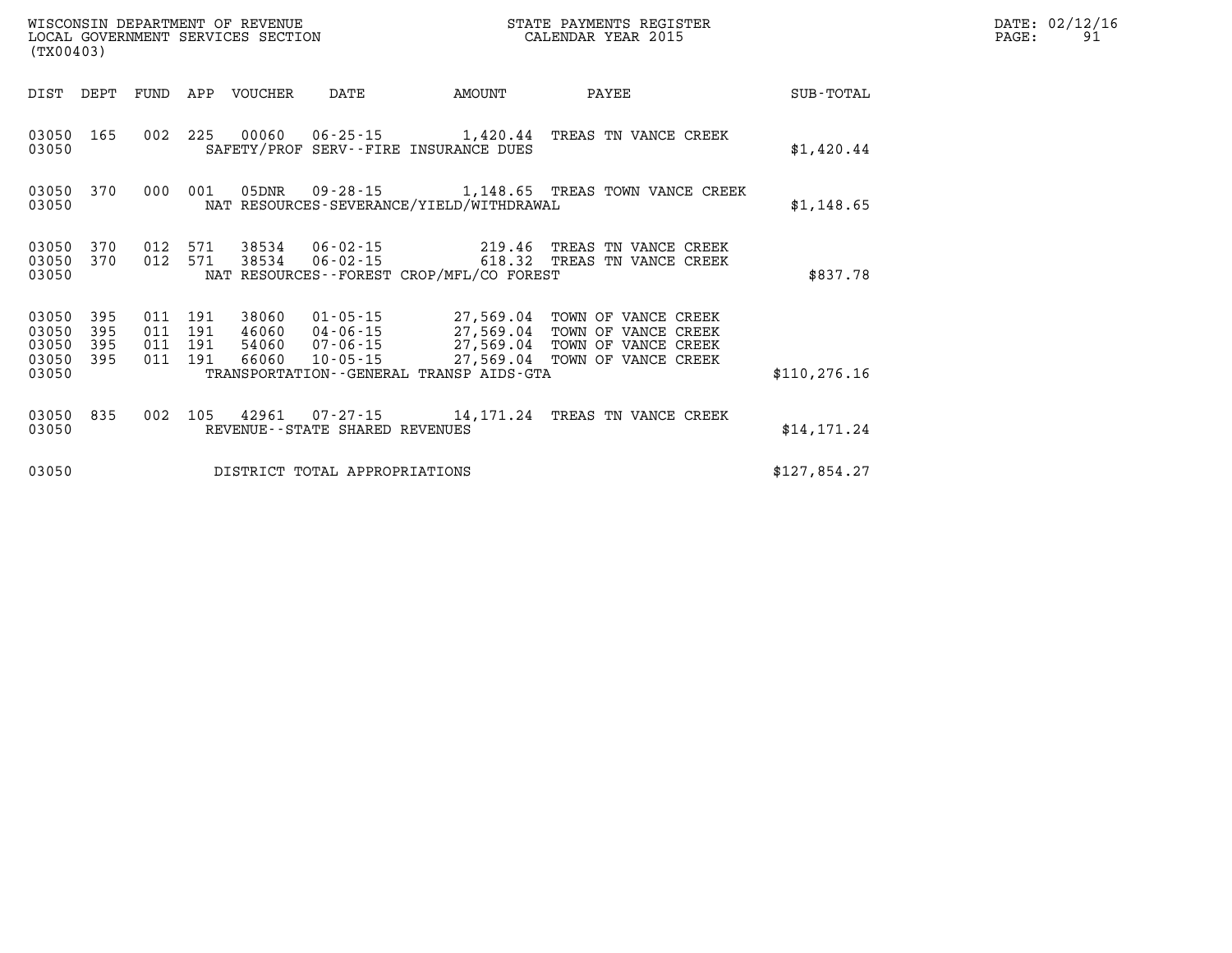| WISCONSIN DEPARTMENT OF REVENUE   | STATE PAYMENTS REGISTER | DATE: | : 02/12/16 |
|-----------------------------------|-------------------------|-------|------------|
| LOCAL GOVERNMENT SERVICES SECTION | CALENDAR YEAR 2015      | PAGE  |            |

| LOCAL GOVERNMENT SERVICES SECTION<br>(TX00403) |                   |      |                               |                         |                                                        | CALENDAR YEAR 2015                      |                                                                                           | PAGE:       | 92 |  |
|------------------------------------------------|-------------------|------|-------------------------------|-------------------------|--------------------------------------------------------|-----------------------------------------|-------------------------------------------------------------------------------------------|-------------|----|--|
| DIST                                           | DEPT              | FUND | APP                           | VOUCHER                 | DATE                                                   | AMOUNT                                  | PAYEE                                                                                     | SUB-TOTAL   |    |  |
| 03101<br>03101                                 | 165               |      | 002 225                       |                         |                                                        | SAFETY/PROF SERV--FIRE INSURANCE DUES   | 00061  06-25-15  1,129.92  TREAS VIL ALMENA                                               | \$1,129.92  |    |  |
| 03101<br>03101<br>03101                        | 395<br>395<br>395 |      | 011 191<br>011 191<br>011 191 | 38061<br>46061<br>54061 | $01 - 05 - 15$<br>04-06-15<br>07-06-15                 |                                         | 10,207.95 VILLAGE OF ALMENA<br>10,207.95 VILLAGE OF ALMENA<br>10,207.95 VILLAGE OF ALMENA |             |    |  |
| 03101<br>03101                                 | 395               |      | 011 191                       | 66061                   | $10 - 05 - 15$                                         | TRANSPORTATION--GENERAL TRANSP AIDS-GTA | 10,207.98 VILLAGE OF ALMENA                                                               | \$40,831.83 |    |  |
| 03101<br>03101                                 | 835               |      |                               | 002 105 42962           | REVENUE--STATE SHARED REVENUES                         |                                         | 07-27-15 28,984.92 TREAS VIL ALMENA                                                       | \$28,984.92 |    |  |
| 03101<br>03101 835                             | 835               | 002  | 002 109<br>109                | 02058<br>05005          | 07 - 27 - 15<br>07-27-15                               | 261.00<br>998.00                        | TREAS VIL ALMENA<br>TREAS VIL ALMENA                                                      |             |    |  |
| 03101                                          |                   |      |                               |                         | REVENUE--EXEMPT COMPUTER AID                           |                                         |                                                                                           | \$1,259.00  |    |  |
| 03101<br>03101                                 | 835               |      |                               |                         | 021 363 35496 03-23-15<br>REVENUE - - LOTTERY CREDIT - |                                         | 1,811.88 TREAS VIL ALMENA                                                                 | \$1,811.88  |    |  |
| 03101                                          |                   |      |                               |                         | DISTRICT TOTAL APPROPRIATIONS                          |                                         |                                                                                           | \$74,017.55 |    |  |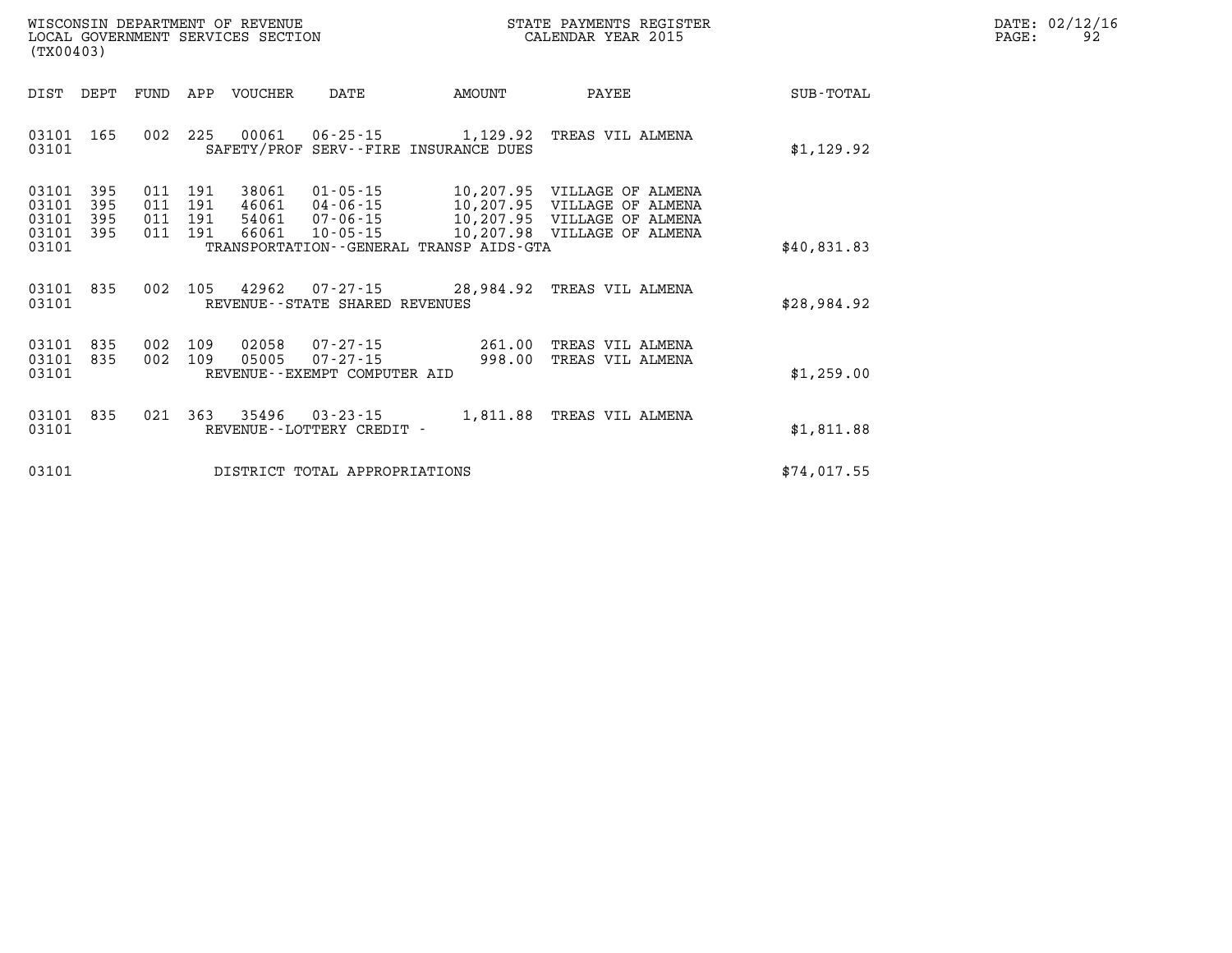| DATE: | 02/12/16 |
|-------|----------|
| PAGE: | 93       |

| (TX00403)                                                             |                                                                                                                                                          |                                                                                                                                                |              |
|-----------------------------------------------------------------------|----------------------------------------------------------------------------------------------------------------------------------------------------------|------------------------------------------------------------------------------------------------------------------------------------------------|--------------|
| DIST<br>DEPT                                                          | FUND<br>APP<br>VOUCHER<br>DATE                                                                                                                           | AMOUNT<br>PAYEE                                                                                                                                | SUB-TOTAL    |
| 165<br>03111<br>03111                                                 | 002<br>225<br>$00062$ $06 - 25 - 15$ 3,349.23<br>SAFETY/PROF SERV--FIRE INSURANCE DUES                                                                   | TREAS VIL CAMERON                                                                                                                              | \$3,349.23   |
| 03111<br>395<br>395<br>03111<br>395<br>03111<br>395<br>03111<br>03111 | 011<br>191<br>38062<br>01-05-15<br>011<br>191<br>46062 04-06-15<br>011<br>191<br>54062<br>011<br>191<br>66062<br>TRANSPORTATION--GENERAL TRANSP AIDS-GTA | 19,433.96 VILLAGE OF CAMERON<br>19,433.96 VILLAGE OF CAMERON<br>07-06-15 19,433.96 VILLAGE OF CAMERON<br>10-05-15 19,433.97 VILLAGE OF CAMERON | \$77,735.85  |
| 03111<br>455<br>03111                                                 | 002<br>231<br>08<br>JUSTICE - - LAW ENFORCEMENT TRAINING                                                                                                 | $03 - 12 - 15$ 320.00<br>TREAS VIL CAMERON                                                                                                     | \$320.00     |
| 835<br>03111<br>03111                                                 | 002<br>105<br>42963<br>REVENUE--STATE SHARED REVENUES                                                                                                    | 07-27-15 61,207.44 TREAS VIL CAMERON                                                                                                           | \$61, 207.44 |
| 03111<br>835<br>03111<br>835<br>03111                                 | 002<br>109<br>02059<br>002<br>109<br>05006<br>REVENUE--EXEMPT COMPUTER AID                                                                               | 07-27-15 1,435.00<br>07-27-15 801.00<br>TREAS VIL CAMERON<br>TREAS VIL CAMERON                                                                 | \$2,236.00   |
| 03111<br>835<br>03111                                                 | REVENUE - - LOTTERY CREDIT -                                                                                                                             | 021  363  35497  03-23-15  1,742.76  TREAS VIL CAMERON                                                                                         | \$1,742.76   |
| 03111                                                                 | DISTRICT TOTAL APPROPRIATIONS                                                                                                                            |                                                                                                                                                | \$146,591.28 |

WISCONSIN DEPARTMENT OF REVENUE **STATE PAYMENTS REGISTER**<br>LOCAL GOVERNMENT SERVICES SECTION

LOCAL GOVERNMENT SERVICES SECTION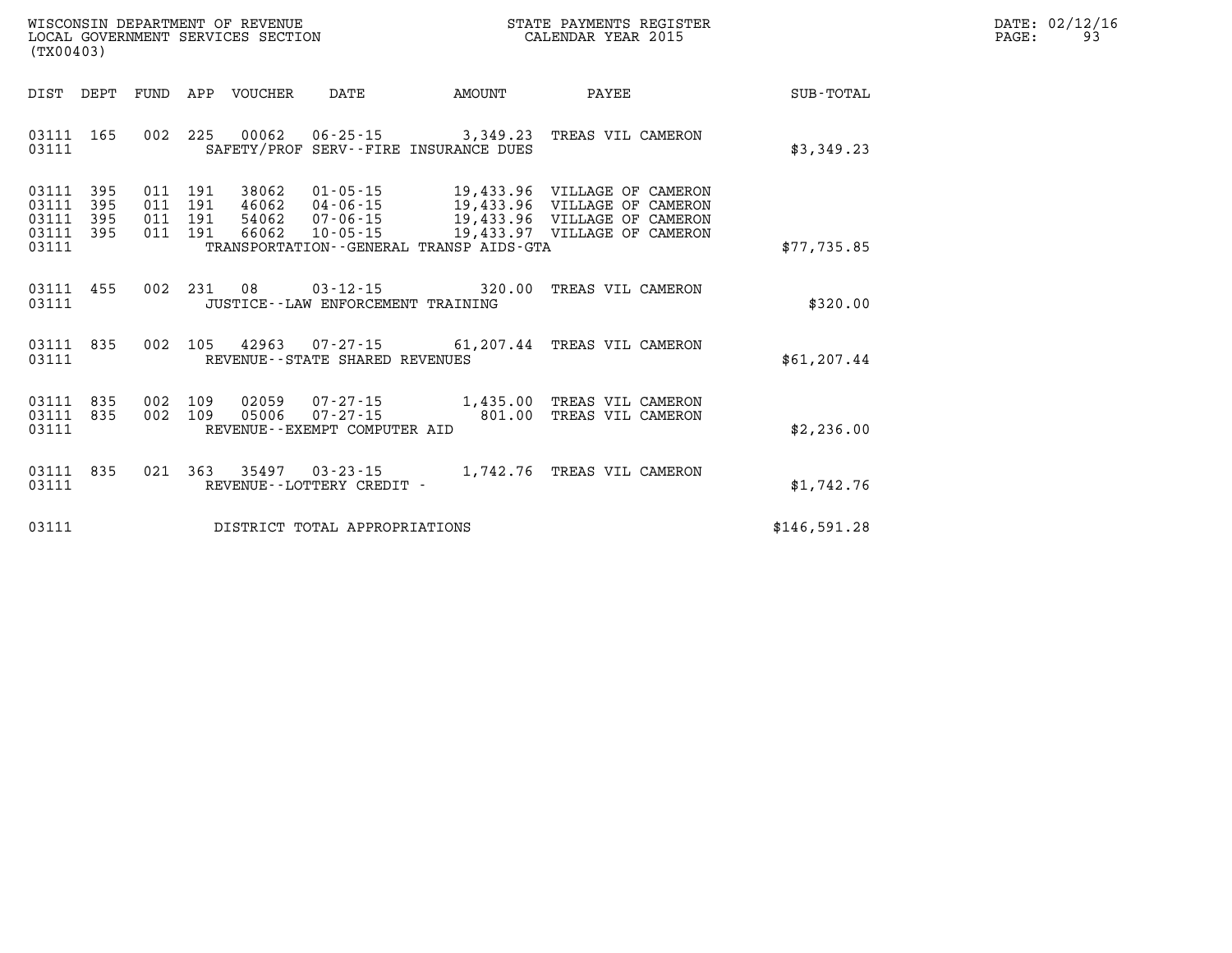| (TX00403)                       |                        |  |  |  |                                |                                                                        |                                                                                                                                                                                                                                                                                                                                                   |              | DATE: 02/12/16<br>94<br>PAGE: |
|---------------------------------|------------------------|--|--|--|--------------------------------|------------------------------------------------------------------------|---------------------------------------------------------------------------------------------------------------------------------------------------------------------------------------------------------------------------------------------------------------------------------------------------------------------------------------------------|--------------|-------------------------------|
|                                 |                        |  |  |  |                                |                                                                        | DIST DEPT FUND APP VOUCHER DATE AMOUNT PAYEE                                                                                                                                                                                                                                                                                                      | SUB-TOTAL    |                               |
| 03116                           | 03116 165              |  |  |  |                                | 002 225 00063 06-25-15 579.22<br>SAFETY/PROF SERV--FIRE INSURANCE DUES | TREAS VIL DALLAS                                                                                                                                                                                                                                                                                                                                  | \$579.22     |                               |
| 03116                           |                        |  |  |  |                                | NAT RESOURCES - - FOREST CROP/MFL/CO FOREST                            | 03116 370 012 571 38535 06-02-15 2.20 TREAS VIL DALLAS                                                                                                                                                                                                                                                                                            | \$2.20       |                               |
| 03116 395<br>03116 395<br>03116 | 03116 395<br>03116 395 |  |  |  |                                | TRANSPORTATION--GENERAL TRANSP AIDS-GTA                                | $\begin{array}{cccc} 011 & 191 & 38063 & 01\cdot 05\cdot 15 & 2\,372\, .65 & \text{VILLAGE OF DALLAS} \\ 011 & 191 & 46063 & 04\cdot 06\cdot 15 & 2\,372\, .65 & \text{VILLAGE OF DALLAS} \\ 011 & 191 & 54063 & 07\cdot 06\cdot 15 & 2\,372\, .65 & \text{VILLAGE OF DALLAS} \\ 011 & 191 & 66063 & 10\cdot 05\cdot 15 & 2\,372\, .67 & \text{V$ | \$9,490.62   |                               |
| 03116                           |                        |  |  |  |                                | HS--AMBULANCE FUNDING ASSISTANCE GRANTS                                | 03116 435 005 162 01DHS 09-17-15 4,893.71 VILL OF DALLAS                                                                                                                                                                                                                                                                                          | \$4.893.71   |                               |
|                                 | 03116                  |  |  |  |                                | HS--PREPAID MEDICAL TRANSPORT REIMBURSE                                | 03116 435 005 163 01LGS 11-16-15 5,853.79 DHS PREPAID MEDICAL TRANSPORT                                                                                                                                                                                                                                                                           | \$5,853.79   |                               |
| 03116                           |                        |  |  |  | DOA--HOUSING ASSISTANCE GRANTS |                                                                        | 03116 505 002 743 06427 03-13-15 154,950.00 TREAS VIL DALLAS                                                                                                                                                                                                                                                                                      | \$154,950.00 |                               |
| 03116                           |                        |  |  |  | REVENUE--STATE SHARED REVENUES |                                                                        | 03116 835 002 105 42964 07-27-15 13,487.71 TREAS VIL DALLAS                                                                                                                                                                                                                                                                                       | \$13,487.71  |                               |
| 03116                           |                        |  |  |  | REVENUE--EXEMPT COMPUTER AID   |                                                                        | 03116 835 002 109 05007 07-27-15 188.00 TREAS VIL DALLAS                                                                                                                                                                                                                                                                                          | \$188.00     |                               |
| 03116                           |                        |  |  |  | DISTRICT TOTAL APPROPRIATIONS  |                                                                        |                                                                                                                                                                                                                                                                                                                                                   | \$189,445.25 |                               |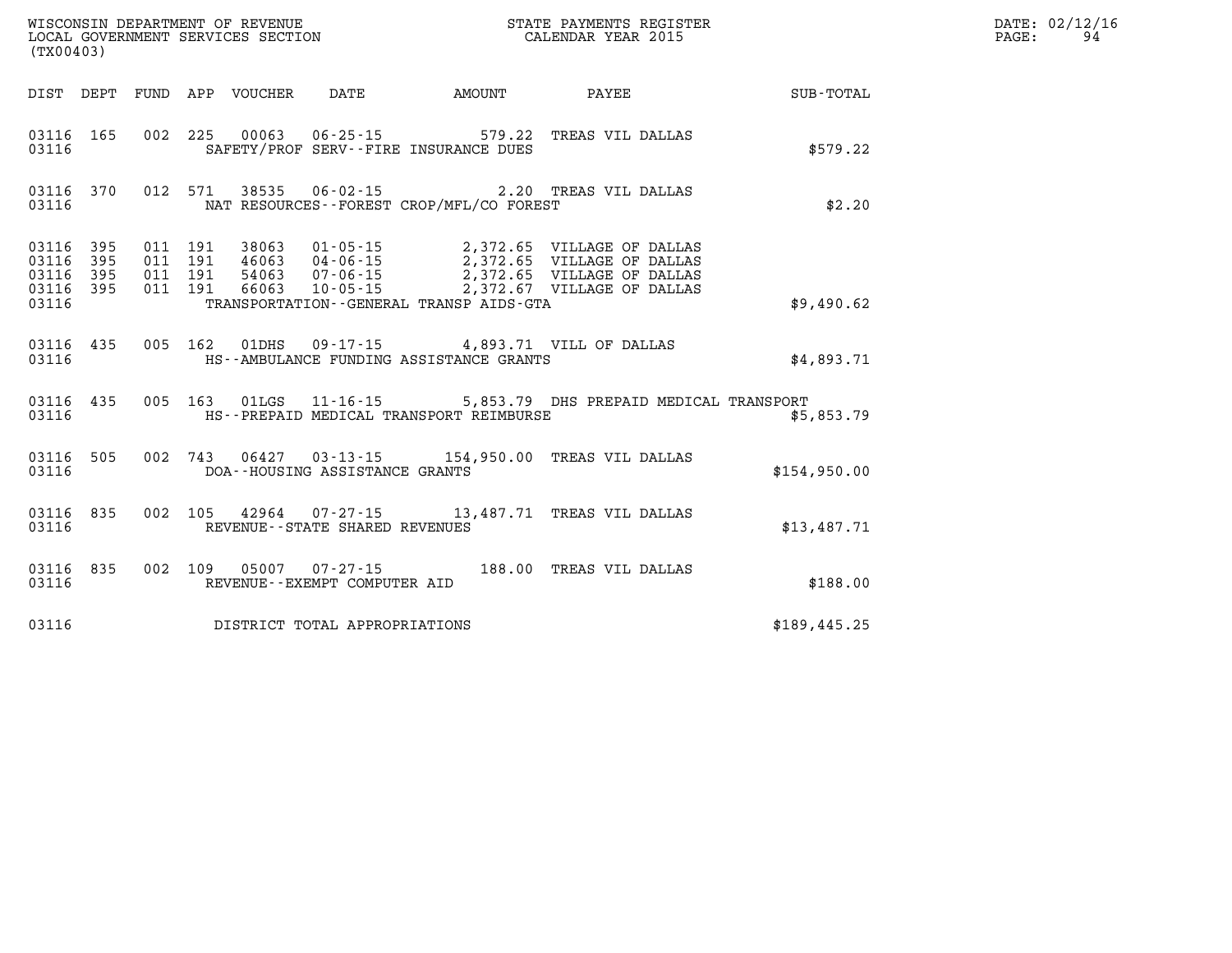|                   | DATE: 02/12/16 |
|-------------------|----------------|
| $\mathtt{PAGE}$ : | 95             |

| WISCONSIN DEPARTMENT OF REVENUE<br>LOCAL GOVERNMENT SERVICES SECTION<br>(TX00403) |                                           |                          |                          |                          |                                  |                                                |                                                 | STATE PAYMENTS REGISTER<br>CALENDAR YEAR 2015            |             | DATE: 02/12/1<br>PAGE:<br>95 |
|-----------------------------------------------------------------------------------|-------------------------------------------|--------------------------|--------------------------|--------------------------|----------------------------------|------------------------------------------------|-------------------------------------------------|----------------------------------------------------------|-------------|------------------------------|
|                                                                                   | DIST                                      | DEPT                     | FUND                     | APP                      | VOUCHER                          | DATE                                           | AMOUNT                                          | PAYEE                                                    | SUB-TOTAL   |                              |
|                                                                                   | 03136<br>03136                            | 165                      | 002                      | 225                      | 00064                            | $06 - 25 - 15$                                 | 523.01<br>SAFETY/PROF SERV--FIRE INSURANCE DUES | TREAS VIL HAUGEN                                         | \$523.01    |                              |
|                                                                                   | 03136<br>03136<br>03136<br>03136<br>03136 | 395<br>395<br>395<br>395 | 011<br>011<br>011<br>011 | 191<br>191<br>191<br>191 | 38064<br>46064<br>54064<br>66064 | 01-05-15<br>10-05-15                           | TRANSPORTATION - - GENERAL TRANSP AIDS - GTA    | 2,380.49 VILLAGE OF HAUGEN<br>2,380.52 VILLAGE OF HAUGEN | \$9,521.99  |                              |
|                                                                                   | 03136 835<br>03136                        |                          |                          | 002 105                  | 42965                            | REVENUE - - STATE SHARED REVENUES              |                                                 | 07-27-15 12,374.36 TREAS VIL HAUGEN                      | \$12,374.36 |                              |
|                                                                                   | 03136 835<br>03136                        |                          | 002                      | 109                      | 02060                            | $07 - 27 - 15$<br>REVENUE--EXEMPT COMPUTER AID |                                                 | 38.00 TREAS VIL HAUGEN                                   | \$38.00     |                              |
|                                                                                   | 03136                                     |                          |                          |                          |                                  | DISTRICT TOTAL APPROPRIATIONS                  |                                                 |                                                          | \$22,457.36 |                              |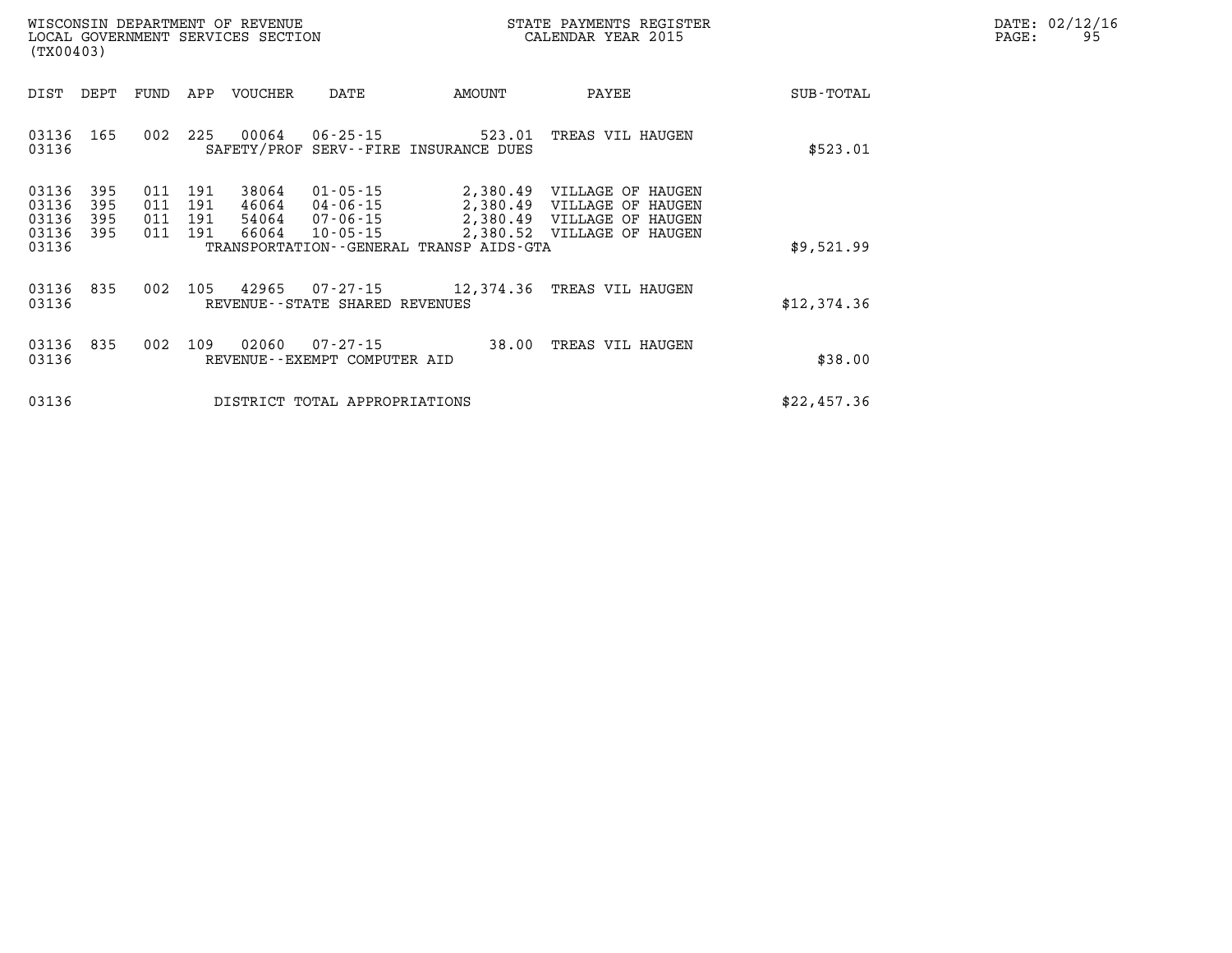| WISCONSIN DEPARTMENT OF REVENUE   | : PAYMENTS REGISTER<br>STATE | DATE: | : 02/12/16 |
|-----------------------------------|------------------------------|-------|------------|
| LOCAL GOVERNMENT SERVICES SECTION | CALENDAR YEAR 2015           | PAGE. |            |

| (TX00403)                       |                   |     |                           | LOCAL GOVERNMENT SERVICES SECTION |                                                |                                         | CALENDAR YEAR 2015                                                            |              | PAGE: | 96 |
|---------------------------------|-------------------|-----|---------------------------|-----------------------------------|------------------------------------------------|-----------------------------------------|-------------------------------------------------------------------------------|--------------|-------|----|
| DIST                            | DEPT              |     |                           | FUND APP VOUCHER                  | DATE                                           | AMOUNT                                  | PAYEE                                                                         | SUB-TOTAL    |       |    |
| 03171 165<br>03171              |                   |     |                           |                                   |                                                | SAFETY/PROF SERV--FIRE INSURANCE DUES   | 002 225 00065 06-25-15 769.95 TREAS VIL PRAIRIE FARM                          | \$769.95     |       |    |
| 03171<br>03171<br>03171         | 395<br>395<br>395 | 011 | 191<br>011 191<br>011 191 | 38065<br>46065                    | 04-06-15<br>54065 07-06-15                     |                                         | 01-05-15 3,564.42 VILLAGE OF PRAIRIE FARM<br>3,564.42 VILLAGE OF PRAIRIE FARM |              |       |    |
| 03171<br>03171                  | -395              |     | 011 191                   |                                   | 66065 10-05-15                                 | TRANSPORTATION--GENERAL TRANSP AIDS-GTA | 3,564.42 VILLAGE OF PRAIRIE FARM<br>3,564.45 VILLAGE OF PRAIRIE FARM          | \$14, 257.71 |       |    |
| 03171 835<br>03171              |                   |     |                           |                                   | REVENUE--STATE SHARED REVENUES                 |                                         | 002 105 42966 07-27-15 16,259.98 TREAS VIL PRAIRIE FARM                       | \$16, 259.98 |       |    |
| 03171 835<br>03171 835<br>03171 |                   |     | 002 109<br>002 109        | 02062<br>05008                    | $07 - 27 - 15$<br>REVENUE--EXEMPT COMPUTER AID | 419.00                                  | 07-27-15 40.00 TREAS VIL PRAIRIE FARM<br>TREAS VIL PRAIRIE FARM               | \$459.00     |       |    |
| 03171<br>03171                  | 835               |     |                           | 021 363 35498                     | REVENUE - - LOTTERY CREDIT -                   |                                         | 03-23-15 68.76 TREAS VIL PRAIRIE FARM                                         | \$68.76      |       |    |
| 03171                           |                   |     |                           |                                   | DISTRICT TOTAL APPROPRIATIONS                  |                                         |                                                                               | \$31,815.40  |       |    |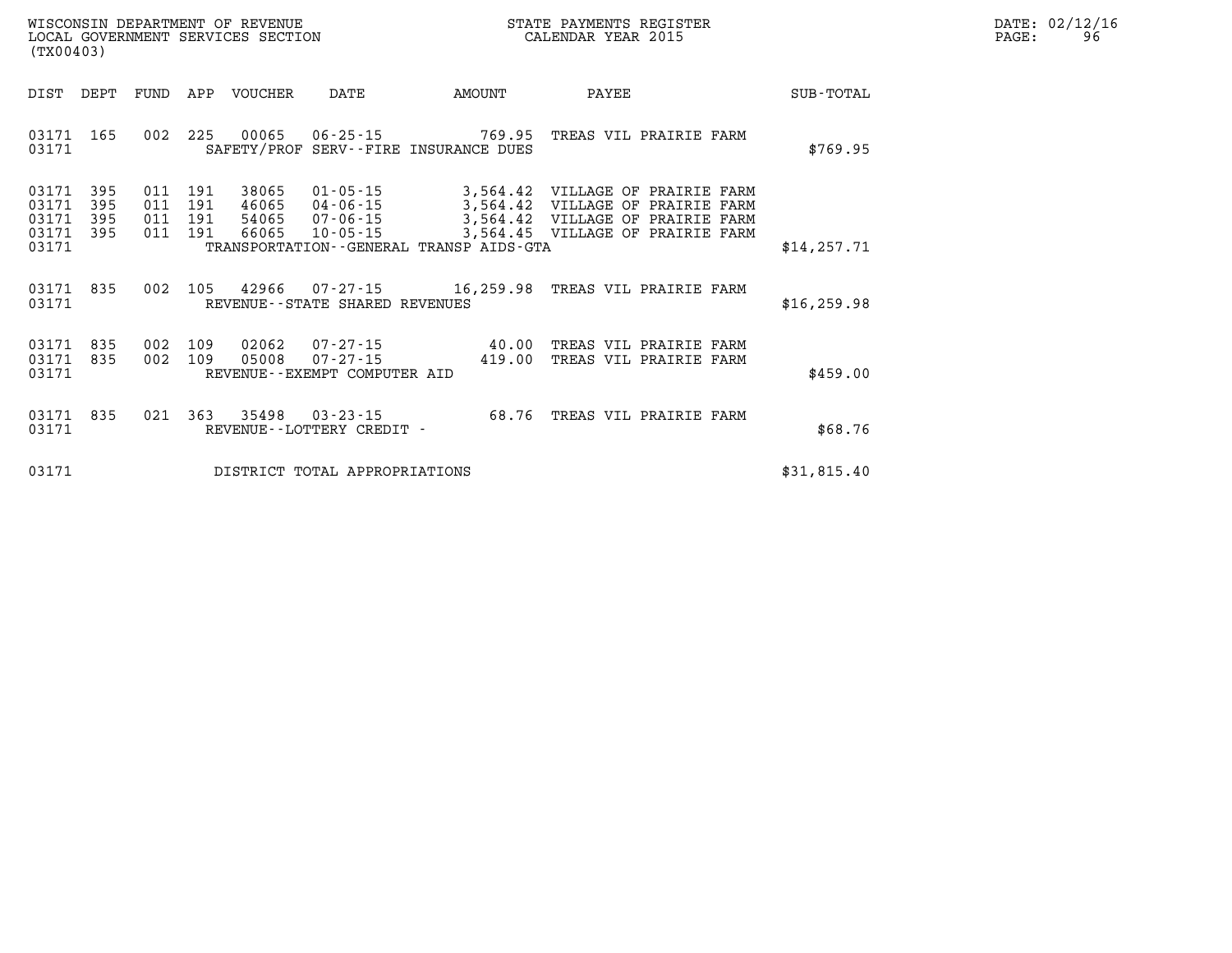| (TX00403)                                    |           |                               |         |               |                                     |                                                                          |                                                                                                                                                                                                                      |              | DATE: 02/12/16<br>PAGE:<br>97 |
|----------------------------------------------|-----------|-------------------------------|---------|---------------|-------------------------------------|--------------------------------------------------------------------------|----------------------------------------------------------------------------------------------------------------------------------------------------------------------------------------------------------------------|--------------|-------------------------------|
|                                              |           |                               |         |               |                                     | DIST DEPT FUND APP VOUCHER DATE AMOUNT PAYEE                             |                                                                                                                                                                                                                      | SUB-TOTAL    |                               |
| 03186                                        | 03186 165 |                               |         |               |                                     | 002 225 00066 06-25-15 3,756.43<br>SAFETY/PROF SERV--FIRE INSURANCE DUES | TREAS VIL TURTLE LAKE                                                                                                                                                                                                | \$3,756.43   |                               |
|                                              | 03186 370 |                               |         | 002 503 17293 |                                     |                                                                          | 01-12-15 23.30 TREAS VIL TURTLE LAKE<br>8.73 VILL SHARE                                                                                                                                                              |              |                               |
| 03186                                        |           |                               |         |               |                                     | NAT RESOURCES--AIDS IN LIEU OF TAXES                                     |                                                                                                                                                                                                                      | \$23.30      |                               |
| 03186 395<br>03186<br>03186 395<br>03186 395 | 395       | 011 191<br>011 191<br>011 191 | 011 191 |               |                                     |                                                                          | 38066  01-05-15  24,116.48  VILLAGE OF TURTLE LAKE<br>46066  04-06-15  24,116.48  VILLAGE OF TURTLE LAKE<br>54066  07-06-15  24,116.48  VILLAGE OF TURTLE LAKE<br>66066  10-05-15  24,116.48  VILLAGE OF TURTLE LAKE |              |                               |
| 03186                                        |           |                               |         |               |                                     | TRANSPORTATION - - GENERAL TRANSP AIDS - GTA                             |                                                                                                                                                                                                                      | \$96,465.92  |                               |
| 03186                                        |           |                               |         |               | JUSTICE -- LAW ENFORCEMENT TRAINING |                                                                          | 03186 455 002 231 10 03-19-15 480.00 TREAS VIL TURTLE LAKE                                                                                                                                                           | \$480.00     |                               |
| 03186                                        |           |                               |         |               | DOA--HOUSING ASSISTANCE GRANTS      |                                                                          | 03186 505 002 743 04336 01-06-15 549,000.00 TREAS VIL TURTLE LAKE<br>03186 505 002 743 08334 05-27-15 133,000.00 TREAS VIL TURTLE LAKE                                                                               | \$682,000.00 |                               |
| 03186 835<br>03186                           |           |                               |         |               | REVENUE--STATE SHARED REVENUES      |                                                                          | 002 105 42967 07-27-15 56,874.22 TREAS VIL TURTLE LAKE                                                                                                                                                               | \$56,874.22  |                               |
| 03186 835<br>03186 835<br>03186 835<br>03186 |           | 002 109<br>002 109<br>002 109 |         |               | REVENUE - - EXEMPT COMPUTER AID     |                                                                          | 02063  07-27-15  2,430.00 TREAS VIL TURTLE LAKE<br>03151  07-27-15  417.00 TREAS VIL TURTLE LAKE<br>05009  07-27-15  769.00 TREAS VIL TURTLE LAKE                                                                    | \$3,616.00   |                               |
|                                              |           |                               |         |               |                                     |                                                                          | 03186 835 021 363 35499 03-23-15 919.92 TREAS VIL TURTLE LAKE 03186 REVENUE--LOTTERY CREDIT -                                                                                                                        | \$919.92     |                               |
| 03186                                        |           |                               |         |               | DISTRICT TOTAL APPROPRIATIONS       |                                                                          |                                                                                                                                                                                                                      | \$844,135.79 |                               |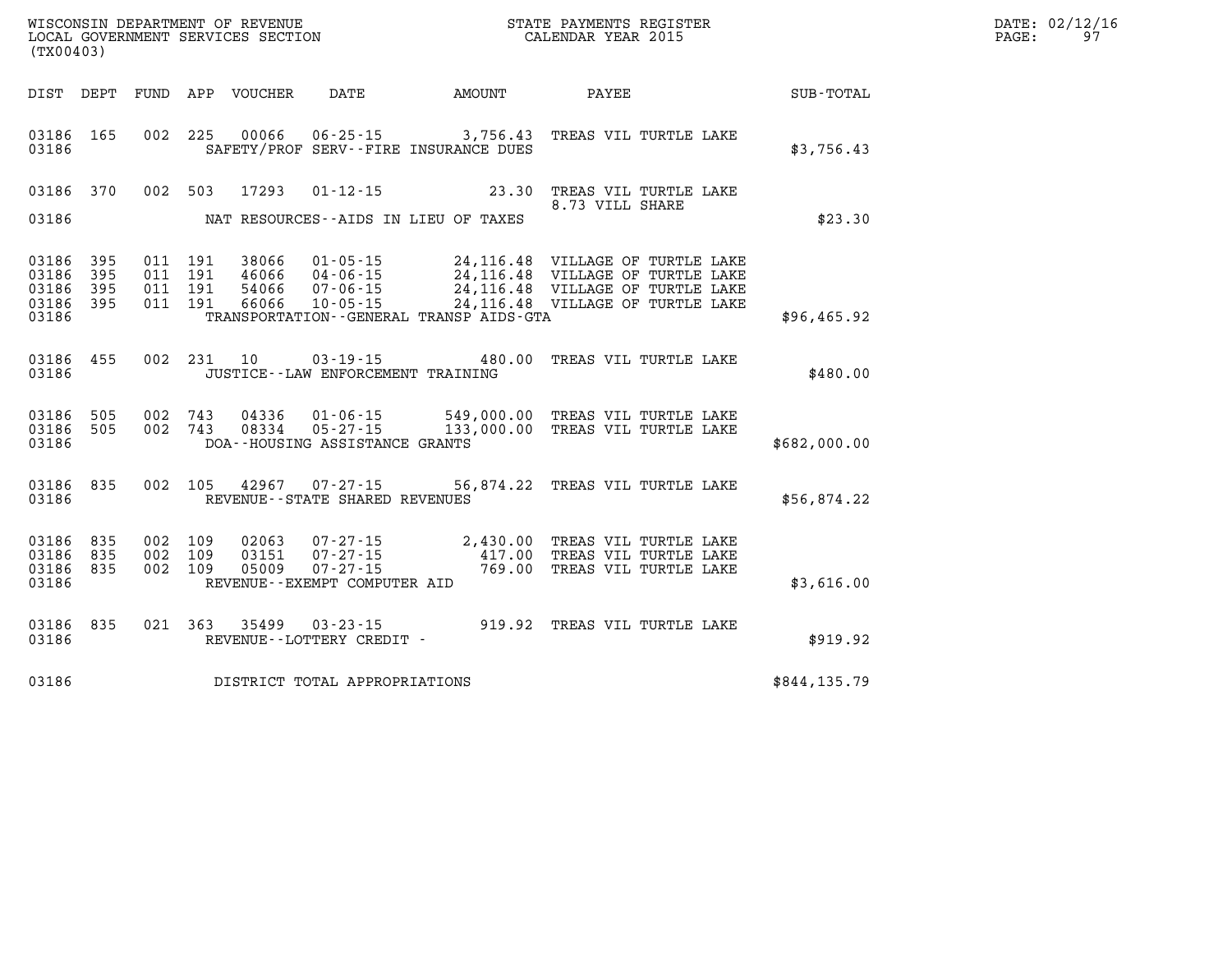| (TX00403)                                     |                     |         |                                          | WISCONSIN DEPARTMENT OF REVENUE<br>LOCAL GOVERNMENT SERVICES SECTION |                                     | STATE PAYMENTS REGISTER<br>CALENDAR YEAR 2015                                                                                                                                                                                     |                                                                                             | DATE: 02/12/16<br>98<br>$\mathtt{PAGE}$ : |  |
|-----------------------------------------------|---------------------|---------|------------------------------------------|----------------------------------------------------------------------|-------------------------------------|-----------------------------------------------------------------------------------------------------------------------------------------------------------------------------------------------------------------------------------|---------------------------------------------------------------------------------------------|-------------------------------------------|--|
|                                               |                     |         |                                          |                                                                      |                                     | DIST DEPT FUND APP VOUCHER DATE AMOUNT PAYEE                                                                                                                                                                                      |                                                                                             | SUB-TOTAL                                 |  |
| 03206                                         | 03206 165           |         |                                          |                                                                      |                                     | SAFETY/PROF SERV--FIRE INSURANCE DUES                                                                                                                                                                                             | 002 225 00067 06-25-15 5,116.18 TREAS CITY BARRON                                           | \$5,116.18                                |  |
| 03206                                         |                     |         |                                          | 03206 370 002 503 17294                                              |                                     | NAT RESOURCES--AIDS IN LIEU OF TAXES                                                                                                                                                                                              | 01-12-15 196.68 TREAS CITY BARRON<br>67.19 CITY SHARE                                       | \$196.68                                  |  |
| 03206                                         |                     |         |                                          |                                                                      |                                     | NAT RESOURCES--AIDS IN LIEU OF TAXES                                                                                                                                                                                              | 03206 370 012 579 19991 04-03-15 106.16 TREAS CITY BARRON                                   | \$106.16                                  |  |
| 03206 395<br>03206<br>03206<br>03206<br>03206 | 395<br>395<br>- 395 |         | 011 191<br>011 191<br>011 191<br>011 191 |                                                                      |                                     | 38067  01-05-15  39,432.06  CITY OF BARRON<br>46067 04-06-15 39,432.06 CITY OF BARRON<br>54067  07-06-15  39,432.06  CITY OF BARRON<br>66067  10-05-15  39,432.06  CITY OF BARRON<br>TRANSPORTATION - - GENERAL TRANSP AIDS - GTA |                                                                                             | \$157,728.24                              |  |
| 03206                                         | 03206 455           |         |                                          |                                                                      | JUSTICE -- LAW ENFORCEMENT TRAINING |                                                                                                                                                                                                                                   | 002 231 04810 03-09-15 640.00 TREAS CITY BARRON                                             | \$640.00                                  |  |
| 03206                                         | 03206 835           |         |                                          |                                                                      | REVENUE--STATE SHARED REVENUES      |                                                                                                                                                                                                                                   | 002 105 42968 07-27-15 145,915.76 TREAS CITY BARRON                                         | \$145,915.76                              |  |
| 03206<br>03206 835<br>03206                   | 835                 | 002 109 | 002 109                                  |                                                                      | REVENUE--EXEMPT COMPUTER AID        |                                                                                                                                                                                                                                   | 02064  07-27-15  3,042.00  TREAS CITY BARRON<br>05010  07-27-15  6,654.00 TREAS CITY BARRON | \$9,696.00                                |  |
| 03206                                         | 03206 835           |         |                                          | 002 501 00001                                                        |                                     | DOA-PAYMENT FOR MUNICIPAL SERVICES AID                                                                                                                                                                                            | 02-02-15 264.08 TREAS CITY BARRON                                                           | \$264.08                                  |  |
| 03206                                         |                     |         |                                          |                                                                      | REVENUE--LOTTERY CREDIT -           |                                                                                                                                                                                                                                   | 03206 835 021 363 35500 03-23-15 11,853.48 TREAS CITY BARRON                                | \$11,853.48                               |  |
| 03206                                         |                     |         |                                          |                                                                      | DISTRICT TOTAL APPROPRIATIONS       |                                                                                                                                                                                                                                   |                                                                                             | \$331,516.58                              |  |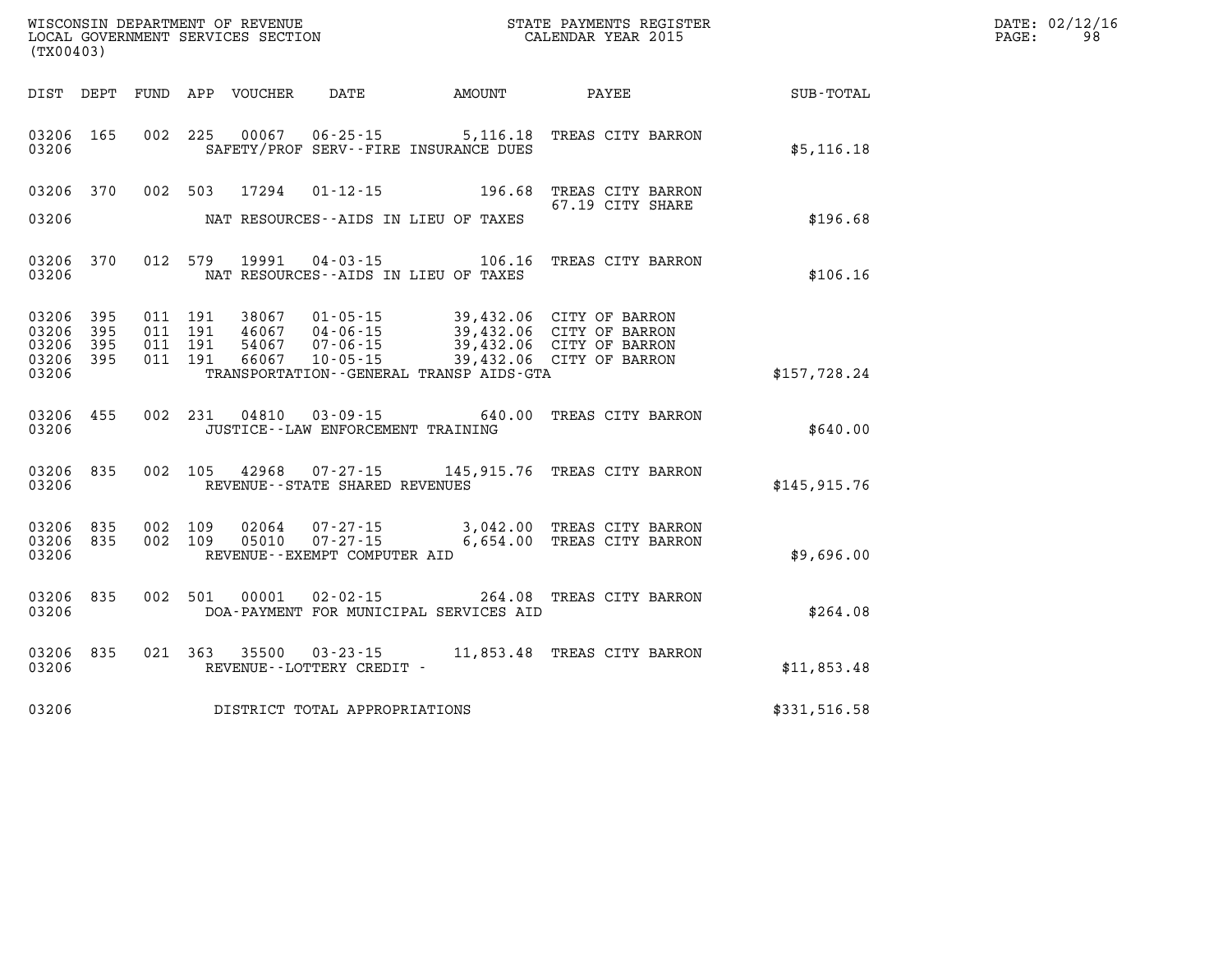| (TX00403)                                    |           |                                          |                                 |                                                 |                                         |                                                                                                                                                                             | $\mathbb{E} \mathbf{R}$ | DATE: 02/12/16<br>99<br>$\mathtt{PAGE:}$ |
|----------------------------------------------|-----------|------------------------------------------|---------------------------------|-------------------------------------------------|-----------------------------------------|-----------------------------------------------------------------------------------------------------------------------------------------------------------------------------|-------------------------|------------------------------------------|
|                                              |           |                                          | DIST DEPT FUND APP VOUCHER DATE |                                                 | <b>EXAMPLE THE AMOUNT</b>               | PAYEE                                                                                                                                                                       | SUB-TOTAL               |                                          |
| 03211                                        | 03211 165 |                                          |                                 | SAFETY/PROF SERV--FIRE INSURANCE DUES           |                                         | 002 225 00068 06-25-15 4,942.27 TREAS CITY CHETEK                                                                                                                           | \$4,942.27              |                                          |
| 03211                                        | 03211 370 |                                          |                                 | NAT RESOURCES--AIDS IN LIEU OF TAXES            |                                         | 012 579 19992 04-03-15 42.12 TREAS CITY CHETEK                                                                                                                              | \$42.12                 |                                          |
| 03211                                        |           |                                          |                                 | NAT RESOURCES - - STEWARDSHIP 2000              |                                         | 03211 370 095 512 00463 09-10-15 28,122.68 TREAS CITY CHETEK                                                                                                                | \$28, 122.68            |                                          |
| 03211 395<br>03211 395<br>03211 395<br>03211 | 03211 395 | 011 191<br>011 191<br>011 191<br>011 191 |                                 |                                                 | TRANSPORTATION--GENERAL TRANSP AIDS-GTA | 38068  01-05-15  34,807.32  CITY OF CHETEK<br>46068 04-06-15 34,807.32 CITY OF CHETEK<br>54068 07-06-15 34,807.32 CITY OF CHETEK<br>66068 10-05-15 34,807.34 CITY OF CHETEK | \$139, 229.30           |                                          |
| 03211                                        | 03211 435 |                                          |                                 |                                                 | HS--PREPAID MEDICAL TRANSPORT REIMBURSE | 005 163 01LGS 11-16-15 8,867.63 DHS PREPAID MEDICAL TRANSPORT                                                                                                               | \$8,867.63              |                                          |
| 03211                                        | 03211 455 |                                          |                                 | JUSTICE - - LAW ENFORCEMENT TRAINING            |                                         | 002 231 08 03-12-15 1,120.00 TREAS CITY CHETEK                                                                                                                              | \$1,120.00              |                                          |
| 03211                                        | 03211 835 |                                          |                                 | REVENUE--STATE SHARED REVENUES                  |                                         | 002 105 42969 07-27-15 95,718.21 TREAS CITY CHETEK                                                                                                                          | \$95,718.21             |                                          |
| 03211 835<br>03211 835<br>03211              |           | 002 109<br>002 109                       | 02065                           | 05011  07-27-15<br>REVENUE--EXEMPT COMPUTER AID |                                         | 07-27-15 2,468.00 TREAS CITY CHETEK<br>2,759.00 TREAS CITY CHETEK                                                                                                           | \$5,227.00              |                                          |
| 03211                                        | 03211 835 |                                          |                                 | REVENUE--LOTTERY CREDIT -                       |                                         | 021 363 35501 03-23-15 1,642.49 TREAS CITY CHETEK                                                                                                                           | \$1,642.49              |                                          |
| 03211                                        |           |                                          |                                 | DISTRICT TOTAL APPROPRIATIONS                   |                                         |                                                                                                                                                                             | \$284,911.70            |                                          |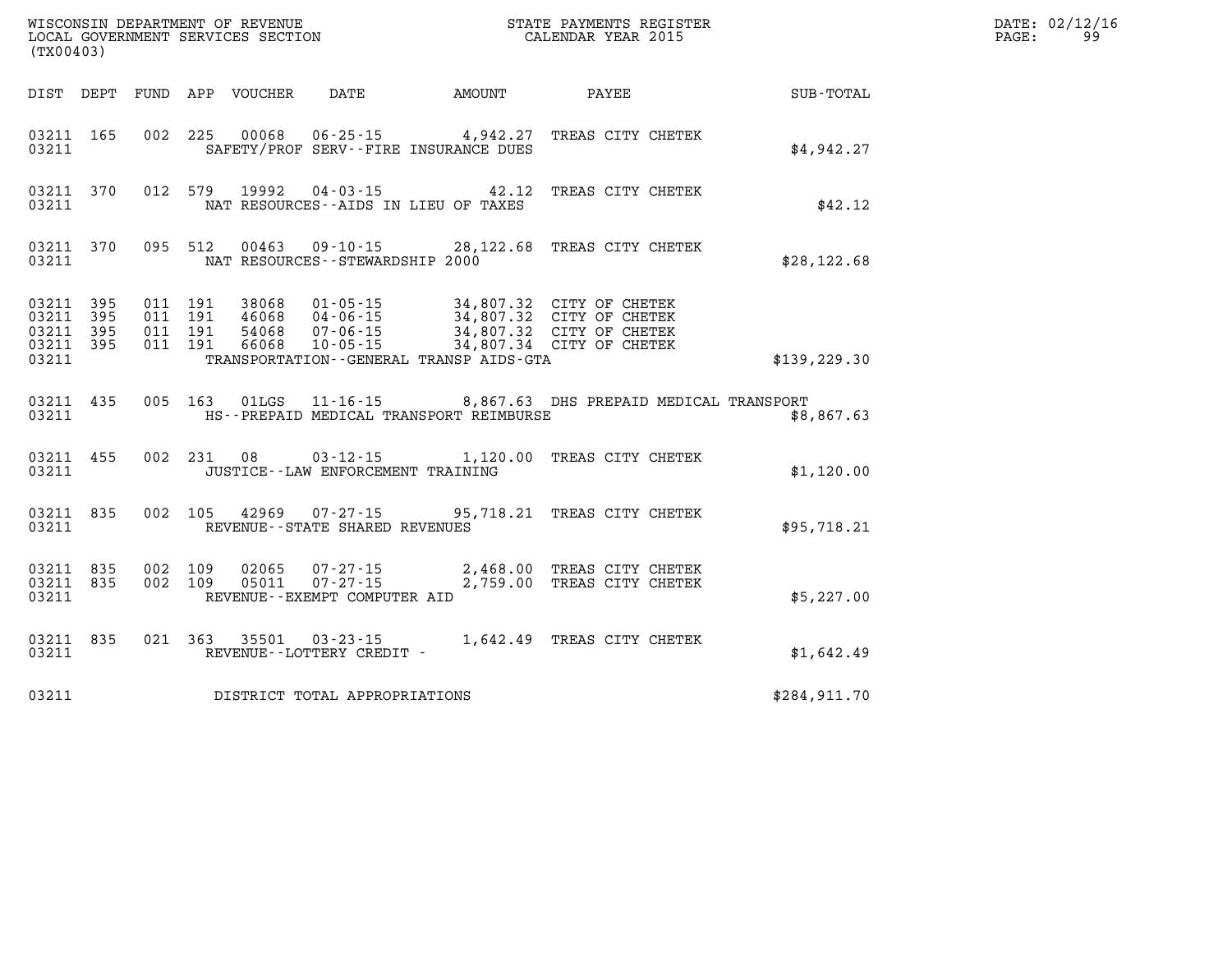| (TX00403)                                         |                        |                                          |         |                            |                                                     |                                          | DATE: 02/12/16<br>PAGE:<br>100                                                                                                                                                              |              |  |
|---------------------------------------------------|------------------------|------------------------------------------|---------|----------------------------|-----------------------------------------------------|------------------------------------------|---------------------------------------------------------------------------------------------------------------------------------------------------------------------------------------------|--------------|--|
|                                                   |                        |                                          |         | DIST DEPT FUND APP VOUCHER | DATE                                                | <b>AMOUNT</b>                            | PAYEE                                                                                                                                                                                       | SUB-TOTAL    |  |
| 03212 165<br>03212                                |                        |                                          |         | 002 225 00069              |                                                     | SAFETY/PROF SERV--FIRE INSURANCE DUES    | 06-25-15 6,534.88 TREAS CITY CUMBERLAND                                                                                                                                                     | \$6,534.88   |  |
| 03212                                             | 03212 370              |                                          |         |                            | NAT RESOURCES--AIDS IN LIEU OF TAXES                |                                          | 012 579 19993 04-03-15 489.04 TREAS CITY CUMBERLAND                                                                                                                                         | \$489.04     |  |
| 03212                                             | 03212 370<br>03212 370 | 012 678<br>012 678                       |         |                            | 01447   01-07-15                                    | NAT RESOURCES--INVASIVE AQUATICE SPECIES | 5,675.79 TREAS CITY CUMBERLAND<br>01553  01-21-15  2,247.18  TREAS CITY CUMBERLAND                                                                                                          | \$7,922.97   |  |
| 03212 395<br>03212<br>03212<br>03212 395<br>03212 | 395<br>395             | 011 191<br>011 191<br>011 191<br>011 191 |         | 66069                      |                                                     | TRANSPORTATION--GENERAL TRANSP AIDS-GTA  | 38069  01-05-15  40,196.33  CITY OF CUMBERLAND<br>46069 04-06-15 40,196.33 CITY OF CUMBERLAND<br>54069 07-06-15 40,196.33 CITY OF CUMBERLAND<br>66069 10-05-15 40,196.33 CITY OF CUMBERLAND | \$160,785.32 |  |
| 03212                                             | 03212 835              |                                          |         |                            | REVENUE--STATE SHARED REVENUES                      |                                          | 002 105 42970 07-27-15 102,390.77 TREAS CITY CUMBERLAND                                                                                                                                     | \$102,390.77 |  |
| 03212 835<br>03212                                | 03212 835              | 002 109                                  | 002 109 |                            | 05012  07-27-15<br>REVENUE--EXEMPT COMPUTER AID     |                                          | 02066  07-27-15  2,934.00  TREAS CITY CUMBERLAND<br>2,666.00 TREAS CITY CUMBERLAND                                                                                                          | \$5,600.00   |  |
| 03212 835<br>03212                                |                        |                                          |         | 002 501 00001              | 02-02-15                                            | DOA-PAYMENT FOR MUNICIPAL SERVICES AID   | 880.88 TREAS CITY CUMBERLAND                                                                                                                                                                | \$880.88     |  |
| 03212                                             | 03212 835              |                                          |         |                            | 021 363 35502 03-23-15<br>REVENUE--LOTTERY CREDIT - |                                          | 5,107.06 TREAS CITY CUMBERLAND                                                                                                                                                              | \$5,107.06   |  |
| 03212                                             |                        |                                          |         |                            | DISTRICT TOTAL APPROPRIATIONS                       |                                          |                                                                                                                                                                                             | \$289,710.92 |  |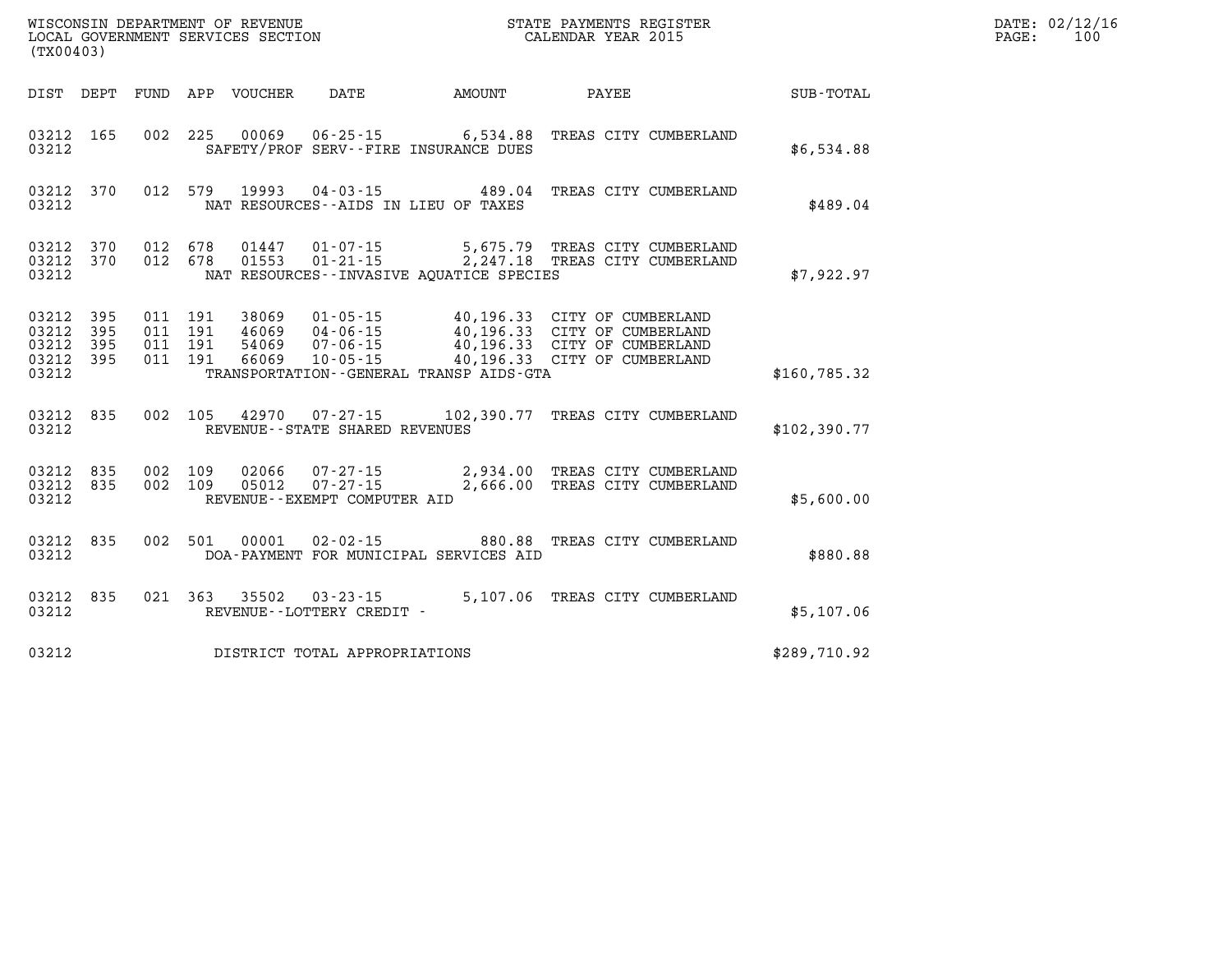| DATE: | 02/12/16 |
|-------|----------|
| PAGE: | 101      |

| (TX00403)                       |           | LOCAL GOVERNMENT SERVICES SECTION CALENDAR YEAR 2015 |                |                                  |                                           |                                                                                                                                                                                  |               | PAGE: | 101 |
|---------------------------------|-----------|------------------------------------------------------|----------------|----------------------------------|-------------------------------------------|----------------------------------------------------------------------------------------------------------------------------------------------------------------------------------|---------------|-------|-----|
|                                 |           |                                                      |                |                                  |                                           | DIST DEPT FUND APP VOUCHER DATE AMOUNT PAYEE TO SUB-TOTAL                                                                                                                        |               |       |     |
| 03276                           | 03276 165 |                                                      |                |                                  | SAFETY/PROF SERV--FIRE INSURANCE DUES     | 002 225 00070 06-25-15 24,414.85 TREAS CITY RICE LAKE                                                                                                                            | \$24,414.85   |       |     |
|                                 | 03276 370 |                                                      |                |                                  |                                           | 002 503 17295 01-12-15 405.15 TREAS CITY RICE LAKE<br>140.09 CITY SHARE<br>140.09 CITY SHARE                                                                                     |               |       |     |
| 03276                           |           |                                                      |                |                                  | NAT RESOURCES--AIDS IN LIEU OF TAXES      |                                                                                                                                                                                  | \$405.15      |       |     |
| 03276                           | 03276 370 | 012 571                                              |                |                                  | NAT RESOURCES--FOREST CROP/MFL/CO FOREST  | 38536 06-02-15 13.44 TREAS CITY RICE LAKE                                                                                                                                        | \$13.44       |       |     |
| 03276                           | 03276 370 | 012 579                                              |                |                                  | NAT RESOURCES--AIDS IN LIEU OF TAXES      | 19994  04-03-15    10.45    TREAS CITY RICE LAKE                                                                                                                                 | \$10.45       |       |     |
| 03276                           | 03276 370 |                                                      |                |                                  | NAT RESOURCES--RU RECYCLING GRANT         | 074 670 42265 05-29-15 9,548.13 TREAS CITY RICE LAKE                                                                                                                             | \$9,548.13    |       |     |
| 03276 395<br>03276              | 395       | 011 162<br>011 162                                   |                |                                  |                                           | 40002 01-05-15 8,294.30 CITY OF RICE LAKE<br>48002 04-06-15 8,294.30 CITY OF RICE LAKE<br>56002 07-06-15 8,294.30 CITY OF RICE LAKE<br>68002 10-05-15 8,294.32 CITY OF RICE LAKE |               |       |     |
| 03276 395<br>03276 395<br>03276 |           | 011 162<br>011 162                                   |                |                                  | TRANSPORTATION -- CONNECTING HIGHWAY AIDS |                                                                                                                                                                                  | \$33,177.22   |       |     |
| 03276 395<br>03276 395          |           | 011 177<br>011 177                                   | 58001<br>60001 |                                  |                                           |                                                                                                                                                                                  |               |       |     |
| 03276 395<br>03276              |           | 011 177                                              | 62001          | TRANSPORTATION--TRANSIT AID      |                                           |                                                                                                                                                                                  | \$19,497.00   |       |     |
| 03276 395<br>03276 395          |           | 011 182<br>011 182                                   | 42591<br>42592 |                                  |                                           | 03-18-15 29,455.70 TREAS CITY RICE LAKE<br>03-18-15 13,546.00 TREAS CITY RICE LAKE<br>12-17-15 39,654.00 TREAS CITY RICE LAKE                                                    |               |       |     |
| 03276 395<br>03276              |           | 011 182                                              | 69018          |                                  | TRANSPORTATION - - TRANSIT AIDS - FEDERAL |                                                                                                                                                                                  | \$82,655.70   |       |     |
| 03276 395<br>03276              | 395       | 011 191<br>011 191                                   | 38070<br>46070 |                                  |                                           | 01-05-15 197,866.14 CITY OF RICE LAKE<br>04-06-15 197,866.14 CITY OF RICE LAKE                                                                                                   |               |       |     |
| 03276<br>03276 395<br>03276     | 395       | 011 191<br>011 191                                   | 54070          | $07 - 06 - 15$                   | TRANSPORTATION--GENERAL TRANSP AIDS-GTA   | 197,866.14 CITY OF RICE LAKE<br>66070 10-05-15 197,866.17 CITY OF RICE LAKE                                                                                                      | \$791, 464.59 |       |     |
| 03276 455                       |           |                                                      | 002 231 18     |                                  |                                           | 04-20-15 2,560.00 TREAS CITY RICE LAKE                                                                                                                                           |               |       |     |
| 03276                           |           |                                                      |                |                                  | JUSTICE - - LAW ENFORCEMENT TRAINING      |                                                                                                                                                                                  | \$2,560.00    |       |     |
| 03276 465<br>03276 465          |           | 002 306<br>002 306                                   | 01068<br>01179 | $02 - 02 - 15$<br>$04 - 27 - 15$ |                                           | 3,887.36 TREAS CITY RICE LAKE<br>3,887.36 TREAS CITY RICE LAKE                                                                                                                   |               |       |     |

WISCONSIN DEPARTMENT OF REVENUE **STATE PAYMENTS REGISTER**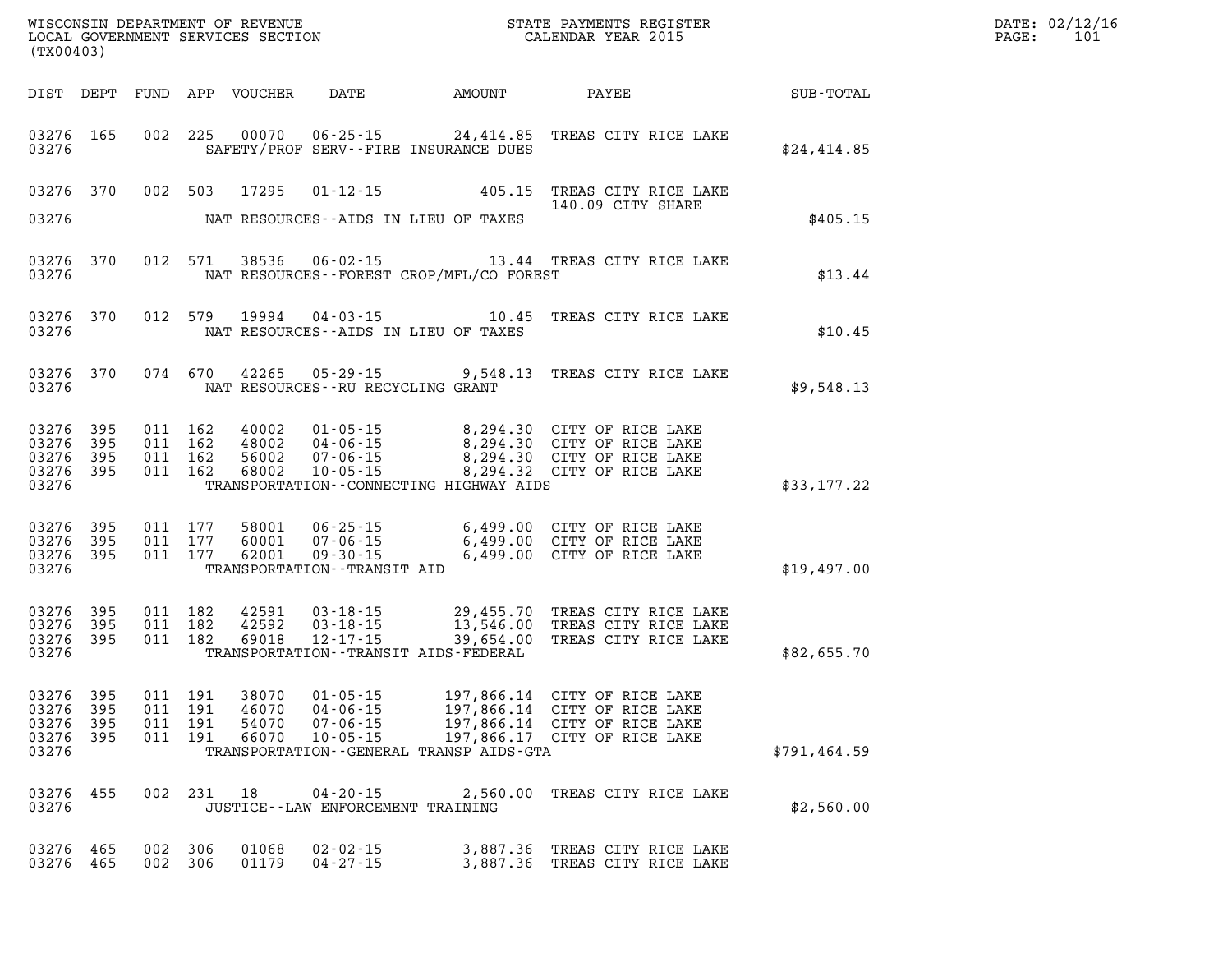| WISCONSIN DEPARTMENT OF REVENUE<br>LOCAL GOVERNMENT SERVICES SECTION<br>(TX00403) |                                                                                                 | STATE PAYMENTS REGISTER<br>CALENDAR YEAR 2015 | DATE: 02/12/1<br>PAGE:<br>102                                                        |                |  |
|-----------------------------------------------------------------------------------|-------------------------------------------------------------------------------------------------|-----------------------------------------------|--------------------------------------------------------------------------------------|----------------|--|
| DIST DEPT                                                                         | FUND APP VOUCHER<br>DATE                                                                        | AMOUNT                                        | PAYEE                                                                                | SUB-TOTAL      |  |
| 03276 465<br>03276                                                                | 002 306 01225 05-28-15 3,887.36 TREAS CITY RICE LAKE<br>MILITARY AFFAIRS-EMER MGMT--HAZMAT AIDS |                                               |                                                                                      | \$11,662.08    |  |
| 03276 835<br>002<br>03276                                                         | 105  42971  07-27-15  407,509.96  TREAS CITY RICE LAKE<br>REVENUE - - STATE SHARED REVENUES     |                                               |                                                                                      | \$407,509.96   |  |
| 03276 835<br>03276 835<br>002<br>03276                                            | 002 109 02067<br>109<br>05013<br>REVENUE--EXEMPT COMPUTER AID                                   |                                               | 07-27-15 29,460.00 TREAS CITY RICE LAKE<br>07-27-15 16,230.00 TREAS CITY RICE LAKE   | \$45,690.00    |  |
| 03276 835<br>002 302<br>03276 835<br>03276                                        | 002 302 10003<br>11003<br>REVENUE-FIRST DOLLAR/SCHOOL LEVY CREDITS                              |                                               | 07-27-15 890,646.53 TREAS CITY RICE LAKE<br>07-27-15 213,906.90 TREAS CITY RICE LAKE | \$1,104,553.43 |  |
| 03276 835<br>002<br>03276                                                         | 501<br>00001<br>DOA-PAYMENT FOR MUNICIPAL SERVICES AID                                          |                                               | 02-02-15 63,115.75 TREAS CITY RICE LAKE                                              | \$63,115.75    |  |
| 021 363<br>03276 835<br>03276 835<br>021<br>03276                                 | 35503<br>363<br>37142<br>$03 - 23 - 15$<br>REVENUE--LOTTERY CREDIT -                            |                                               | 03-23-15 7,226.80 TREAS CITY RICE LAKE<br>227,320.18 TREAS CITY RICE LAKE            | \$234,546.98   |  |
| 03276                                                                             | DISTRICT TOTAL APPROPRIATIONS                                                                   |                                               |                                                                                      | \$2,830,824.73 |  |

**DATE: 02/12/16<br>PAGE: 102**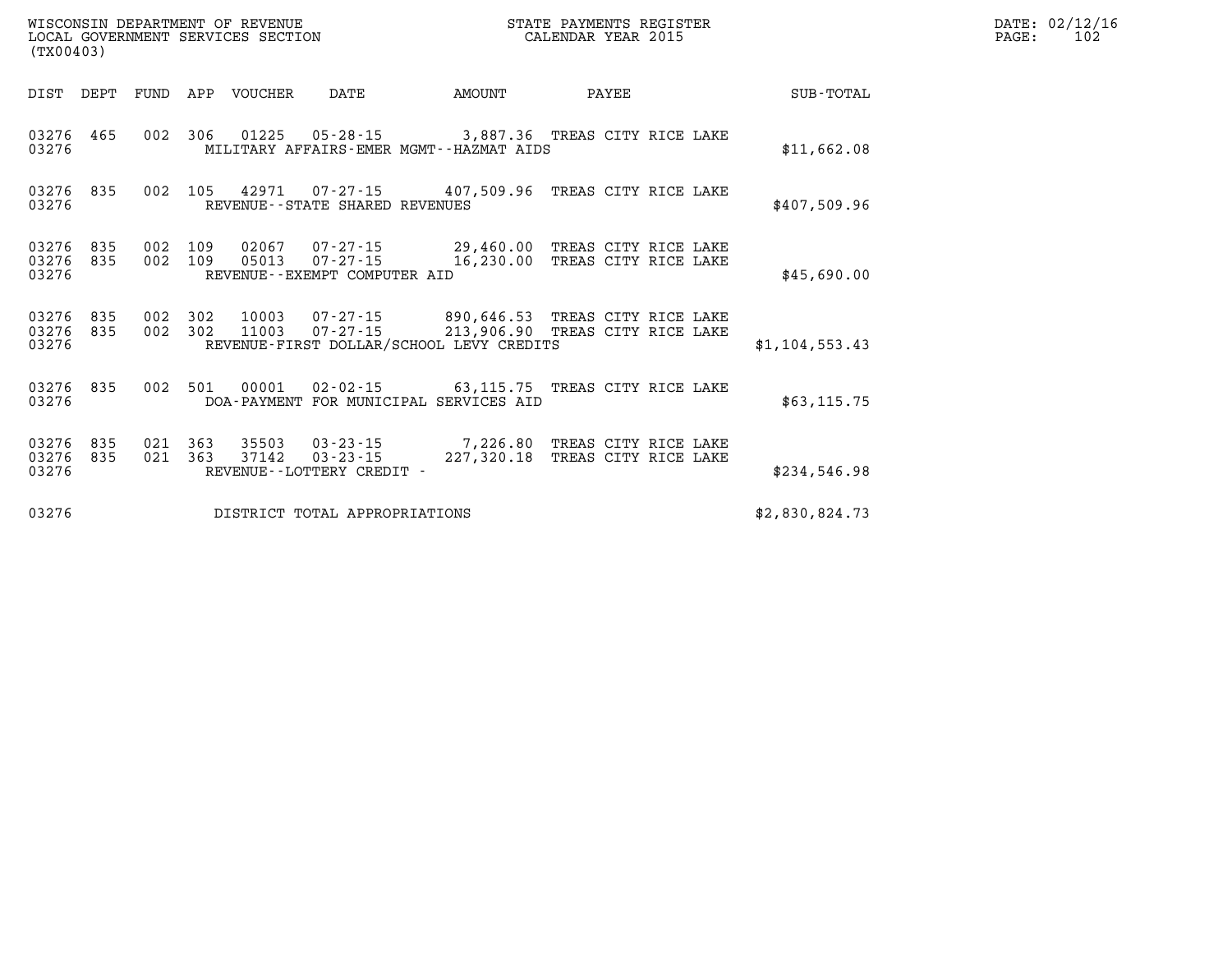| <b>District</b> | District Name (Payee) | Dept. | <b>Agency Name</b>             | <b>Fund</b> | Appropriation | <b>Payment Description</b>         | Voucher  | Date                   | <b>Payment Amount</b> |
|-----------------|-----------------------|-------|--------------------------------|-------------|---------------|------------------------------------|----------|------------------------|-----------------------|
| M03000          | <b>Barron County</b>  | 16500 | Dept of Safety & Prof Services | 10000       | 23600         | POWTS Replacement Rehab            | 00000319 | 11/13/2015 \$          | 7.467.47              |
| M03000          | <b>Barron County</b>  | 41000 | Department of Corrections      | 10000       | 11600         | Reimbursing counties for proba     | 00009357 | 11/18/2015 \$          | 68,096.00             |
| M03000          | <b>Barron County</b>  | 41000 | Department of Corrections      | 10000       | 30200         | Community intervention program     | 00012298 | 12/3/2015 \$           | 4,270.00              |
| M03000          | <b>Barron County</b>  | 41000 | Department of Corrections      | 10000       | 31300         | Community youth and family aid     | 00005469 | 11/6/2015 \$           | 88,686.55             |
| M03000          | <b>Barron County</b>  | 41000 | Department of Corrections      | 10000       | 31300         | Community youth and family aid     | 00009575 | 11/18/2015 \$          | 57,667.46             |
| M03000          | <b>Barron County</b>  | 43500 | Department of Health Services  | 10000       | 97500         | 975-<br><b>GENERAL RCPT/CLRING</b> | 00007961 | 11/27/2015 \$          | 513.08                |
| M03000          | <b>Barron County</b>  | 43500 | Department of Health Services  | 10000       | 97500         | 975-<br><b>GENERAL RCPT/CLRING</b> | 00010336 | 12/4/2015 \$           | 524.76                |
| M03000          | <b>Barron County</b>  | 43500 | Department of Health Services  | 10000       | 97500         | 975-<br><b>GENERAL RCPT/CLRING</b> | 00013751 | 12/28/2015 \$          | 1,506.42              |
| M03000          | <b>Barron County</b>  | 45500 | Department of Justice          | 10000       | 24100         | Federal aid, state operations      | 00001060 | 10/28/2015 \$          | 565.68                |
| M03000          | <b>Barron County</b>  | 46500 | Department of Military Affairs | 10000       | 30800         | Emergency response equipment       | 00001581 | 11/12/2015 \$          | 8,160.00              |
| M03000          | <b>Barron County</b>  | 48500 | Department of Veterans Affairs | 58200       | 28000         | Veterans transportation grant      | 00004049 | 12/21/2015 \$          | 2,909.70              |
| M03000          | <b>Barron County</b>  | 50500 | Department of Administration   | 10000       | 15500         | Federal aid, local assistance      | 00000211 | 10/5/2015 \$           | 5,009.37              |
| M03000          | <b>Barron County</b>  | 50500 | Department of Administration   | 10000       | 15500         | Federal aid, local assistance      | 00002193 | 10/30/2015 \$          | 3,600.95              |
| M03000          | <b>Barron County</b>  | 50500 | Department of Administration   | 10000       | 15500         | Federal aid, local assistance      | 00006156 | 12/16/2015 \$          | 2,412.10              |
| M03000          | <b>Barron County</b>  | 50500 | Department of Administration   | 10000       | 15500         | Federal aid, local assistance      | 00007118 | 12/30/2015 \$          | 9,237.37              |
| M03000          | <b>Barron County</b>  | 50500 | Department of Administration   | 23500       | 37100         | Low-income assistance grants       | 00006156 | 12/16/2015 \$          | 15,366.09             |
| M03000          | <b>Barron County</b>  | 50500 | Department of Administration   | 23500       | 37100         | Low-income assistance grants       | 00007118 | 12/30/2015 \$          | 9,168.82              |
| M03000          | <b>Barron County</b>  | 83500 | Department of Revenue          | 10000       | 10500         | County and Municipal Aid           | 00000382 | 11/16/2015 \$          | 1,038,196.28          |
| M03002          | Town Of Almena        | 83500 | Department of Revenue          | 10000       | 10500         | County and Municipal Aid           | 00000347 | 11/16/2015 \$          | 9,076.89              |
| M03004          | Town Of Arland        | 83500 | Department of Revenue          | 10000       | 10500         | County and Municipal Aid           | 00000348 | 11/16/2015 \$          | 53,581.13             |
| M03006          | Town Of Barron        | 83500 | Department of Revenue          | 10000       | 10500         | County and Municipal Aid           | 00000349 | 11/16/2015 \$          | 55,214.37             |
| M03008          | Town Of Bear Lake     | 83500 | Department of Revenue          | 10000       | 10500         | County and Municipal Aid           | 00000350 | 11/16/2015 \$          | 7,485.87              |
| M03010          | Town Of Cedar Lake    |       | 83500 Department of Revenue    | 10000       | 10500         | County and Municipal Aid           | 00000351 | 11/16/2015 \$          | 9,276.18              |
| M03012          | Town Of Chetek        | 83500 | Department of Revenue          | 10000       | 10500         | County and Municipal Aid           | 00000352 | 11/16/2015 \$          | 17,637.12             |
| M03014          | Town Of Clinton       | 83500 | Department of Revenue          | 10000       | 10500         | County and Municipal Aid           | 00000353 | 11/16/2015 \$          | 61,414.22             |
| M03016          | Town Of Crystal Lake  | 83500 | Department of Revenue          | 10000       | 10500         | County and Municipal Aid           | 00000354 | 11/16/2015 \$          | 22,215.78             |
| M03018          | Town Of Cumberland    | 83500 | Department of Revenue          | 10000       | 10500         | County and Municipal Aid           | 00000355 | 11/16/2015 \$          | 26,654.03             |
| M03020          | Town Of Dallas        | 83500 | Department of Revenue          | 10000       | 10500         | County and Municipal Aid           | 00000356 | 11/16/2015 \$          | 30,477.06             |
| M03022          | Town Of Dovre         | 83500 | Department of Revenue          | 10000       | 10500         | County and Municipal Aid           | 00000357 | 11/16/2015 \$          | 47,256.28             |
| M03024          | Town Of Doyle         | 83500 | Department of Revenue          | 10000       | 10500         | County and Municipal Aid           | 00000358 | 11/16/2015 \$          | 24,378.18             |
| M03026          | Town Of Lakeland      | 83500 | Department of Revenue          | 10000       | 10500         | County and Municipal Aid           | 00000359 | 11/16/2015 \$          | 12,740.75             |
| M03028          | Town Of Maple Grove   | 83500 | Department of Revenue          | 10000       | 10500         | County and Municipal Aid           | 00000360 | 11/16/2015 \$          | 77,699.50             |
| M03030          | Town Of Maple Plain   | 83500 | Department of Revenue          | 10000       | 10500         | County and Municipal Aid           | 00000361 | 11/16/2015 \$          | 6,860.55              |
| M03032          | Town Of Oak Grove     | 83500 | Department of Revenue          | 10000       | 10500         | County and Municipal Aid           | 00000362 | 11/16/2015 \$          | 43,041.79             |
| M03034          | Town Of Prairie Farm  | 83500 | Department of Revenue          | 10000       | 10500         | County and Municipal Aid           | 00000363 | 11/16/2015 \$          | 52,813.52             |
| M03036          | Town Of Prairie Lake  | 83500 | Department of Revenue          | 10000       | 10500         | County and Municipal Aid           | 00000364 | 11/16/2015 \$          | 18,739.71             |
| M03038          | Town Of Rice Lake     | 83500 | Department of Revenue          | 10000       | 10500         | County and Municipal Aid           | 00000365 | 11/16/2015 \$          | 54,490.00             |
| M03040          | Town Of Sioux Creek   | 83500 | Department of Revenue          | 10000       | 10500         | County and Municipal Aid           | 00000366 | 11/16/2015 \$          | 63,318.92             |
| M03042          | Town Of Stanfold      | 83500 | Department of Revenue          | 10000       | 10500         | County and Municipal Aid           | 00000367 | 11/16/2015 \$          | 36,768.77             |
| M03044          | Town Of Stanley       |       | 83500 Department of Revenue    | 10000       | 10500         | County and Municipal Aid           |          | 00000368 11/16/2015 \$ | 59,189.35             |